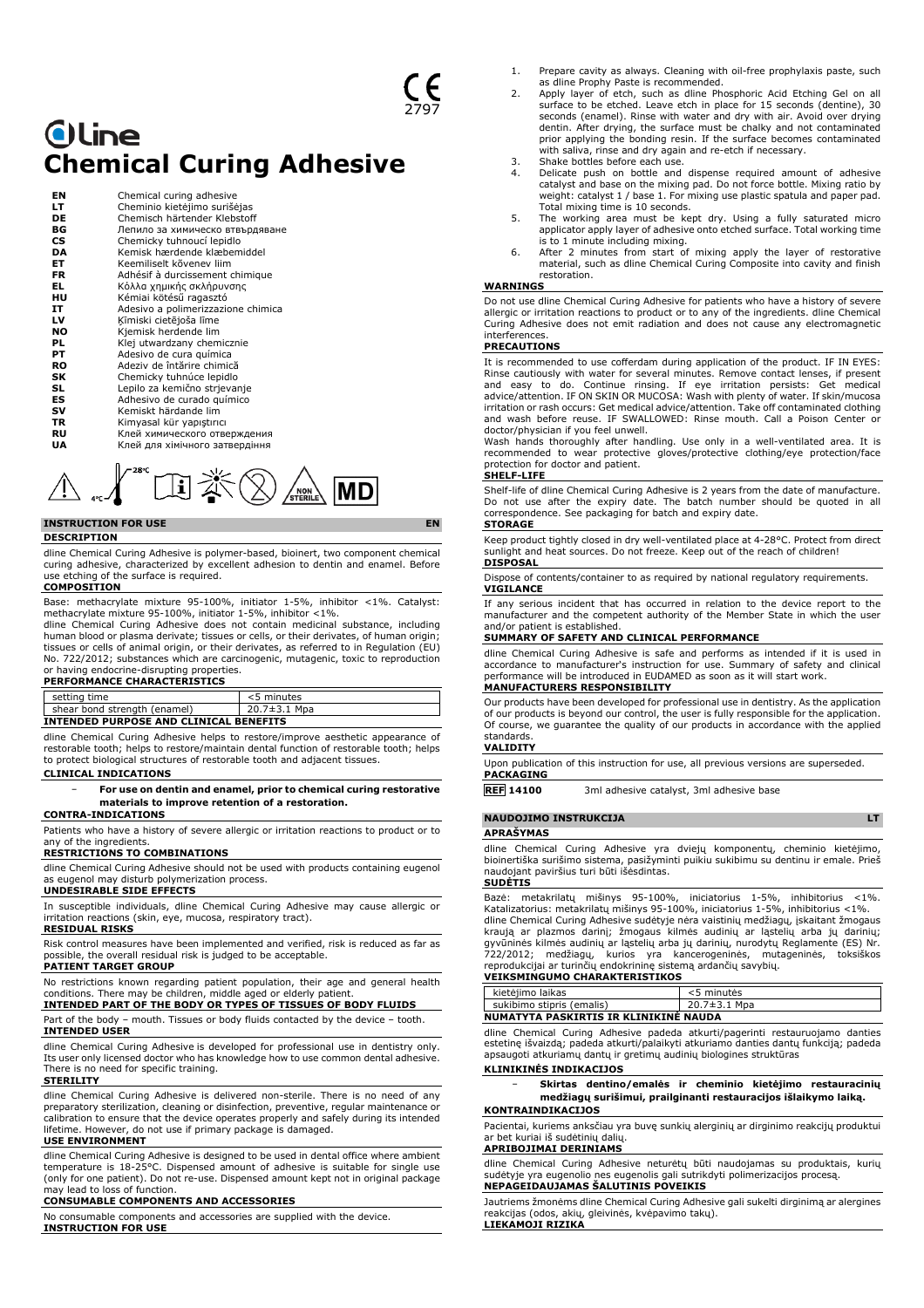Rizikos kontrolės priemonės buvo įgyvendintos ir patikrintos, rizika kiek įmanoma sumažinta, bendra likutinė rizika laikoma priimtina. **TIKSLINĖ PACIENTU GRUPĖ**

Nėra jokių apribojimų, susijusių su pacientų populiacija, jų amžiumi ir bendra sveikatos bukle. Gali būti vaikų, vidutinio ar senyvo amžiaus pacientų. **INUMATOMA KŪNO DALIS AR AUDINIŲ TIPAS AR KŪNO SKYSČIAI**

Kūno dalis – burna. Audiniai ar kūno skysčiai su kuriais priemonė kontaktuoja – dantis.

#### **NUMATYTAS NAUDOTOJAS**

dline Chemical Curing Adhesive yra sukurtas tik profesionaliam naudojimui odontologijoje. Naudotojas, tik licencijuotas gydytojas, kuris turi žinių kaip naudoti įprastus odontologinius surišėjus. Specialių mokymų nereikia. **STERILUMAS**

# dline Chemical Curing Adhesive tiekiamas nesterilus. Norint užtikrinti, kad prietaisas tinkamai ir saugiai veiktų per numatytą tarnavimo laiką, nereikia jokio paruošiamojo<br>sterilizavimo, valymo ar dezinfekavimo, prevencinės, reguliarios priežiūros ar<br>kalibravimo. Tačiau nenaudokite, jei pažeista pirm

#### **NAUDOJIMO APLINKA**

dline Chemical Curing Adhesive suprojektuotas naudoti odontologijos kabinete, kur<br>aplinkos temperatūra 18-25°C. Išspaustas surišėjo kiekis tinka vienam naudojimui<br>(tik vienam pacientui). Nenaudokite pakartotinai. Išspausta

# **SUNAUDOJAMIEJI KOMPONENTAI IR AKSESUARAI**

Su priemone sunaudojamieji komponentai ir priedai netiekiami. **NAUDOJIMO INSTRUKCIJA**

- 1. Paruoškite ertmę įprastu būdu. Paviršių rekomenduojama nuvalyti profilaktine pasta be aliejaus, tokia kaip dline Prophy Paste.
- 2. Ant ėsdinamo paviršiaus užtepkite ploną ėsdintojo, tokio kaip dline<br>Phosphoric Acid Etching Gel, sluoksnį. Palaukite 15 sekundžių (dentinas),<br>30 sekundžių (emalė). Kruopščiai nuplaukite vandens srove ir<br>nudžiovinkite or būti matinis. Prieš padengiant surišėju, paviršius turi likti neužterštas. Jei ant paviršiaus pateko seilių, - paviršių nuplaukite, nusausinkite ir, jei reikia, pakartokite ėsdinimo procedūrą. 3. Supurtykite buteliukus prieš kiekvieną naudojimą.
- 
- 4. Švelniai spausdami buteliuką, užlašinkite reikiamą kiekį surišėjo bazės ir katalizatoriaus ant maišymo padelio. Nespauskite buteliuko stipriai. Maišymo santykis pagal svorį: katalizatorius 1 / bazė 1. Maišymui naudokite plastikinę mentelę ir popierinį maišymo padelį. Maišymo laikas
- 10 sekundžių. 5. Darbinis paviršius turi būti sausas. Mikro aplikatoriumi ant išėsdinto paviršiaus užtepkite surišėjo sluoksnį. Bendras darbo laikas, įskaičiuojant
- maišymą, yra iki 1 minutės. 6. Praėjus 2 minutėms nuo maišymo pradžios galite tęsti restauraciją kompozitu, tokiu kaip dline Chemical Curing Composite.

### **ĮSPĖJIMAI**

Nenaudokite dline Chemical Curing Adhesive pacientams, kuriems anksčiau yra buvę sunkių alerginių ar dirginimo reakcijų produktui ar bet kuriai iš sudėtinių dalių. dline Chemical Curing Adhesive neskleidžia radiacijos ir nesukelia jokių elektromagnetinių trukdžių.

### **ATSARGUMO PRIEMONĖS**

Produkto aplikavimo metu rekomenduojama naudoti koferdamą. PATEKUS Į AKIS: Kelias minutes atsargiai plauti vandeniu. Išimti kontaktinius lęšius, jeigu jie yra ir<br>jeigu lengvai galima tai padaryti. Toliau plauti akis. Kaip galima greičiau kreiptis į<br>gydytoją. PATEKUS ANT ODOS AR GLEIVINĖS: plauti gydytoją. Po naudojimo kruopščiai nusiplauti rankas. Naudoti tik gerai vėdinamoje patalpoje. Rekomenduojame mūvėti apsaugines pirštines, dėvėti apsauginius drabužius, naudoti akių (veido) apsaugos priemones gydytojui ir pacientui.

#### **GALIOJIMO LAIKAS**

dline Chemical Curing Adhesive galiojimo laikas yra 2 metai nuo pagaminimo datos. Nenaudoti produkto pasibaigus jo galiojimo terminui. Partijos numeris turėtų būti nurodytas visoje korespondencijoje. Galiojimo terminą, partijos numerį žr. ant

# pakuotės. **LAIKYMAS**

Laikyti produktą sandariai uždarytoje talpykloje, sausoje, gerai vėdinamoje vietoje esant 4-28°C temperatūrai. Saugoti nuo tiesioginių saulės spindulių ir karštų paviršių. Produkto neužšaldyti. Laikyti vaikams nepasiekiamoje vietoje!

# **ŠALINIMAS**

Turinį/talpyklą išpilti (išmesti) pagal nacionalinius reikalavimus.

### **BUDRUMAS**

Jei įvyko kokių nors rimtų incidentų, susijusių su priemone, praneškite gamintojui ir tos valstybės narės, kurioje naudotojas ir (arba) pacientas yra įsisteigęs / įsikūręs, kompetentingai institucijai.

#### **SAUGOS IR KLINIKINIO VEIKSMINGUMO SANTRAUKA**

dline Chemical Curing Adhesive yra saugus ir veikia taip, kaip numatyta jei yra<br>naudojamas - pagal - gamintojo - naudojimo - instrukciją. - Saugos - ir - klinikinio<br>veiksmingumo atasakitą bus galima rasti EUDAMED duomenų b veikti.

#### **GAMINTOJO ATSAKOMYBĖ**

Mūsų produktai sukurti profesionaliam naudojimui. Mes negalime kontroliuoti kaip mūsų produktai naudojami, todėl už tinkamą jų panaudojimą atsako vartotojas. Žinoma, mes užtikriname, produktų kokybės atitiktį galiojantiems standartams. **GALIOJIMAS**

- Paskelbus naują instrukcijos versiją, prieš tai buvusios versijos nebegalioja. **PAKUOTĖ**
- **REF 14100** 3ml surišėjo katalizatorius, 3ml surišėjo bazė

#### **ANLEITUNG ZUR VERWENDUNG DE BESCHREIBUNG**

dline Chemical Curing Adhesive ist ein polymerbasiertes, bioinertes, chemisch härtendes Zweikomponenten-Adhäsiv, das sich durch eine hervorragende Haftung an Dentin und Schmelz auszeichnet. Vor der Verwendung ist das Ätzen der Oberfläche erforderlich.

#### **ZUSAMMENSETZUNG**

Basis: Methacrylatmischung 95-100%, Initiator 1-5%, Inhibitor <1%. Katalysator:

Methacrylat-Gemisch 95-100%, Initiator 1-5%, Inhibitor <1%.<br>dline Chemical Curing Adhesive enthält keine medizinische Substanz, einschließlich<br>Derivate aus menschlichem Blut oder Plasma; Gewebe oder Zellen oder deren<br>Deriv deren Derivate gemäß der Verordnung (EU) Nr. 722/2012; Stoffe, die krebserregend, erbgutverändernd, fortpflanzungsgefährdend oder mit endokrinen Eigenschaften behaftet sind.

#### **LEISTUNGSMERKMALE**

| Einstellzeit                  |                                               | <5 minuten         |  |
|-------------------------------|-----------------------------------------------|--------------------|--|
| Scherhaftfestigkeit (Schmelz) |                                               | $20.7 \pm 3.1$ Mpa |  |
|                               | <b>VERWENDUNGSZWECK UND KLINISCHER NUTZEN</b> |                    |  |

dline Chemical Curing Adhesive hilft bei der Wiederherstellung/Verbesserung des ästhetischen Aussehens des restaurierbaren Zahns; hilft bei der Wiederherstellung/Erhaltung der Zahnfunktion des restaurierbaren Zahns; hilft beim Schutz der biologischen Strukturen des restaurierbaren Zahns und des angrenzenden Gewebes.

#### **KLINISCHE INDIKATIONEN**

− **Zur Verwendung auf Dentin und Schmelz, vor chemisch härtenden Restaurationsmaterialien, um die Retention einer Restauration zu verbessern.**

#### **KONTRAINDIKATIONEN**

Patienten, die in der Vergangenheit schwerwiegende allergische Reaktionen oder Irritationen auf das Produkt oder einen der Inhaltsstoffe gezeigt haben.

### **BESCHRÄNKUNGEN FÜR KOMBINATIONEN**

dline Chemical Curing Adhesive sollte nicht mit eugenolhaltigen Produkten verwendet werden, da Eugenol den Polymerisationsprozess stören kann. **UNERWÜNSCHTE NEBENEFFEKTE**

Bei empfindlichen Personen kann das Produkt allergische oder reizende Reaktionen hervorrufen (Haut, Auge, Schleimhäute, Atemwege).

### **VERBLEIBENDE RISIKEN**

Risikokontrollmaßnahmen wurden implementiert und verifiziert, das Risiko ist so weit wie möglich reduziert, das Gesamtrestrisiko wird als akzeptabel beurteilt.

#### **PATIENTEN-ZIELGRUPPE**

Keine Einschränkungen hinsichtlich der Patientenpopulation, ihres Alters und ihres allgemeinen Gesundheitszustands bekannt. Es können Kinder, Patienten mittleren Alters oder ältere Menschen sein.

| <b>VORGESEHENE</b><br><b>KÖRPERFLÜSSIGKEITEN</b> | <b>KÖRPERTEILE</b> | <b>ODER</b> | <b>GEWEBETYPEN</b>                                                                                              | VON |
|--------------------------------------------------|--------------------|-------------|-----------------------------------------------------------------------------------------------------------------|-----|
|                                                  |                    |             |                                                                                                                 |     |
|                                                  |                    |             | the contract of the contract of the contract of the contract of the contract of the contract of the contract of |     |

Teil des Körpers - Mund. Gewebe oder Körperflüssigkeiten, die mit dem Gerät in Berührung kommen - Zahn.

### **BEABSICHTIGTER BENUTZER**

dline Chemical Curing Adhesive ist nur für den professionellen Einsatz in der Zahnmedizin entwickelt worden. Der Anwender ist nur ein lizenzierter Arzt, der weiß, wie man gängige Materialien verwendet. Es besteht keine Notwendigkeit für eine<br>spezielle Schulung. s<br>Schulung.

#### **STERILITÄT**

dline Chemical Curing Adhesive wird unsteril geliefert. Es ist keine vorbereitende Sterilisation, Reinigung oder Desinfektion, keine vorbeugende, regelmäßige Wartung oder Kalibrierung erforderlich, um sicherzustellen, dass das Gerät während seiner vorgesehenen Lebensdauer ordnungsgemäß und sicher funktioniert. Verwenden Sie es jedoch nicht, wenn die Primärverpackung beschädigt ist.

#### **UMGEBUNG VERWENDEN**

dline Chemical Curing Adhesive ist für die Verwendung in der Zahnarztpraxis bei einer Umgebungstemperatur von 18-25 °C vorgesehen. Die abgegebene Menge an Material ist für den einmaligen Gebrauch geeignet (nur für einen Patienten). Nicht wiederverwenden. Nicht in der Originalverpackung aufbewahrte Dosiermenge kann zu Funktionsverlusten führen.

#### **VERBRAUCHSKOMPONENTEN UND ZUBEHÖR**

Mit dem Gerät werden keine verbrauchbaren Komponenten und kein Zubehör mitgeliefert.

### **ANLEITUNG ZUR VERWENDUNG**

- 1. Bereiten Sie den Hohlraum wie immer vor. Die Reinigung mit ölfreier
- Prophylaxe-Paste, wie z.B. dline Prophy Paste, wird empfohlen. 2. Tragen Sie eine Ätzschicht, wie z. B. dline Phosphoric Acid Etching Gel, auf alle zu ätzenden Oberflächen auf. Lassen Sie die Atzung 15 Sekunden<br>(Dentin), 30 Sekunden (Schmelz) einwirken. Spülen Sie mit Wasser ab<br>und trocknen Sie mit Luft. Vermeiden Sie eine Übertrocknung des<br>Dentins. Nach dem Oberfläche mit Speichel verunreinigt ist, spülen Sie sie ab, trocknen Sie sie erneut und ätzen Sie sie erneut, falls erforderlich.
- 
- 3. Schütteln Sie die Flaschen vor jedem Gebrauch.<br>4. Drücken Sie die Flasche vorsichtig auf und geben Sie die erforderliche<br> Menge an Klebstoffkatalysator und Basis auf das Mischkissen. Setzen Sie die Flasche nicht mit Gewalt ein. Mischungsverhältnis nach Gewicht:<br>Katalysator 1 / Basis 1. Verwenden Sie zum Mischen einen<br>Kunststoffspatel und einen Papierblock. Die gesamte Mischzeit beträgt 10 Sekunden.
- 5. Der Arbeitsbereich muss trocken gehalten werden. Tragen Sie mit einem vollständig gesättigten Mikroapplikator eine Schicht Klebstoff auf die geätzte Oberfläche auf. Die Gesamtarbeitszeit beträgt bis zu 1 Minute einschließlich Mischen.
- 6. Tragen Sie 2 Minuten nach Beginn des Mischvorgangs die Schicht des Restaurationsmaterials, z. B. dline Chemical Curing Composite, in die Kavität auf und stellen Sie die Restauration fertig.

#### **WARNUNGEN**

Sie das Produkt nicht bei Patienten, bei denen es in der Vergangenheit zu schweren allergischen Reaktionen oder Reizungen auf das Produkt oder einen der Inhaltsstoffe gekommen ist. dline Chemical Curing Adhesive sendet keine Strahlung aus und verursacht keine elektromagnetischen Störungen. **VORSICHTSMAßNAHMEN**

Es wird empfohlen, während der Anwendung des Produkts einen Kofferdamm zu verwenden. WENN IM AUGE: Spülen Sie einige Minuten lang vorsichtig mit Wasser. Entfernen Sie die Kontaktlinsen, falls vorhanden und leicht zu bewerkstelligen. Spülen Sie weiter. Wenn die Augenreizung anhält: Ärztlichen Rat einholen/ärztliche Hilfe in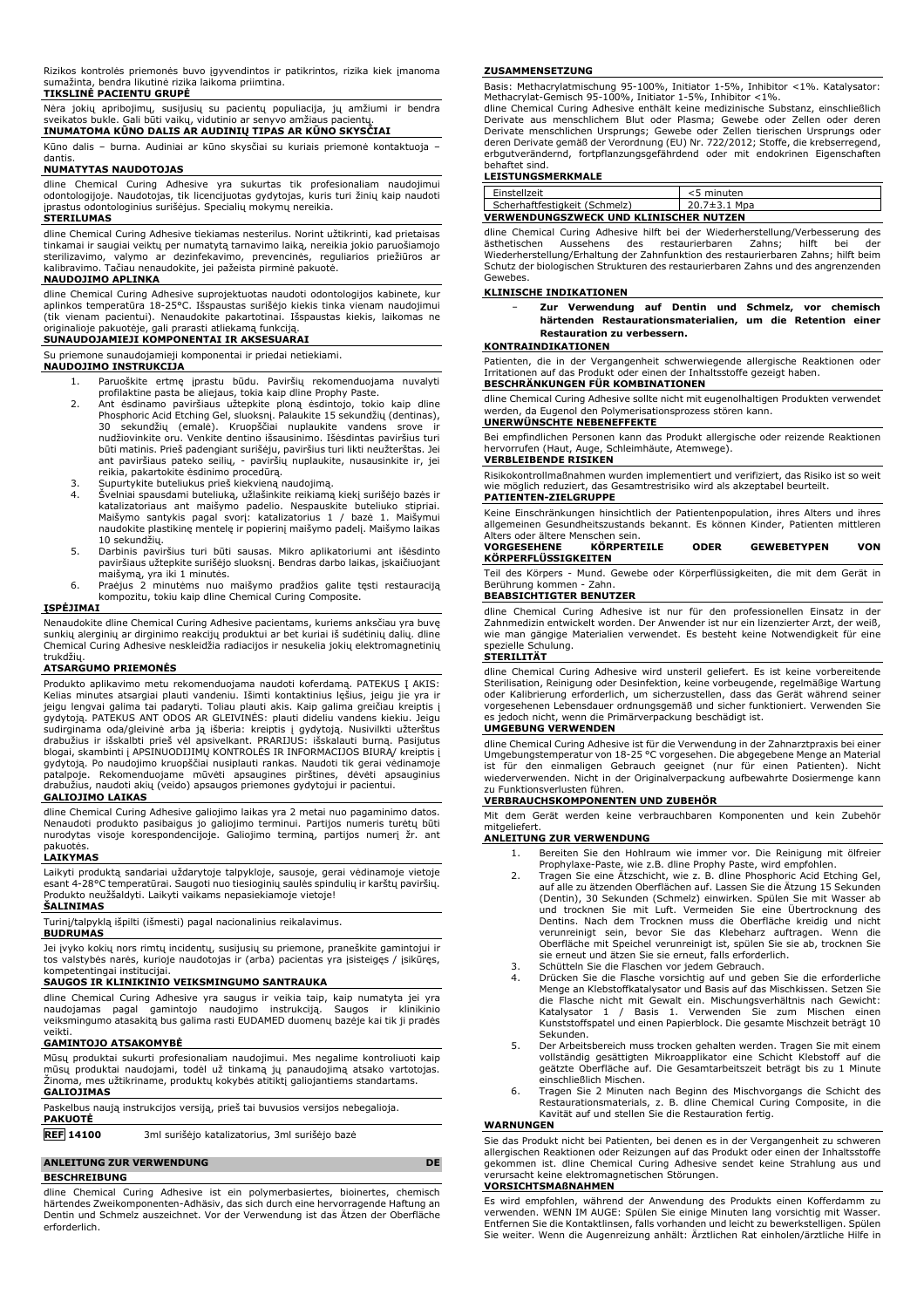Anspruch nehmen. WENN AUF HAUT ODER SCHLEIMHAUT: Waschen Sie mit reichlich Wasser. Wenn Haut-/Schleimhautreizungen oder Ausschlag auftreten: Holen Sie sich ärztlichen Rat/ärztliche Hilfe. Kontaminierte Kleidung ausziehen und vor der Wiederverwendung waschen. WENN GESCHLUCKST: Spülen Sie den Mund aus. Rufen Sie eine Giftnotrufzentrale oder einen Arzt an, wenn Sie sich unwohl fühlen. Waschen<br>Sie sich nach der Handhabung gründlich die Hände. Nur in einem gut belüfteten<br>Bereich verwenden. Es wird empfohlen, Schutzhandschuhe

### **HALTBARKEITSDAUER**

Die Lagerfähigkeit des Produkts beträgt 2 Jahre ab dem Herstellungsdatum. Verwenden Sie es nicht nach Ablauf des Verfallsdatums. Die Chargennummer sollte in jeder Korrespondenz angegeben werden. Siehe Verpackung für Charge und Verfallsdatum.

#### **LAGERUNG**

Bewahren Sie das Produkt dicht verschlossen an einem trockenen, gut belüfteten Ort bei 4-28°C auf. Schützen Sie das Produkt vor direkter Sonneneinstrahlung und Wärmequellen. Nicht einfrieren. Außerhalb der Reichweite von Kindern aufbewahren! **ENTSORGUNG**

Entsorgen Sie den Inhalt/Behälter gemäß den nationalen behördlichen Vorschriften. **WACHSAMKEIT**

Wenn ein schwerwiegender Zwischenfall im Zusammenhang mit dem Produkt aufgetreten ist, melden Sie dies dem Hersteller und der zuständigen Behörde des Mitgliedstaats, in dem der Anwender und/oder Patient niedergelassen ist.

#### **ZUSAMMENFASSUNG DER SICHERHEIT UND KLINISCHEN LEISTUNG** dline Chemical Curing Adhesive ist sicher und verhält sich wie vorgesehen, wenn es

gemäß der Gebrauchsanweisung des Herstellers verwendet wird. Die Zusammenfassung der Sicherheit und der klinischen Leistung wird in EUDAMED eingeführt, sobald es seine Arbeit aufnimmt.

#### **VERANTWORTUNG DES HERSTELLERS**

Unsere Produkte sind für den professionellen Einsatz in der Zahnmedizin entwickelt worden. Da die Anwendung unserer Produkte außerhalb unserer Kontrolle liegt, ist der Anwender für die Anwendung voll verantwortlich. Selbstverständlich garantieren wir die Qualität unserer Produkte gemäß den angewandten Normen.

#### **GÜLTIGKEIT**

Mit Erscheinen dieser Gebrauchsanweisung werden alle vorherigen Versionen ungültig.

# **VERPACKUNG**

**REF 14100** 3ml Klebstoff-Katalysator, 3ml Klebstoff-Basis

# **ИНСТРУКЦИЯ ЗА УПОТРЕБА BG**

#### **ОПИСАНИЕ**

dline Chemical Curing Adhesive е биоинертно, двукомпонентно химическо втвърдяващо лепило на полимерна основа, характеризиращо се с отлична адхезия към дентина и емайла. Преди употреба се изисква ецване на повърхността. **СЪСТАВ**

#### Основа: метакрилатна смес 95-100%, инициатор 1-5%, инхибитор <1%. Катализатор: метакрилатна смес 95-100%, инициатор 1-5%, инхибитор <1%. dline Chemical Curing Adhesive не съдържа лекарствено вещество, включително производни на човешка кръв или плазма; тъкани или клетки, или техни производни от човешки произход; тъкани или клетки от животински произход или техни производни, както е посочено в Регламент (ЕС) № 722/2012; вещества, които са канцерогенни, мутагенни, токсични за възпроизводство или са с разрушаващи ендокринната система свойства.

#### **ХАРАКТЕРИСТИКИ НА РАБОТА**

| Време за настройка                       | <5 минути    |  |
|------------------------------------------|--------------|--|
| Якост на срязване на връзката<br>(емайл) | 20.7±3.1 мпа |  |
| ПРЕДНАЗНАЧЕНИЕ И КЛИНИЧНИ ПОЛЗИ          |              |  |

dline Chemical Curing Adhesive помага реставрацията / подобряването на естетическия вид на възстановявания зъб; помага за реставрацията / поддържането на зъбната функция на възстановявания зъб; помага за защита на биологичните структури на възстановявания зъб и тъканите около него. **КЛИНИЧНИ ПОКАЗАНИЯ**

# − **При използване върху дентин и емайл, преди химическо втвърдяване на възстановителни материали за подобряване**

#### **на запазването при възстановяване. ПРОТИВОПОКАЗАНИЯ**

Пациенти, които имат история на тежки алергични или възпалителни реакции към продукта или към някоя от съставките му.

#### **ОГРАНИЧЕНИЯ ЗА КОМБИНАЦИИ**

dline Chemical Curing Adhesive не трябва да се използва с продукти, съдържащи евгенол, защото евгенолът може да наруши процеса на полимеризация. **НЕЖЕЛАНИ СТРАНИЧНИ ЕФЕКТИ**

# При чувствителни лица продуктът може да причини алергични или възпалителни реакции (на кожата, очите, лигавицата, дихателните пътища).

#### **ОСТАТЪЧНИ РИСКОВЕ**

Мерките за контрол на риска са приложени и проверени, рискът е намален, колкото е възможно, цялостният остатъчен риск се счита за допустим.

# **ЦЕЛЕВА ГРУПА НА ПАЦИЕНТИТЕ**

Не са известни ограничения по отношение на нациалността на пациентите, тяхната възраст и общо здравословно състояние. Те могат да са деца, пациенти на средна възраст или пациенти на възраст.

#### **ПРЕДВИДЕНА ЧАСТ НА ТЯЛОТО ИЛИ ВИДОВЕ ТЪКАНИ ИЛИ ТЕЛЕСНИ ТЕЧНОСТИ**

Част от тялото - уста. Тъкани или телесни течности, влизащи в контакт с устройството - зъб.

### **ЦЕЛЕВИ ПОТРЕБИТЕЛ**

dline Chemical Curing Adhesive е разработен единствено за професионална употреба в стоматологията. Неговият потребител е лицензиран лекар, който има знания как да използва обичайни стоматологични материали. Няма нужда от специално обучение. **СТЕРИЛИТЕТ**

dline Chemical Curing Adhesive се доставя нестерилен. Няма нужда от предварителна стерилизация, почистване или дезинфекция, а от превантивна, редовна поддръжка или калибриране, за да се гарантира, че устройството работи правилно и безопасно през определения му живот. Не използвайте , ако първичната опаковка е повредена.

#### **СРЕДА НА ИЗПОЛЗВАНЕ**

dline Chemical Curing Adhesive е предназначен за използване в стоматологичен кабинет, където температурата на околната среда е 18-25 ° C. Разпределеното количество материал е подходящо за еднократна употреба (само за един пациент). Не използвайте повторно. Излишното количество, съхранявано в оригинална опаковка, може да доведе до загуба на функцията муn. **КОНСУМАТИВИ И АКСЕСОАРИ**

#### С устройството не се доставят консумативи и аксесоари.

#### **ИНСТРУКЦИЯ ЗА УПОТРЕБА**

- 1. Подгответе дупката както винаги. Препоръчва се почистване с безмаслена профилактична паста като dline Prophy Paste.
- 2. Нанесете слой ецване, като dline Phosphoric Acid Etching Gel върху цялата повърхност, която трябва да бъде ецвана. Оставете ецването на мястото за 15 секунди (дентин), 30 секунди (емайл). Изплакнете с вода и подсушете с въздух. Избягвайте пресъхването на дентина. След изсъхване повърхността трябва да е втвърдена и да не е замърсена преди нанасяне на лепилната смола. Ако повърхността се замърси със слюнка, изплакнете и подсушете отново, след което повторете ецването, ако е необходимо.
- 
- 3. Разклатете бутилките преди всяка употреба. 4. Деликатно натиснете бутилката и разпределете необходимото количество лепилен катализатор и основа върху подложката за смесване. Не натискайте силно бутилката. Тегловно съотношение на смесване: катализатор 1 / основа 1. За смесване използвайте пластмасова шпатула и хартиена подложка. Общото време за смесване е 10 секунди.
- 5. Работната зона трябва да се поддържа суха. С помощта на напълно пропит микро апликатор нанесете слой лепило върху ецнатата повърхност. Общото работно време е до 1 минута, включващо смесването.
- 6. След 2 минути от началото на смесването нанесете слоя възстановителен материал, като dline Chemical Curing Composite, в кухината и завършете възстановяването.

#### **ПРЕДУПРЕЖДЕНИЯ**

Не използвайте продукта за пациенти, които имат история с тежки алергични или възпалителни реакции към продукта или към някоя от съставките на продукта. dline Chemical Curing Adhesive не излъчва радиация и не води до електромагнитни смущения.

#### **ПРЕДПАЗНИ МЕРКИ**

Препоръчва се използването на кофердам пи нанасянето на продукта. ПРИ ПОПАДАНЕ В ОЧИТЕ: Изплакнете внимателно с вода в продължение на няколко минути. Махнете си контактните лещи, ако имате такива и е лесно да го направите. Продължете да изплаквате. Ако раздразнението на продължава: Потърсете медицински съвет / помощ. ПРИ ПОПАДАНЕ ВЪРХУ КОЖАТА ИЛИ ЛИГАВИЦАТА: Измийте обилно с вода. Ако се появи дразнене на кожата / лигавицата или обрив: Потърсете медицински съвет / помощ. Свалете замърсеното облекло и изперете преди следващата употреба. ПРИ ПОГЛЪЩАНЕ: Изплакнете устата. Обадете се на Центъра по отрови или на лекар / терапевт, ако се чувствате зле. Измийте добре ръцете след работа. Използвайте само на добре проветриво място. Препоръчано носенето на защитни ръкавици / защитно облекло / предпазни средства за очи / защита на лицето за лекаря и пациента. **СРОК НА ГОДНОСТ**

Срок на годност на продукта е 2 години от датата на производство. Не използвайте след срока на годност. Партидният номер трябва да бъде цитиран при всяка кореспонденция. Погледнете опаковката за партиден номер и срок на годност.

### **СЪХРАНЕНИЕ**

Съхранявайте продукта добре затворен на сухо и добре проветриво място при 4- 28 ° C. Дръжте далеч от пряка слънчева светлина и източници на топлина. Не замразявайте. Да се пази от деца!

## **ИЗХВЪРЛЯНЕ**

Изхвърлете съдържанието / контейнера според националните нормативни изисквания.

### **БДИТЕЛНОСТ**

Ако възникне сериозен инцидент във връзка с устройството, съобщете това на производителя и на компетентния орган на държавата-членка, в която се намира потребителят и / или пациентът.

### **РЕЗЮМЕ НА БЕЗОПАСНОСТТА И КЛИНИЧНИТЕ РЕЗУЛТАТИ**

dline Chemical Curing Adhesive е безопасен и работи по предназначение, ако се използва в съответствие с инструкциите за употреба на производителя. Резюме на безопасността и клиничните показатели ще бъде представено в EUDAMED в

# момента, щом започне работа. **ОТГОВОРНОСТ НА ПРОИЗВОДИТЕЛИТЕ**

Продуктите ни са разработени за професионална употреба в стоматологията. Понеже приложението на нашите продукти е извън наш контрол, потребителят носи пълна отговорност за приложението на продукта. Разбира се, ние гарантираме за качеството на продуктите си в съответствие с приложимите стандарти.

#### **ВАЛИДНОСТ**

След публикуването на тази инструкция за употреба всички предишни версии се отменят.

# **ОПАКОВКА**

**REF 14100** 3 мл лепилен катализатор, 3 мл лепилна основа

#### **NÁVOD K POUŽITÍ CS**

#### **POPIS**

dline Chemical Curing Adhesive je bioinertní, dvousložkové chemicky tuhnoucí lepidlo na bázi polymerů, které se vyznačuje vynikající přilnavostí k dentinu a sklovině. Před použitím je nutné povrch vyleptat. **SLOŽENÍ**

Báze: methakrylátová směs 95-100 %, iniciátor 1-5 %, inhibitor < 1 %. Katalyzátor: methakrylátová směs 95-100 %, iniciátor 1-5 %, inhibitor < 1 %.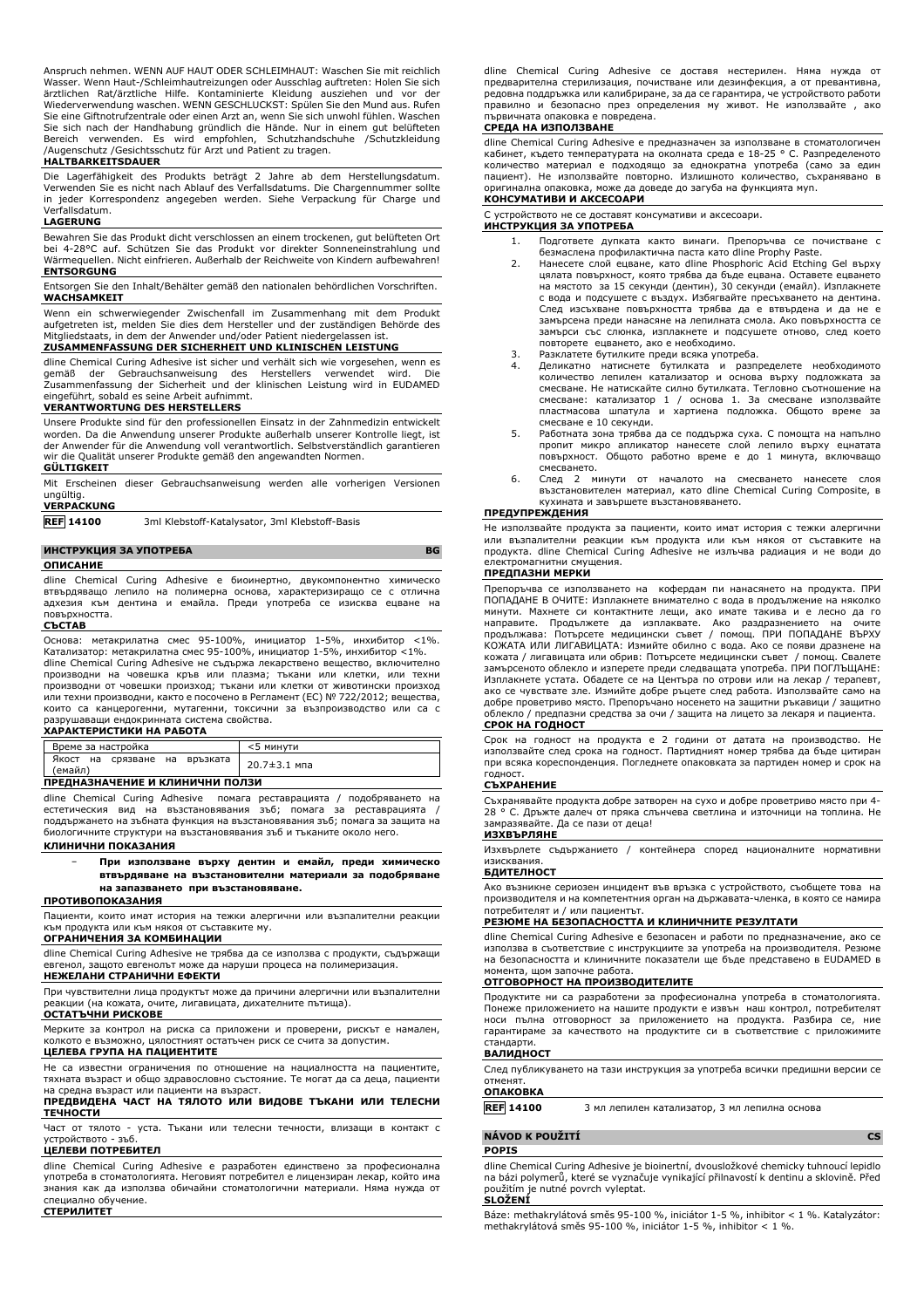dline Chemical Curing Adhesive neobsahuje léčivé látky, včetně derivátů lidské krve nebo plazmy; tkáně nebo buňky nebo jejich deriváty lidského původu; tkáně nebo buňky živočišného původu nebo jejich deriváty podle Nařízení (EU) č. 722/2012; látky, které jsou karcinogenní, mutagenní, toxické pro reprodukci nebo mají

# vlastnosti narušující endokrinní systém. **VÝKONOVÉ CHARAKTERISTIKY**

| Nastavení času                   | $<$ 5 minut        |  |
|----------------------------------|--------------------|--|
| Pevnost ve smyku (sklovina)      | $20.7 \pm 3.1$ Mpa |  |
| ZAMÝŠLENÝ ÚČEL A KLINICKÉ VÝHODY |                    |  |

dline Chemical Curing Adhesive pomáhá obnovit/zlepšit estetický vzhled obnovitelného zubu; pomáhá obnovit/udržovat zubní funkci obnovitelného zubu; pomáhá chránit biologické struktury obnovitelného zubu a sousedních tkání. **KLINICKÉ INDIKACE**

#### − **Pro použití na dentin a sklovinu před chemickým vytvrzením výplňových materiálů ke zlepšení retence výplně.**

#### **KONTRAINDIKACE**

Pacienti, kteří mají v anamnéze závažné alergické nebo podrážděné reakce na produkt nebo na kteroukoli složku přípravku.

#### **OMEZENÍ KOMBINACÍ**

dline Chemical Curing Adhesive by neměl být používán s produkty obsahujícími protože eugenol může narušit proces polymerace.

### **NEŽÁDOUCÍ VEDLEJŠÍ ÚČINKY**

U citlivých jedinců může produkt způsobit alergické nebo dráždivé reakce (kůže, oči, sliznice, dýchací cesty).

#### **ZBYTKOVÁ RIZIKA**

Byla implementována a ověřena opatření ke kontrole rizik, riziko je co nejvíce sníženo, celkové zbytkové riziko je považováno za přijatelné.

### **CÍLOVÁ SKUPINA PACIENTŮ**

Nejsou známa žádná omezení týkající se populace pacientů, jejich věku a celkového<br>zdravotního stavu. Mohou to být i děti, pacienti středního věku nebo starší pacienti.<br>**ZAMÝŠLENÁ ČÁST TĚLA NEBO TYPY TKÁNÍ TĚLESNÝCH TEKUTIN** 

Část těla - ústa. Tkáně nebo tělesné tekutiny v kontaktu s přístrojem - zub.

#### **ZAMÝŠLENÝ UŽIVATEL**

dline Chemical Curing Adhesive je vyvinut pouze pro profesionální použití ve stomatologii. Použít jej může pouze lékař s licencí, který má znalosti o používání běžných dentálních materiálů. Není potřeba zvláštního školení.

#### **STERILITA**

dline Chemical Curing Adhesive je dodáván nesterilní. Není třeba provádět žádnou přípravnou sterilizaci, čištění nebo dezinfekci, preventivní, pravidelnou údržbu nebo kalibraci, aby bylo zajištěno, že zařízení pracuje správně a bezpečně po celou dobu jeho životnosti. Nepoužívejte však, pokud je primární balíček poškozený. **PROSTŘEDÍ POUŽITÍ**

dline Chemical Curing Adhesive je určen k použití v zubní ordinaci, kde je okolní teplota 18-25 (Chemical Chemical Chemical Chemical Chemical Chemical Chemical Chemical Chemical Chemical Chemical Chemical Chemical Chemical teplota 18-25 °C. Vydané množství kompozitu/cementu/lepidla/vložky/materiálu/roztoku je vhodné pro jednorázové použití (pouze pro jednoho pacienta). Nepoužívejte znovu. Vydané množství, které není v původním obalu, může vést ke ztrátě funkce.

# **SPOTŘEBNÍ SOUČÁSTI A PŘÍSLUŠENSTVÍ**

Se zařízením nejsou dodávány žádné spotřební součásti ani příslušenství.

#### **NÁVOD K POUŽITÍ**

- 1. Připravte dutinu jako vždy. Doporučuje se čištění profylaktickou pastou bez oleje, jako je dline Prophy Paste. 2. Naneste leptací vrstvu, jako je dline Phosphoric Acid Etching Gel, na
- všechny leptané plochy. Nechte leptat na místě po dobu 15 sekund (dentin), 30 sekund (sklovina). Opláchněte vodou a osušte vzduchem. Vyvarujte se přílišnému vysychání dentinu. Po zaschnutí musí být povrch před aplikací pojicí pryskyřice křídový a nekontaminovaný. Pokud je povrch kontaminován slinami, opláchněte jej a znovu osušte a v případě potřeby znovu leptejte.
- 3. Před každým použitím lahve ji protřepejte.
- 4. Jemně zatlačte na lahvičku a na míchací podložku vydejte požadované množství lepicího katalyzátoru a základny. Láhev nestlačujte. Směšovací hmotnostní poměr: katalyzátor 1/báze 1. Pro míchání použijte plastovou
- špachtli a papírovou podložku. Celková doba míchání je 10 sekund. 5. Pracovní prostor musí být udržován v suchu. Pomocí plně nasyceného mikroaplikátoru naneste vrstvu lepidla na leptaný povrch. Celková pracovní doba je 1 minuta včetně míchání.
- 6. Po 2 minutách od začátku míchání naneste do dutiny vrstvu výplňového materiálu, jako je dline Chemical Curing Composite, a dokončete výplň.

#### **VAROVÁNÍ**

Nepoužívejte přípravek u pacientů, kteří v minulosti měli závažné alergické nebo podrážděné reakce na produkt nebo na kteroukoli ze složek. dline Chemical Curing Adhesive nevyzařuje záření a nezpůsobuje žádné elektromagnetické rušení.

#### **OPATŘENÍ**

Během aplikace produktu se doporučuje používat kofferdam. PRI ZASAZENI OCI:<br>Několik minut opatrně vyplachujte vodou. Vyjměte kontaktní čočky, jsou-il nasazeny<br>a je-li to snadné. Pokračujte ve vyplachování. Pokud podráždění Používejte pouze na dobře větraném místě. Pro lékaře a pacienta se doporučuje nosit ochranné rukavice/ochranný oděv/ochranu očí/ochranu obličeje.

### **SKLADOVATELNOST**

Doba použitelnosti produktu je 2 roky od data výroby. Nepoužívejte po uplynutí doby použitelnosti. Ve všech korespondencích by mělo být uvedeno číslo šarže. Šarže a datum spotřeby viz balení.

# **SKLADOVÁNÍ**

Uchovávejte produkt těsně uzavřený na suchém, dobře větraném místě při teplotě 4-28 °C. Chraňte před přímým slunečním zářením a zdroji tepla. Chraňte před mrazem. Udržujte mimo dosah dětí!

#### **LIKVIDACE**

Obsah/obal zlikvidujte v souladu s požadavky národních předpisů. **BDĚLOST**

Pokud se stane jakýkoli závažný incident, ke kterému došlo v souvislosti se zařízením, hlásí se to výrobci a příslušnému orgánu členského státu, ve kterém se uživatel nebo pacient nachází.

#### **SOUHRN BEZPEČNOSTI A KLINICKÉHO VÝKONU**

dline Chemical Curing Adhesive je bezpečný a funguje tak, jak bylo zamýšleno, pokud je používán v souladu s pokyny výrobce k použití. Souhrn bezpečnosti a klinického výkonu bude do EUDAMED zaveden, jakmile začne pracovat. **ODPOVĚDNOST VÝROBCŮ**

Naše výrobky byly vyvinuty pro profesionální použití ve stomatologii. Protože aplikace<br>našich produktů je mimo naši kontrolu, je za aplikaci plně odpovědný uživatel.<br>Samozřejmě garantujeme kvalitu naších produkt **DOBA PLATNOSTI**

Po zveřejnění tohoto návodu k použití jsou nahrazeny všechny předchozí verze. **OBAL**

**REF 14100** 3 ml lepicího katalyzátoru, 3 ml lepicího základu

**BRUGSANVISNING DA** 

#### **BESKRIVELSE**

dline Chemical Curing Adhesive er polymerbaseret, bioaktiv, to komponents kemisk hærdnings lim, karakteriseret ved fremragende vedhæftning til dentin og emalje. Før brug ætsning af overfladen er påkrævet.

#### **SAMMENSÆTNING**

Base: methacrylat blanding 95-100%, initiator 1-5%, hæmmer <1%. Katalysator: methacrylat blanding 95-100%, initiator 1-5%, hæmmer <1%.

dline Chemical Curing Adhesive indeholder ikke medicinske stoffer, herunder blod<br>eller plasmaafledning fra mennesker; væv eller celler eller deres afledning af<br>menneskelig oprindelse væv eller celler af animalsk oprindelse reproduktionstoksiske eller med hormonforstyrrende egenskaber. **EGENSKABER FOR YDEEVNE**

| Angivet tid                           | <5 minutter  |  |
|---------------------------------------|--------------|--|
| Forskydningsbindingsstyrke (emalje)   | 20.7±3.1 Mpa |  |
| TILSIGTEDE FORMÅL OG KLINISKE FORDELE |              |  |

dline Chemical Curing Adhesive hjælper med at genoprette / forbedre æstetisk udseende af genoprettelig tand; hjælper med at genoprette/vedligeholde tandfunktionen af genoprettelig tand; hjælper med at beskytte biologiske strukturer af genoprettelige tænder og tilstødende væv.

#### **Kliniske indikationer**

− **Til brug på dentin og emalje, før kemisk hærdning af genoprettende materialer, til at forbedre opbevaringen af en restaurering.**

#### **KONTRAINDIKATIONER**

Patienter, der tidligere har haft alvorlige allergiske eller irritationsreaktioner på produktet eller på nogen af ingredienserne.

# **BEGRÆNSNINGER FOR KOMBINATIONER**

dline Chemical Curing Adhesive bør ikke anvendes sammen med produkter, der indeholder eugenol, da eugenol kan forstyrre polymeriseringsprocessen. **UØNSKEDE BIVIRKNINGER**

Hos modtagelige personer kan produktet forårsage allergiske eller irritationsreaktioner (hud, øje, slimhinde, luftveje).

#### **RESTERENDE RISICI**

Risikokontrolforanstaltninger er blevet gennemført og verificeret, risikoen er reduceret mest muligt, den samlede restrisiko anses for at være acceptabel. **MÅLGRUPPE FOR PATIENT**

Ingen begrænsninger kendt med hensyn til patientpopulation, deres alder og generelle sundhedsmæssige forhold. Der kan være børn, midaldrende eller ældre patienter.

#### **PÅTÆNKT DEL AF KROPPEN ELLER TYPER AF VÆV AF KROPSVÆSKER**

En del af kroppen – munden. Væv eller kropsvæsker kontaktet af enheden – tand. **TILSIGTET BRUGER**

dline Chemical Curing Adhesive er udviklet til professionel brug i tandplejen alene. Må kun bruges af licenseret læge, der har viden om, hvordan du bruger fælles dental materialer. Der er ikke behov for specifik uddannelse.

#### **STERILITET**

dline Chemical Curing Adhesive leveres ikke-sterilt. Der er ikke behov for nogen forberedende sterilisering, rengøring eller desinfektion, forebyggende, regelmæssig vedligeholdelse eller kalibrering for at sikre, at enheden fungerer korrekt og sikkert i løbet af den tilsigtede levetid. Brug dog ikke, hvis den primære pakke er beskadiget. **BRUG MILJØ**

dline Chemical Curing Adhesive er designet til at blive brugt på tandklinik, hvor omgivelsestemperaturen er 18-25°C. Dispenseret mængde materiale er egnet til engangsbrug (kun til én patient). Må ikke genbruges. Udleveret beløb, der ikke opbevares i den oprindelige pakke, kan føre til tab af funktion.

#### **FORBRUGSVARER KOMPONENTER OG TILBEHØR** Der følger ingen forbrugsvarer og tilbehør med enheden.

**BRUGSANVISNING**

- 1. Forbered hulrum som altid. Rengøring med oliefri profylaksepasta, såsom dline Prophy Paste, anbefales.
- 2. Påfør ætselag, f.eks dline Phosphoric Acid Etching Gel. Lad ætset være på plads i 15 sekunder (dentin), 30 sekunder (emalje). Skyl med vand og tør med luft. Undgå overtørring af dentin. Efter tørring skal overfladen være kridtagtig og ikke forurenet, før limharpiksen påføres. Hvis overfladen bliver forurenet med spyt, skal du skylle og tørre igen og om nødvendigt ætse igen.
- 3. Ryst flasken før hver brug.<br>4. Delikat tryk på flasken
- 4. Delikat tryk på flasken og dispenser til den nødvendige mængde klæbende katalysator og base på blandepuden. Tving ikke flasken. Blandingsforhold efter vægt: katalysator 1 / base 1. Til blanding skal du bruge plastikspatel og papirpude. Den samlede blandingstid er 10 sekunder.
- 5. Arbejdsområdet skal holdes tørt. Ved hjælp af en fuldt fyldt mikroapplikator påføres et lag af klæbemiddel på ætset overflade. Den samlede arbejdstid er på 1 minut inklusive blanding.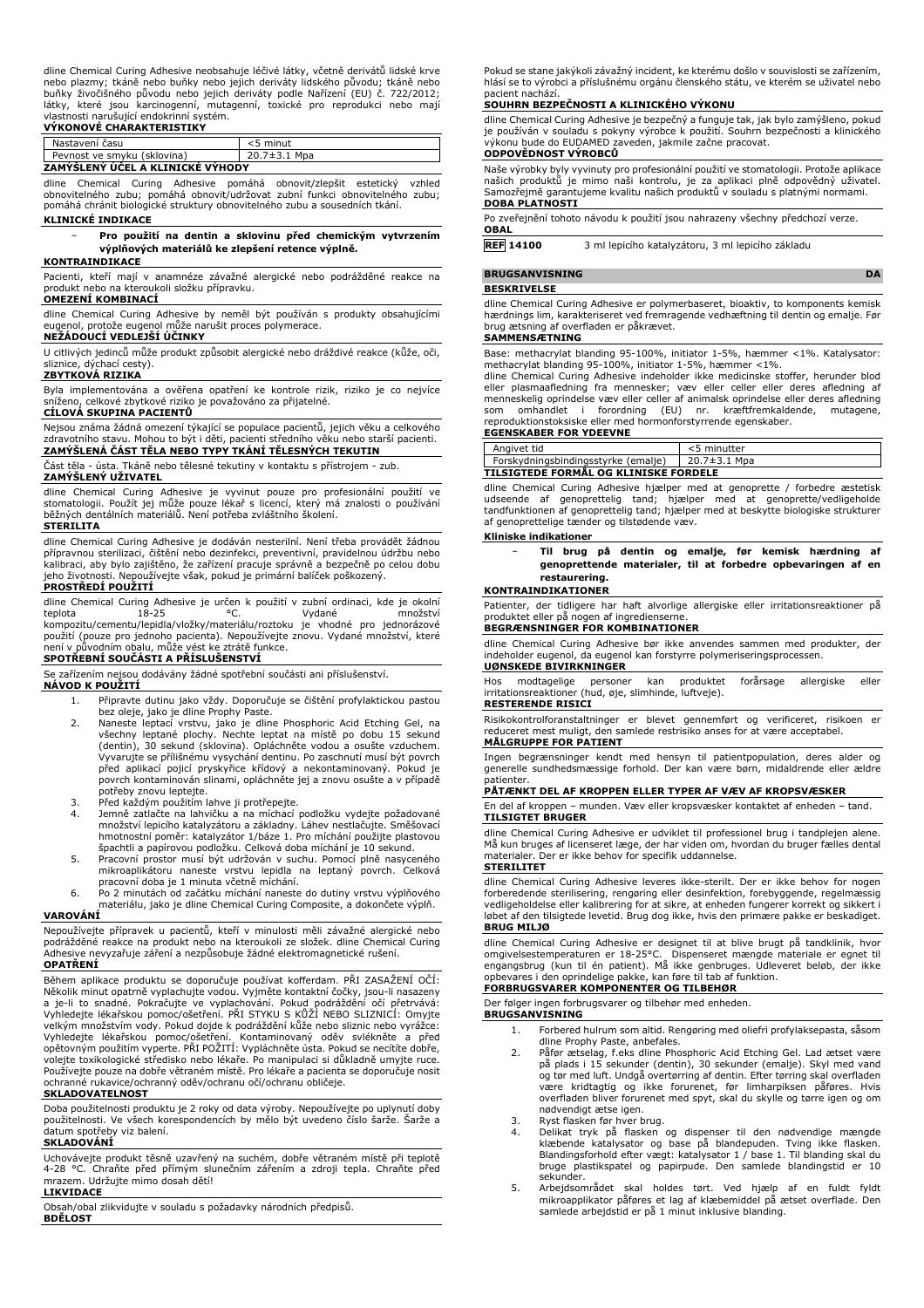6. Efter 2 minutter fra starten af blandingen anvendes laget af genoprettende materiale, såsom dline Chemical Curing Composite i hulrum og restaurering færdiggøres.

#### **ADVARSLER**

Brug ikke produktet til patienter, der tidligere har haft alvorlige allergiske eller irritationsreaktioner på produktet eller nogen af ingredienserne. dline Chemical Curing Adhesive udsender ikke stråling og forårsager ingen elektromagnetisk interferens.

#### **FORHOLDSREGLER**

Det anbefales at bruge cofferdam under påføring af produktet. HVIS I ØJNENE: Skyl forsigtigt med vand i flere minutter. Fjern kontaktlinser, hvis de er til stede og nemme at tage af. Hvis øjenirritationen fortsætter: Få lægehjælp/tjek. HVIS PÅ HUDEN ELLER SLIMHINDEN: Vask rigeligt med vand. Hvis hud/slimhindeirritation eller udslæt opstår: Få lægelig rådgivning/opmærksomhed. Tag forurenet tøj af og vask før genbrug. HVIS SLUGT: Skyl munden. Ring til et giftcenter eller læge/tjek, hvis du<br>føler dig utilpas. Vask hænderne grundigt efter håndtering. Må kun bruges i et godt<br>ventileret område. Det anbefales at bære

#### **HOLDBARHED**

Holdbarheden af produktet er 2 år fra fremstillingsdatoen. Må ikke bruges efter udløbsdatoen. Batchnummeret skal anføres i al korrespondance. Se emballage for parti og udløbsdato.

# **OPLAGRING**

Hold produktet tæt lukket på et tørt godt ventileret sted ved 4-28°C. Beskyt mod direkte sollys og varmekilder. Må ikke fryses. Hold uden for børns rækkevidde! **BORTSKAFFELSE**

Indhold/beholder skal bortskaffes på samme betingelser som krævet i de nationale lovkrav.

#### **ÅRVÅGENHED**

Hvis der er indtruffet alvorlige hændelser i forbindelse med udstyrsrapporten til fabrikanten og den kompetente myndighed i den medlemsstat, hvor brugeren

# og/eller patienten er etableret. **RESUMÉ AF SIKKERHED OG KLINISKE PRÆSTATIONER**

dline Chemical Curing Adhesive er sikkert og fungerer efter hensigten, hvis det anvendes i overensstemmelse med producentens brugsanvisning. Resumé af sikkerhed og kliniske præstationer vil blive indført i EUDAMED, så snart det begynder

# at virke. **PRODUCENTERNES ANSVAR**

Vores produkter er udviklet til professionel brug i tandplejen. Da anvendelsen af vores produkter er uden for vores kontrol, er brugeren fuldt ansvarlig for applikationen. Vi garanterer naturligvis kvaliteten af vores produkter i overensstemmelse med de anvendte standarder.

| .,<br>. .<br>٠ | ۰. | .,<br>. . | ۰. |  |
|----------------|----|-----------|----|--|
|                |    |           |    |  |

| Når denne brugsanvisning udgives, tilsidesættes alle tidligere versioner.<br><b>EMBALLAGE</b> |                                               |  |
|-----------------------------------------------------------------------------------------------|-----------------------------------------------|--|
| <b>REF 14100</b>                                                                              | 3 ml klæbende katalysator, 3 ml klæbende bund |  |

#### **KASUTUSJUHEND ET**

#### **KIRJELDUS**

dline Chemical Curing Adhesive on polümeeripõhine, bioinertne, kakskomponentne keemiliselt kõvastuv adhesiiv, mida iseloomustab suurepärane adhesioon dentiini ja emailiga. Enne kasutamist on vajalik pinna söövitamine.

#### **KOOSTIS**

Põhimaterjal: metakrülaadi segu 95-100%, initsiaator 1-5%, inhibiitor <1%. Katalüsaator: metakrülaadi segu 95–100%, initsiaator 1–5%, inhibiitor <1%. dline Chemical Curing Adhesive ei sisalda ravimainet, sealhulgas inimverd ega vereplasma derivaate; inimpäritolu kudesid, rakke ega nende derivaate; loomset päritolu kudesid, rakke ega nende derivaate, nagu viidatud määruses (EL) nr 722/2012; kantserogeenseid, mutageenseid, reproduktiivtoksilisi ega endokriinseid

#### häireid põhjustavaid aineid. **TÖÖOMADUSED**

| Kõvastumisaeg               |                                        | <5 minutit   |  |
|-----------------------------|----------------------------------------|--------------|--|
| Sideme nihketugevus (email) |                                        | 20.7±3.1 Mpa |  |
|                             | ETTENAHTUD OTSTARVE JA KLIINILINE KASU |              |  |

dline Chemical Curing Adhesive aitab taastada/parandada restaureeritava hamba esteetilist välimust; aitab taastada/säilitada restaureeritava hamba funktsiooni; aitab kaitsta restaureeritava hamba ja külgnevate kudede bioloogilisi struktuure.

#### **KLIINILISED NÄIDUSTUSED**

− **Kasutamiseks dentiinil ja emailil, enne keemilisel kõvastuvate restauratsioonimaterjalide kasutamist, et parandada restauratsiooni säilimist.**

#### **VASTUNÄIDUSTUSED**

Patsiendid, kellel on varem olnud toote või selle mõne koostisosa suhtes tõsiseid allergilisi või ärritusreaktsioone.

### **KOMBINATSIOONIDE PIIRANGUD**

dline Chemical Curing Adhesive ei tohi kasutada koos eugenooli sisaldavate toodetega, kuna eugenool võib polümerisatsiooniprotsessi häirida.

# **SOOVIMATUD KÕRVALTOIMED**

Tundlikel inimestel võib toode põhjustada allergilisi või ärritusreaktsioone (nahk, silmad, limaskestad, hingamisteed).

#### **JÄÄKRISKID**

Riskikontrollimeetmed on rakendatud ja kontrollitud, riski vähendatakse nii palju kui võimalik, üldist jääkriski peetakse vastuvõetavaks. **PATSIENTIDE SIHTGRUPP**

Patsientide populatsiooni, nende vanuse ja üldise terviseseisundi osas pole teada mingeid piiranguid. Võib olla lapsi, keskealisi või eakaid patsiente.

# **ETTENÄHTUD KEHAOSA VÕI KEHAVEDELIKE KUDEDE TÜÜBID**

Kehaosa - suu. Koed või kehavedelikud, millega seade kokku puutub - hammas. **ETTENÄHTUD KASUTAJA**

dline Chemical Curing Adhesive on välja töötatud ainult professionaalseks kasutamiseks hambaravis. Selle kasutajaks on ainult litsentseeritud arst, kes on teadlik, kuidas kasutatakse tavalisi materjale. Spetsiaalne koolitus pole vajalik. **STERIILSUS**

dline Chemical Curing Adhesive tarnitakse mittesteriilselt. Seadme ettenähtud eluea jooksul nõuetekohase ja ohutu töö tagamiseks pole vaja ettevalmistavat steriliseerimist, puhastamist ega desinfitseerimist; ennetavat, regulaarset hooldust ega kalibreerimist. Ärge kasutage, kui seadme primaarne pakend on kahjustatud. **KASUTUSKESKKOND**

dline Chemical Curing Adhesive on mõeldud kasutamiseks hambaravikabinetis, kus ümbritsev temperatuur on 18-25 ° C. Väljastatud materjal sobib ühekordseks kasutamiseks (ainult ühele patsiendile). Ärge taaskasutage. Väljastatud materjal, mida pole hoitud originaalpakendis, võib kaotada oma funktsionaalsuse.

# **KULUMATERJALID JA TARVIKUD**

Seadmega ei ole kaasas kulumaterjale ega tarvikuid. **KASUTUSJUHEND**

- 1. Valmistage kaviteet ette nagu alati. Soovitatav on puhastamine õlivaba
- profülaktikapastaga, näiteks dline Prophy Paste. 2. Kandke kiht söövitusainet, näiteks dline Phosphoric Acid Etching Gel, kogu söövitatavale pinnale. Jätke söövitusaine pinnale 15 sekundiks (dentiin), 30 sekundiks (email). Loputage veega ja kuivatage õhuga. Vältige dentiini ülekuivamist. Pärast kuivamist peab pind olema siduva vaigu pealekandmiseks kriidine ja mitte saastunud. Kui pind saastub süljega, siis loputage ja kuivatage uuesti ning söövitage vajadusel uuesti.
- 3. Raputage pudeleid enne iga kasutamist.<br>4. Suruge õrmalt pudellie ja jaotage vajalik kogus adhesiivi, katalüsaatorit<br>6. ja põhimaterjali segamisalusele. Ärge kasutage pudelil jõudu.<br>5. Segamissuhe massi järgi: katalüsaat sekundit.
- 5. Töötsoon tuleb hoida kuivana. Täielikult küllastunud mikroaplikaatori abil kandke kiht adhesiivi söövitatud pinnale. Tööaeg koos segamisega on 1 minut.
- 6. Kaks minutit pärast segamise algust kandke kaviteeti kiht restauratsioonimaterjali, näiteks dline Chemical Curing Composite, ja viimistlege restauratsioon.

#### **HOIATUSED**

Mitte kasutada patsientidel, kellel on varem olnud toote või selle mõne koostisosa suhtes tõsiseid allergilisi või ärritusreaktsioone. dline Chemical Curing Adhesive ei eralda kiirgust ega põhjusta elektromagneetilisi häireid.

#### **ETTEVAATUSABINÕUD**

Toote pealekandmise ajal on soovitatav kasutada kofferdami. SILMA SATTUMISE KORRAL: Loputage mitme minuti jooksul ettevaatlikult veega. Eemaldage kontaktläätsed, kui neid kasutatakse ja kui neid on kerge eemaldada. Jätkake loputamist. Kui silmade ärritus püsib, pöörduge arsti poole. NAHALE SATTUMISE<br>KORRAL: Peske rohke veega. Naha/limaskesta ärrituse või lööbe korral pöörduge<br>arsti poole. Võtke seljast kõik saastunud rõivad ja peske neid enn käsi. Kasutage ainult hästiventileeritavas kohas. Arstil ja patsiendil soovitame kanda kaitsekindaid/kaitserõivastust/kaitseprille/kaitsemaski.

#### **KÕLBLIKKUSAEG**

Toote kõlblikkusaeg on 2 aastat alates valmistamise kuupäevast. Mitte kasutada pärast kõlblikkusaja lõppu. Partii numbrit tuleb tsiteerida kogu kirjavahetuses. Partii numbrit ja kõlblikkusaega vaadake pakendilt.

# **HOIUSTAMINE**

Hoidke toodet tihedalt suletuna kuivas, hästi ventileeritavas kohas temperatuuril 4- 28 ° C. Kaitske otsese päikesevalguse ja soojusallikate eest. Mitte lasta külmuda. Hoida laste eest kättesaamatus kohas!

#### **JÄÄTMEHOOLDUS**

Sisust/pakendist tuleb vabaneda vastavalt riiklikele õigusaktidele.

#### **VALVSUS** Kui seadmega seoses on toimunud mõni tõsine vahejuhtum, teatatakse sellest tootjale ja selle liikmesriigi pädevale asutusele, kus kasutaja ja/ või patsient asub.

**KOKKUVÕTE OHUTUSEST JA KLIINILISEST TOIMIVUSEST**

dline Chemical Curing Adhesive on ohutu ja toimib ettenähtud viisil, kui seda kasutatakse vastavalt tootja kasutusjuhendile. Ohutuse ja kliinilise toimivuse kokkuvõte lisatakse EUDAMED-i kohe, kui see tööle hakkab.

### **TOOTJA VASTUTUS**

Meie tooted on välja töötatud professionaalseks kasutamiseks hambaravis. Kuna toodete rakendus on väljaspool meie kontrolli, vastutab selle eest täielikult kasutaja. Loomulikult garanteerime oma toodete kvaliteedi vastavalt kohaldatavatele standarditele.

#### **VALIIDSUS**

Käesoleva kasutusjuhendi avaldamine muudab kehtetuks kõik varasemad versioonid. **PAKEND**

**REF 14100** 3 ml adhesiivi katalüsaatorit, 3 ml adhesiivi põhimaterjali

#### **INSTRUCTIONS D'UTILISATION FR**

#### **DESCRIPTION**

dline Chemical Curing Adhesive est un adhésif à base de polymère, bioinerte, à deux composants et à durcissement chimique, caractérisé par une excellente adhésion à la dentine et à l'émail. Avant l'utilisation, un mordançage de la surface est nécessaire. **COMPOSITION**

Base : mélange de méthacrylate 95-100%, initiateur 1-5%, inhibiteur <1%. Catalyseur : mélange de méthacrylates 95-100%, initiateur 1-5%, inhibiteur <1%. dline Chemical Curing Adhesive ne contient pas de substance médicinale, y compris du sang humain ou un dérivé du plasma; des tissus ou des cellules, ou leurs dérivés, d'origine humaine; des tissus ou des cellules d'origine animale, ou leurs dérivés, tels que visés dans le règlement (UE) n° 722/2012; des substances cancérigènes, mutagènes, toxiques pour la reproduction ou ayant des propriétés de perturbation

# endocrinienne. **CARACTÉRISTIQUES DE PERFORMANCE**

| Temps de prise                         | <5 minutes         |  |
|----------------------------------------|--------------------|--|
| Résistance au cisaillement (émail)     | $20.7 \pm 3.1$ Mpa |  |
| <b>OBJECTIF ET AVANTAGES CLINIOUES</b> |                    |  |

dline Chemical Curing Adhesive aide à restaurer/améliorer l'aspect esthétique de la dent restaurable; aide à restaurer/maintenir la fonction dentaire de la dent restaurable; aide à protéger les structures biologiques de la dent restaurable et des tissus adjacents.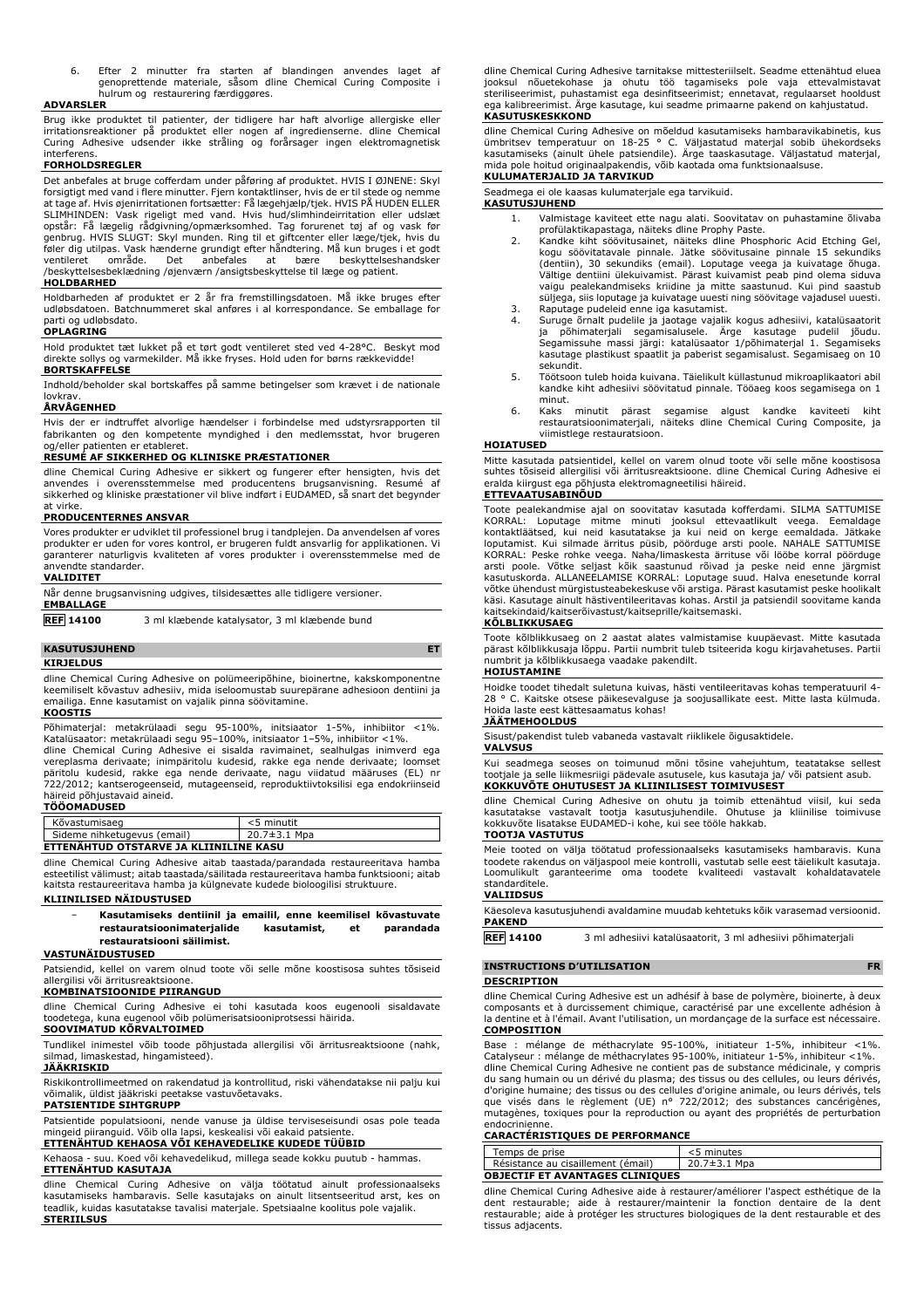#### **INDICATIONS CLINIQUES**

− **À utiliser sur la dentine et l'émail, avant le durcissement chimique des matériaux de restauration, pour améliorer la rétention d'une restauration.**

#### **CONTRE-INDICATIONS**

Patients ayant des antécédents de réactions allergiques ou d'irritation graves au produit ou à l'un de ses ingrédients.

#### **RESTRICTIONS AUX COMBINAISONS**

dline Chemical Curing Adhesive ne doit pas être utilisé avec des produits contenant de l'eugénol, car l'eugénol peut perturber le processus de polymérisation. **EFFETS SECONDAIRES INDÉSIRABLES**

# Chez les personnes sensibles, dline Chemical Curing Adhesive peut provoquer des réactions allergiques ou d'irritation (peau, yeux, muqueuses, voies respiratoires).

**RISQUES RÉSIDUELS**

Des mesures de contrôle du risque ont été mises en oeuvre et vérifiées, le risque est réduit autant que possible, le risque résiduel global est jugé acceptable.

#### **GROUPE CIBLE DE PATIENTS**

Aucune restriction connue concernant la population de patients, leur âge et leur état de santé général. Il peut convenir à des enfants, des patients d'âge moyen ou des personnes âgées.

#### **PARTIE DU CORPS OU TYPES DE TISSUS OU DE FLUIDES CORPORELS VISÉS** Partie du corps - bouche. Tissus ou fluides corporels en contact avec l'appareil: dent. **UTILISATEUR VISÉ**

dline Chemical Curing Adhesive est conçu pour un usage professionnel en dentisterie uniquement. Son utilisateur doit être un médecin agréé qui sait comment utiliser les matériaux dentaires courants. Il n'est pas nécessaire de suivre une formation spécifique.

#### **STÉRILITÉ**

dline Chemical Curing Adhesive est livré non stérile. Il n'est pas nécessaire de procéder à une stérilisation, un nettoyage ou une désinfection préparatoire, à une maintenance préventive et régulière ou à un étalonnage pour garantir que le dispositif fonctionne correctement et de façon sécurisée pendant sa durée de vie prévue. Toutefois, ne pas utiliser si l'emballage primaire est endommagé. **ENVIRONNEMENT D'UTILISATION**

dline Chemical Curing Adhesive est conçu pour être utilisé dans un cabinet dentaire où la température ambiante est de 18-25°C. La quantité de matériau distribuée est adaptée à un usage unique (pour un seul patient). Ne pas réutiliser. La quantité distribuée conservée en dehors de l'emballage d'origine peut entraîner une perte de fonction.

#### **COMPOSANTS CONSOMMABLES ET ACCESSOIRES**

Aucun composant consommable ni accessoire n'est fourni avec l'appareil.

- **INSTRUCTIONS D'UTILISATION** 1. Préparer la cavité comme d'habitude. Il est recommandé de nettoyer avec
	- une pâte prophylactique sans huile, telle que dline Prophy Paste. 2. Appliquer une couche de mordant, tel que dline Phosphoric Acid Etching Gel, sur toute la surface à mordre. Laisser le mordant en place pendant 15 secondes (dentine), 30 secondes (émail). Rincer à l'eau et sécher à l'air. Éviter de sursécher la dentine. Après le séchage, la surface doit être crayeuse et non contaminée avant l'application de la résine de collage. Si la surface est contaminée par de la salive, rincer et sécher à nouveau, et réalisez un mordançage si nécessaire.
	-
	- 3. Agiter les flacons avant chaque utilisation. 4. Appuyer délicatement sur le flacon et distribuer la quantité requise de catalyseur adhésif et de base sur le bloc de mélange. Ne pas forcer le flacon. Rapport de mélange en poids : catalyseur 1 / base 1. Pour le mélange, utiliser une spatule en plastique et un bloc de papier. Le temps total de mélange est de 10 secondes.
	- 5. La zone de travail doit être maintenue sèche. A l'aide d'un micro applicateur complètement saturé, appliquer une couche d'adhésif sur la surface gravée. Le temps total de travail est de 1 minute, y compris le mélange.
	- 6. Après 2 minutes à partir du début du mélange, appliquer la couche de matériau de restauration, tel que dline Chemical Curing Composite dans la cavité et terminer la restauration.

#### **AVERTISSEMENTS**

Ne pas utiliser le produit chez les patients ayant des antécédents de réactions allergiques ou d'irritation graves au produit ou à l'un de ses ingrédients. dline Chemical Curing Adhesive n'émet pas de radiation et ne provoque pas d'interférences électromagnétiques.

#### **PRÉCAUTIONS**

Il est recommandé d'utiliser une digue dentaire pendant l'application du produit. EN CAS DE CONTACT AVEC LES YEUX : Rincer avec précaution à l'eau pendant plusieurs minutes. Enlever les lentilles de contact, si elles sont présentes et faciles à faire. Continuer à rincer. Si l'irritation des yeux persiste : Obtenir des conseils/une attention médicale. EN CAS DE CONTACT AVEC LA PEAU OU LA MUCOSE : Laver abondamment à l'eau. En cas d'irritation de la peau/muqueuse ou d'éruption cutanée : Consulter un médecin. Enlever les vêtements contaminés et les laver avant de les réutiliser. EN CAS D'INGESTION : Rincer la bouche. Appeler un centre antipoison ou un médecin en cas de malaise. Se laver soigneusement les mains après avoir manipulé le produit. Utiliser uniquement dans une zone bien ventilée. Il est recommandé de porter des gants de protection, des vêtements de protection, des lunettes de protection et un masque de protection pour le médecin et le patient.

#### **DURÉE DE CONSERVATION**

La durée de conservation du produit est de 2 ans à partir de la date de fabrication. Ne pas utiliser après la date de péremption. Le numéro de lot doit être mentionné dans toute correspondance. Voir l'emballage pour le lot et la date de péremption. **STOCKAGE**

Conserver le produit hermétiquement fermé dans un endroit sec et bien ventilé, à une température de 4-28°C. Protéger de la lumière directe du soleil et des sources de chaleur. Ne pas congeler. Tenir hors de portée des enfants!

# **ÉLIMINATION**

Éliminer le contenu/récipient conformément aux exigences réglementaires nationales.

**VIGILANCE**

Si un incident grave est survenu en rapport avec le dispositif, le signaler au fabricant et à l'autorité compétente de l'État membre dans lequel l'utilisateur et/ou le patient est établi.

### **RÉSUMÉ DE LA SÉCURITÉ ET DES PERFORMANCES CLINIQUES**

dline Chemical Curing Adhesive est sûr et fonctionne comme prévu s'il est utilisé conformément aux instructions d'utilisation du fabricant. Un résumé de la sécurité et des performances cliniques sera introduit dans EUDAMED dès qu'il commencera à fonctionner.

#### **RESPONSABILITÉ DES FABRICANTS**

Nos produits sont destinés à une utilisation professionnelle en dentisterie. Comme l'application de nos produits échappe à notre contrôle, l'utilisateur en est entièrement responsable. Bien entendu, nous garantissons la qualité de nos produits conformément aux normes en vigueur.

### **VALIDITÉ**

Dès la publication de ces instructions d'utilisation, toutes les versions précédentes sont remplacées.

# **EMBALLAGE**

**REF 14100** 3ml catalyseur d'adhésif, 3ml base d'adhésif

### **ΟΔΗΓΊΕΣ ΧΡΉΣΗΣ EL**

#### **ΠΕΡΙΓΡΑΦΉ**

Το dline Chemical Curing Adhesive είναι σύνθετη κονία συγκόλλησης δύο συστατικών χημικού πολυμερισμού με πολυμερής βάση, αδρανής, που χαρακτηρίζεται από εξαιρετική συγκόλληση σε οδοντίνη και σμάλτο. Απαιτείται η αδροποίηση επιφάνειας πριν την χρήση.

#### **ΣΎΣΤΑΣΗ**

Βάση: μείγμα μεθακρυλικού 95-100%, εκκινητής 1-5%, αναστολέας <1%.<br>Καταλύτης: μείγμα μεθακρυλικού 95-100%, εκκινητής 1-5%, αναστολέας <1%.<br>dline Chemical Curing Adhesive δεν περιλαμβάνει ιατρικές ουσίες,<br>συμπεριλαμ προέλευσης, ή παράγωγά τους, όπως αυτά αναφέρονται στον Κανονισμό (EU) Αρ.<br>722/2012· ουσίες που είναι καρκινογόνες, μεταλλαξιογόνες, τοξικές στην<br>αναπαραγωγή, ή που να έχουν ιδιότητες που διαταράσσ αδένες.

### **ΧΑΡΑΚΤΗΡΙΣΤΙΚΆ ΕΠΊΔΟΣΗΣ**

| Χρόνος πήξης                            | <5 λεπτά     |  |
|-----------------------------------------|--------------|--|
| Αντοχή δεσμού στην διάτμηση<br>(σμάλτο) | 20.7±3.1 Mpa |  |
| ΠΡΟΟΡΙΖΌΜΕΝΗ ΧΡΉΣΗ ΚΑΙ ΚΛΙΝΙΚΆ ΟΦΈΛΗ    |              |  |

dline Chemical Curing Adhesive βοηθάει στην αποκατάσταση/βελτίωση της αισθητικής εμφάνισης του δοντιού που αποκαθίσταται· βοηθάει στην αποκατάσταση/βελτίωση της οδοντικής λειτουργίας του δοντιού που αποκαθίσταται· βοηθάει στην προστασία των βιολογικών δομών του δοντιού που αποκαθίσταται και των γειτονικών ιστών.

### **ΚΛΙΝΙΚΈΣ ΕΝΔΕΊΞΕΙΣ**

| - | Για χρήση σε οδοντίνη και σμάλτο, πριν τον χημικό πολυμερισμό |
|---|---------------------------------------------------------------|
|   | υλικών αποκατάστασης, για την βελτίωση της συγκράτησης του    |
|   | υλικού αποκατάστασης.                                         |

#### **ΑΝΤΕΝΔΕΊΞΕΙΣ**

Οι ασθενείς που έχουν ιστορικό σοβαρής αλλεργίας ή αντιδράσεις ερεθισμού στο προϊόν ή σε οποιοδήποτε από τα συστατικά του.

# **ΠΕΡΙΟΡΙΣΜΟΊ ΣΥΝΔΥΑΣΜΏΝ**

dline Chemical Curing Adhesive δεν πρέπει να χρησιμοποιείται με προϊόντα που περιέχουν ευγενόλη, καθώς η ευγενόλη μπορεί να διαταράξει την διαδικασία του πολυμερισμού.

#### **ΑΝΕΠΙΘΎΜΗΤΕΣ ΠΑΡΕΝΈΡΓΕΙΕΣ**

Σε ευαίσθητα άτομα, το προϊόν μπορεί να προκαλέσει αλλεργικές ή ερεθιστικές δράσεις (δέρμα, οφθαλμοί, βλεννογόνοι, αναπνευστική οδός). **ΚΊΝΔΥΝΟΙ ΠΟΥ ΠΑΡΑΜΈΝΟΥΝ**

# Έχουν υλοποιηθεί και επαληθευτεί μέτρα ελέγχου κινδύνου, έχει μειωθεί ο κίνδυνος

όσο περισσότερο γίνεται, ο συνολικός κίνδυνος που απομένει έχει κριθεί αποδεκτός. **ΟΜΆΔΑ ΣΤΌΧΟΣ ΑΣΘΕΝΏΝ**

Δεν υπάρχουν γνωστοί περιορισμοί σχετικά με πληθυσμούς ασθενών, την ηλικία τους, και την γενική τους κατάσταση υγείας. Μπορεί να υπάρχουν παιδιά, ενήλικες, ή .<br>ιμένοι ασθενείς

### **ΠΡΟΟΡΙΖΌΜΕΝΟ ΜΈΡΟΣ ΣΏΜΑΤΟΣ Ή ΤΎΠΟΣ ΙΣΤΟΎ ΚΑΙ ΥΓΡΏΝ ΣΏΜΑΤΟΣ**

Μέρος του σώματος—στόμα. Ιστοί ή σωματικά υγρά που έρχονται σε επαφή με την συσκευή—δόντια.

#### **ΠΡΟΟΡΙΖΌΜΕΝΟΣ ΧΡΉΣΤΗΣ**

dline Chemical Curing Adhesive έχει δημιουργηθεί για επαγγελματική χρήση στην οδοντιατρική και μόνο. Χρήστης μπορεί να είναι μόνο αδειούχος γιατρός που έχει γνώσει πάνω στην χρήση κοινών οδοντικών σύνθετων υλικών. Δεν υπάρχει ανάγκη για συγκεκριμένη εκπαίδευση.

#### **ΑΠΟΣΤΕΙΡΩΜΈΝΟ**

dline Chemical Curing Adhesive παραδίδεται μη αποστειρωμένο. Δεν υπάρχει ανάγκη για αποστείρωση προετοιμασίας, καθαρισμό, ή απολύμανση, προληπτική και τακτική συντήρηση ή βαθμονόμηση για την εξασφάλιση της ομαλής λειτουργίας της συσκευής και ασφάλειας κατά την διάρκεια της προβλεπόμενης διάρκειας ζωής της. Ωστόσο, μην χρησιμοποιήσετε αν η κύρια συσκευασία έχει πάθει ζημιά. **ΠΕΡΙΒΆΛΛΟΝ ΧΡΉΣΗΣ**

# dline Chemical Curing Adhesive είναι σχεδιασμένο για χρήση σε οδοντιατρείο όπου η θερμοκρασία του περιβάλλοντος είναι 18–25°C. Η ποσότητα που διανέμεται από την<br>σύνθετη υλικό είναι κατάλληλη για μια χρήση (για έναν ασθενή μόνο). Μην<br>χρησιμοποιείτε ξανά. Η ποσότητα που διανέμεται και δεν κρα

# **ΑΝΑΛΏΣΙΜΑ ΜΈΡΗ ΚΑΙ ΑΞΕΣΟΥΆΡ**

Δεν παρέχονται με την συσκευή αναλώσιμα μέρη και αξεσουάρ.

**ΟΔΗΓΊΕΣ ΧΡΉΣΗΣ**

- 1. Προετοιμάστε την κοιλότητα όπως πάντα. Προτείνεται ο καθαρισμός με προφυλακτική πάστα χωρίς έλαια, όπως την dline Prophy Paste. 2. Εφαρμόστε ένα στρώμα αδροποιητικού υλικού, όπως το dline Phosphoric
- Acid Etching Gel στην επιφάνεια για την αδροποίηση. Αφήστε το<br>αδροποιητικό για 15 δευτερόλεπτα (οδοντίνη), ή 30 δευτερόλεπτα<br>(σμάλτο).Ξεπλύνετε με νερό και στεγνώστε με τον αέρα.Αποφύγετε την<br>υπερβολική ξηρότητα της οδοντ ξεπλύνετε και στεγνώστε ξανά, και εφαρμόστε αδροποιητικό ξανά αν
- χρειάζεται. 3. Ανακινήστε το δοχείο πριν την χρήση.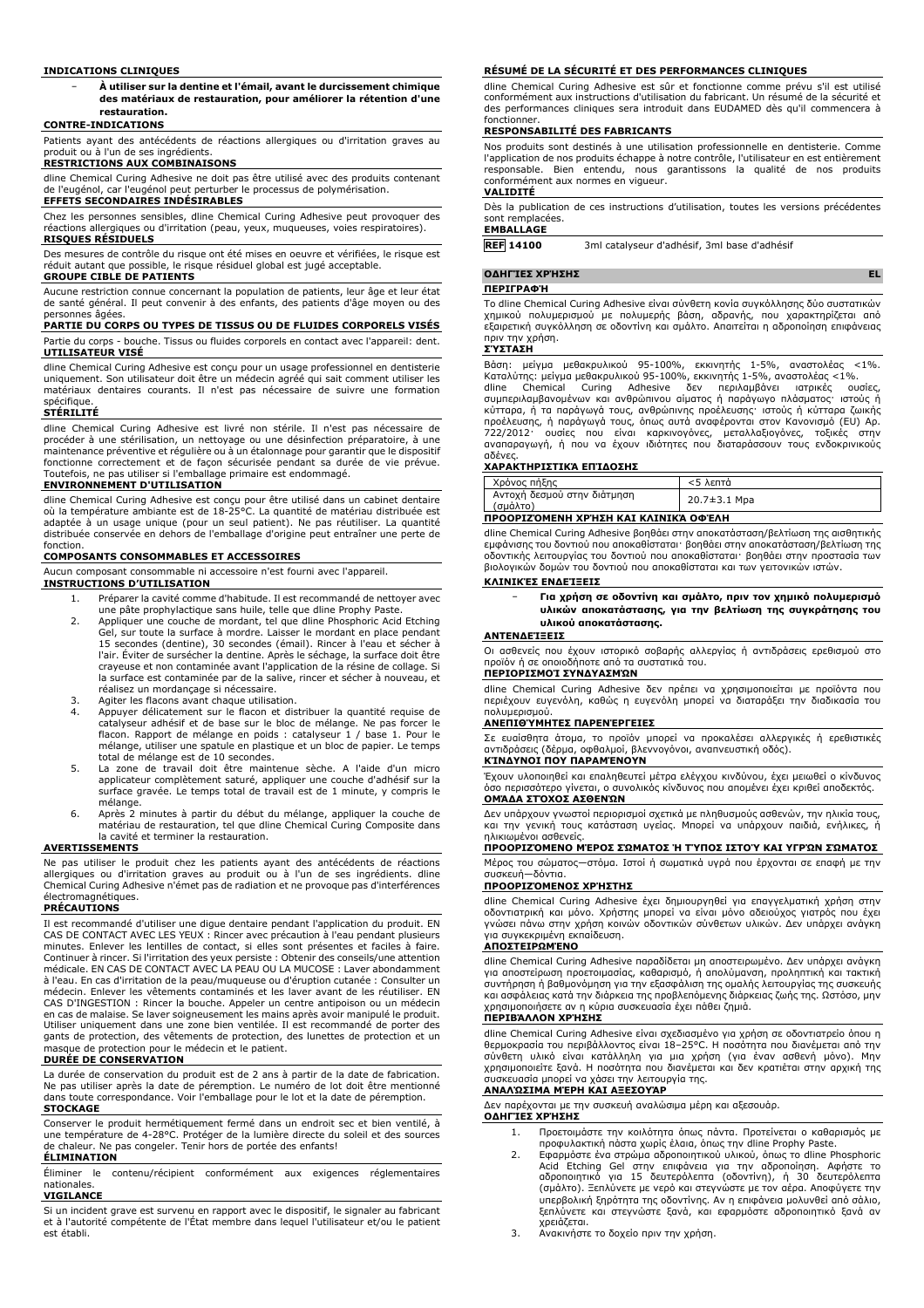- 4. Πιέστε απαλά το δοχείο και τοποθετήστε την απαραίτητη ποσότητα συγκολλητικού καταλύτη και βάσης σε ένα μπλοκ ανάμιξης. Μην πιέσετε πολύ το δοχείο. Η αναλογία ανάμιξης είναι: καταλύτης 1 / βάση 1. Για ανάμιξη χρησιμοποιήστε πλαστική σπάτουλα και χάρτινο μπλοκ ανάμιξης. Συνολικός χρόνος ανάμιξης είναι 10 δευτερόλεπτα.
- 5. Η επιφάνεια εργασίας πρέπει να διατηρείται στεγνή. Χρησιμοποιήστε ένα πλήρως κορεσμένο εργαλείο εφαρμογής και εφαρμόστε ένα στρώμα συγκολλητικού υλικού στην αδροποιημένη επιφάνεια. Ο συνολικός χρόνος εργασίας είναι μέχρι 1 λεπτό, συμπεριλαμβανομένου και του χρόνου
- ανάμιξης. 6. 2 λεπτά μετά την αρχή της ανάμιξης, εφαρμόστε ένα στρώμα υλικού αποκατάστασης, όπως το dline Chemical Curing Composite στην κοιλότητα, για να ολοκληρώσετε την αποκατάσταση.

#### **ΠΡΟΕΙΔΟΠΟΙΉΣΕΙΣ**

Μην χρησιμοποιείτε το προϊόν σε ασθενείς που έχουν ιστορικό σοβαρής αλλεργίας ή αντιδράσεις ερεθισμού στο προϊόν ή σε οποιοδήποτε από τα συστατικά του. dline Chemical Curing Adhesive δεν εκπέμπει ακτινοβολία, και δεν προκαλεί ηλεκτρομαγνητικές παρεμβολές.

# **ΠΡΟΦΥΛΆΞΕΙΣ**

Προτείνεται η χρήση απομονωτήρα κατά την διάρκεια της εφαρμογής του προϊόντος. ΣΕ ΠΕΡΙΠΤΩΣΗ ΕΠΑΦΗΣ ΜΕ ΤΑ ΜΑΤΙΑ: Ξεπλύνετε προσεκτικά με νερό για αρκετά λεπτά. Αν υπάρχουν φακοί επαφής, αφαιρέστε τους, αν είναι εύκολο. Συνεχίστε να ξεπλένετε. ΣΕ ΠΕΡΙΠΤΩΣΗ ΕΠΑΦΗΣ ΜΕ ΤΟ ΔΕΡΜΑ Ή ΒΛΕΝΝΟΓΟΝΟΥΣ: Πλύντε με άφθονο νερό. Αν υπάρξει ερεθισμός ή κοκκίνισμα δέρματος/βλεννογόνων:<br>Αναζητήστε ιατρική προσοχή/βοήθεια. Αφαιρέστε μολυσμένο ρουχισμό και πλύνετε<br>πριν την χρήση. ΣΕ ΠΕΡΙΠΤΩΣΗ ΚΑΤΑΠΟΣΗΣ: Ξεπλύνετε το στόμα. Καλέστε το Κέντρο Δηλητηριάσεων ή γιατρό αν αισθανθείτε αδιαθεσία. Πλύνετε τα χέρια σας διεξοδικά πριν τον χειρισμό. Χρησιμοποιείστε μόνο σε καλά αεριζόμενο χώρο. Προτείνεται να χρησιμοποιείται γάντια προστασίας/ρουχισμό προστασίας/γυαλιά προστασίας/εξοπλισμό προστασίας προσώπου για τον γιατρό και τον ασθενή.

#### **ΔΙΆΡΚΕΙΑ ΖΩΉΣ**

Η διάρκεια ζωής του προϊόντος είναι 2 χρόνια από την ημερομηνία κατασκευής. Μην χρησιμοποιείτε μετά την ημερομηνία λήξης. Ο αριθμός παρτίδας πρέπει να αναφέρεται σε κάθε δήλωση. Δείτε την συσκευασία για τον αριθμό παρτίδας και την ημερομηνία λήξης.

#### **ΑΠΟΘΉΚΕΥΣΗ**

Κρατήστε dline Chemical Curing Adhesive ερμητικά κλειστό σε ξηρό και καλά αεριζόμενο χώρο, σε θερμοκρασία 4–28°C. Προστατέψτε από απευθείας έκθεση στο ηλιακό φως και πηγές θερμότητας. Μην παγώσετε. Κρατήστε μακριά από παιδιά! **ΔΙΆΘΕΣΗ**

Η διάθεση των περιεχομένων και του περιέκτη να γίνεται σύμφωνα με τους εθνικούς κανονισμούς.

#### **ΠΡΟΣΟΧΉ**

Αν οποιοδήποτε σοβαρό περιστατικό λάβει χώρα σε σχέση με την συσκευή, να το αναφέρετε στον κατασκευαστή και την αρμόδια αρχή της χώρας ή της πολιτείας στην οποία ο χρήστης και/ή ο ασθενής βρίσκονται. **ΠΕΡΊΛΗΨΗ ΑΣΦΆΛΕΙΑΣ ΚΑΙ ΚΛΙΝΙΚΉΣ ΕΠΊΔΟΣΗΣ**

dline Chemical Curing Adhesive είναι ασφαλές και αποδίδει όπως προορίζεται αν χρησιμοποιείται σύμφωνα με τις οδηγίες χρήσης του κατασκευαστή. Η περίληψη της ασφάλειας και της κλινικής επίδοσης θα εισαχθεί στο σύστημα EUDAMED μόλις ξεκινήσει να λειτουργεί.

#### **ΥΠΕΥΘΥΝΌΤΗΤΑ ΚΑΤΑΣΚΕΥΑΣΤΉ**

Τα προϊόντα μας έχουν αναπτυχθεί για επαγγελματική χρήση στην οδοντιατρική. Καθώς η εφαρμογή των προϊόντων μας είναι πέρα από τον έλεγχό μας, ο χρήστης είναι πλήρως υπεύθυνος για την εφαρμογή τους. Προφανώς, εγγυόμαστε ότι η ποιότητα των προϊόντων μας είναι σε συμφωνία με τα πρότυπα που εφαρμόζονται. **ΕΓΚΥΡΌΤΗΤΑ**

Κατά την έκδοση του παρόντος εγχειριδίου χρήσης, όλες οι προηγούμενες εκδόσεις αντικαθίστανται.

### **ΣΥΣΚΕΥΑΣΊΑ**

**REF 14100** 3ml καταλύτης συγκολλητικού υλικού, 3ml βάση συγκολλητικού υλικού

# **HASZNÁLATI UTASÍTÁS HU**

# **LEÍRÁS**

Az dline Chemical Curing Adhesive polimer alapú, bioinert, kétkomponensű, kémiailag keményedő ragasztó, amelyet kiváló adhézió jellemez a dentinhez és a zománchoz. Használat előtt a felület maratása szükséges.

#### **ÖSSZETÉTEL**

Alap: metakrilát keverék 95-100%, iniciátor 1-5%, inhibitor <1%. Katalizátor:

metakrilát keverék 95-100%, iniciátor 1-5%, inhibitor <1%. dline Chemical Curing Adhesive nem tartalmaz gyógyászati anyagot, beleértve az emberi vért vagy plazmaszármazékot; emberi eredetű szöveteket vagy sejteket vagy azok származékait; a 722/2012/EU rendeletben említett állati eredetű szöveteket vagy sejteket vagy azok származékait; rákkeltő, mutagén, reprodukciót károsító vagy endokrin károsító tulajdonságokkal rendelkező anyagokat. **TELJESÍTMÉNYJELLEMZŐK**

Keményedési idő <5 perc Nyírási kötésszilárdság (zománc) **RENDELTETÉSSZERŰ HASZNÁLAT ÉS KLINIKAI ELŐNYÖK**

dline Chemical Curing Adhesive segít helyreállítani/javítani a helyreállítható fog esztétikai megjelenését; segít helyreállítani/megőrizni a helyreállítható fog fogászati funkcióját; segít megvédeni a helyreállítható fog és a szomszédos szövetek biológiai struktúráit.

## **KLINIKAI JAVALLATOK**

#### − **Dentinre és zománcra, a restaurációs anyagok kémiai kikeményítése előtt a restauráció megtartásának javítása érdekében.**

#### **ELLENJAVALLATOK**

Azok a betegek, akiknek a kórtörténetében a termékre vagy bármely összetevőre súlyos allergiás vagy irritációs reakciót észleltek. **A KOMBINÁCIÓKRA VONATKOZÓ KORLÁTOZÁSOK**

dline Chemical Curing Adhesive nem használható eugenolt tartalmazó termékekkel együtt, mivel az eugenol megzavarhatja a polimerizációs folyamatot. **NEMKÍVÁNATOS MELLÉKHATÁSOK**

Az arra fogékony egyéneknél a termék allergiás vagy irritációs reakciókat okozhat (bőr, szem, nyálkahártya, légutak). **MARADÉK KOCKÁZATOK**

#### A kockázatcsökkentő intézkedéseket végrehajtották és ellenőrizték, a kockázatot a lehető legnagyobb mértékben csökkentették, az általános maradék kockázatot elfogadhatónak ítélték.

### **BETEGEK CÉLCSOPORTJA**

A betegpopulációra, életkorukra és általános egészségi állapotukra vonatkozóan nem

ismertek korlátozások. Lehetnek gyermekek, középkorú vagy idős betegek. **A TEST TERVEZETT RÉSZE VAGY A TESTFOLYADÉKOK SZÖVETTÍPUSAI** Testrész - száj. Az eszközzel érintkező szövetek vagy testnedvek - fog. **RENDELTETÉSSZERŰ FELHASZNÁLÓ**

# dline Chemical Curing Adhesive kizárólag professzionális fogorvosi használatra fejlesztették ki. Felhasználója csak engedéllyel rendelkező orvos, aki ismeri a szokásos fogászati ragasztók sok használatát. Nincs szükség speciális képzésre. **STERILITÁS**

dline Chemical Curing Adhesive nem steril módon szállítják. Nincs szükség semmilyen előkészítő sterilizálásra, tisztításra vagy fertőtlenítésre, megelőző, rendszeres karbantartásra vagy kalibrálásra annak érdekében, hogy az eszköz rendeltetésszerű élettartama alatt megfelelően és biztonságosan működjön. Ne használja azonban, ha az elsődleges csomagolás sérült.

#### **FELHASZNÁLÁSI KÖRNYEZET**

dline Chemical Curing Adhesive fogorvosi rendelöben való használatra tervezték, ahol<br>a környezeti hőmérséklet 18-25°C. Az adagolt ragasztó mennyisége egyszeri<br>használatra alkalmas (csak egy páciens számára). Ne has eredeti csomagolásban tárolt adagolt mennyiség funkcióvesztéshez vezethet. **FOGYASZTHATÓ ÖSSZETEVŐK ÉS TARTOZÉKOK**

Az eszközzel nem szállítanak fogyó alkatrészeket és tartozékokat. **Használati utasítás**

- 1. Készítse elő az üreget a szokásos módon. Tisztítás olajmentes
- profilaxispasztával, például dline Prophy Paste-vel ajánlott. 2. Vigyen fel egy réteg marószert, például dline Phosphoric Acid Etching Gelt az összes marandó felületre. Hagyja a marószert a helyén 15<br>másodpercig (dentin), 30 másodpercig (zománc). Öblítse le vízzel és<br>szárítsa meg levegővel. Kerülje a dentin túlszárítását. Szárítás után a felületnek meszesnek és nem szennyezettnek kell lennie a ragasztógyanta felvitele előtt. Ha a felület nyállal szennyeződik, öblítse ki és szárítsa meg újra, és ha szükséges, ismételje meg a felszínt. 3. Minden használat előtt rázza fel a palackokat.
- 
- 4. Finoman nyomja rá a palackot, és adagolja a szükséges mennyiségű ragasztókatalizátort és bázist a keverőpárnára. Ne erőltesse a palackot. Keverési arány súly szerint: katalizátor 1 / alap 1. A keveréshez használjon műanyag spatulát és papírpárnát. A teljes keverési idő 10 másodperc.
- 5. A munkaterületet szárazon kell tartani. 6. Teljesen átitatott mikroapplikátorral vigyen fel egy réteg ragasztót a maratott felületre. A teljes munkaidő a keveréssel együtt 1 perc.
- 6. A keverés kezdetétől számított 2 perc elteltével vigye fel a restaurációs anyag, például az dline Chemical Curing Composite rétegét az üregbe, és fejezze be a restaurációt.

#### **FIGYELMEZTETÉSEK**

Ne használja a terméket olyan betegeknél, akiknek a kórtörténetében súlyos allergiás vagy irritációs reakciót észleltek a termékre vagy bármely összetevőre. dline Chemical Curing Adhesive nem bocsát ki sugárzást és nem okoz elektromágneses zavarokat.

#### **ÓVINTÉZKEDÉSEK**

A termék alkalmazása során ajánlott a kofferdam használata. HA SZEMBEN:<br>Óvatosan öblítse ki vízzel néhány percig. Távolítsa el a kontaktlencsét, ha van és<br>könnyen elvégezhető. Folytassa az öblítést. Ha a szemirritáció tová bőr/nyálkahártya irritáció vagy kiütés lép fel: Kérjen orvosi tanácsot/ellátást. Vegye le a szennyezett ruházatot, és újrahasználat előtt mossa ki. LENYELÉS ESETÉN: Öblítse ki a száját. Hívjon mérgezési központot vagy orvost/gyógyszerészt, ha rosszul érzi magát. A termék kezelése után alaposan mosson kezet. Csak jól szellőztetett helyen használja. Az orvos és a beteg számára védőkesztyű/védő ruházat/szem- és arcvédő viselése ajánlott.

#### **SZAVATOSSÁGI IDŐ**

dline Chemical Curing Adhesive eltarthatósági ideje a gyártástól számított 2 év. A lejárati idő után ne használja fel. A tételszámot minden levelezésben fel kell tüntetni. A tétel és a lejárati dátumot lásd a csomagoláson.

# **TÁROLÁS**

A terméket szorosan lezárva, száraz, jól szellőző helyen, 4-28 °C-on tartsa. Védje a közvetlen napfénytől és hőforrásoktól. Ne fagyassza le. Gyermekek elől elzárva tartandó!

### **MEGSEMMISÍTÉS**

A tartalmat/tartályt a nemzeti jogszabályi előírásoknak megfelelően ártalmatlanítsa.

Ha az eszközzel kapcsolatban bármilyen súlyos esemény történt, jelentse a gyártónak és a felhasználó és/vagy a beteg letelepedése szerinti tagállam illetékes hatóságának.

#### **A BIZTONSÁGOSSÁG ÉS A KLINIKAI TELJESÍTMÉNY ÖSSZEFOGLALÁSA**

dline Chemical Curing Adhesive biztonságos és rendeltetésszerűen működik, ha a gyártó használati utasításának megfelelően használják. A biztonságosság és a klinikai teljesítmény összefoglalása az EUDAMED-ben kerül bevezetésre, amint az megkezdi működését.

#### **A GYÁRTÓ FELELŐSSÉGE**

Termékeinket a fogászatban történő professzionális használatra fejlesztettük ki. Mivel termékeink alkalmazása nem áll a mi ellenőrzésünk alatt, a felhasználó teljes mértékben felelős az alkalmazásért. Természetesen garantáljuk termékeink minőségét az alkalmazott szabványoknak megfelelően. **ÉRVÉNYESSÉG**

A jelen használati utasítás megjelenésével minden korábbi változat hatályát veszti. **CSOMAGOLÁS**

**REF 14100** 3ml ragasztó katalizátor, 3ml ragasztó bázis

#### **ISTRUZIONI PER L'USO IT**

# **ÉBERSÉG**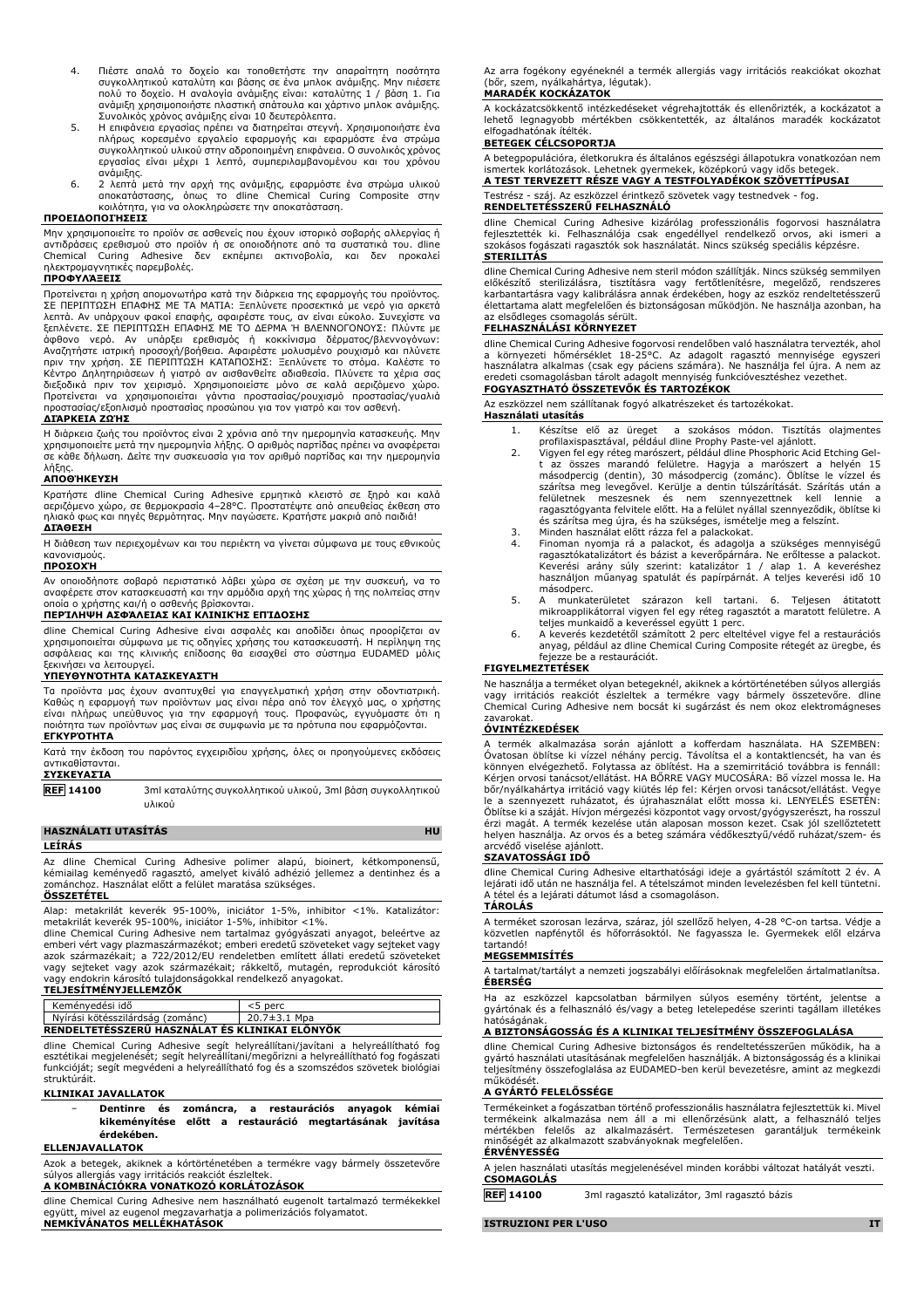#### **DESCRIZIONE**

dline Chemical Curing Adhesive è un adesivo bi-componente a base di polimeri, bioinerte, a polimerizzazione chimica, caratterizzato da un'eccellente adesione alla dentina e allo smalto. Prima dell'uso è necessaria la mordenzatura della superficie. **COMPOSIZIONE**

Base: miscela di metacrilato 95-100%, iniziatore 1-5%, inibitore <1%. Catalizzatore: miscela di metacrilato 95-100%, iniziatore 1-5%, inibitore <1%.

dline Chemical Curing Adhesive non contiene sostanze medicinali, compresi sangue umano o derivati del plasma; tessuti o cellule, o loro derivati, di origine umana; tessuti o cellule di origine animale, o loro derivati, come indicato nel regolamento (UE) n. 722/2012; sostanze cancerogene, mutagene, tossiche per la riproduzione o

### con proprietà di alterazione del sistema endocrino. **CARATTERISTICHE DELLE PRESTAZIONI** Tempo di presa<br>
Forza di adesione al taglio (smalto) 20.7±3.1 Mpa Forza di adesione al taglio (smalto) **SCOPO PREVISTO E BENEFICI CLINICI**

dline Chemical Curing Adhesive aiuta a ripristinare/migliorare l'aspetto estetico del dente riparabile; aiuta a ripristinare/mantenere la funzione dentale del dente riparabile; aiuta a proteggere le strutture biologiche del dente riparabile e i tessuti adiacenti.

#### **INDICAZIONI CLINICHE**

− **Per l'uso su dentina e smalto, prima della polimerizzazione chimica dei materiali da restauro per migliorare la ritenzione di un restauro.**

#### **CONTROINDICAZIONI**

Pazienti che hanno una storia di gravi reazioni allergiche o di irritazione al prodotto o a uno qualsiasi degli ingredienti.

### **RESTRIZIONI ALLE COMBINAZIONI**

dline Chemical Curing Adhesive non deve essere usato con prodotti contenenti eugenolo, in quanto l'eugenolo può disturbare il processo di polimerizzazione.

# **EFFETTI COLLATERALI INDESIDERATI**

In individui suscettibili, dline Chemical Curing Adhesive può causare reazioni allergiche o di irritazione (pelle, occhi, mucose, vie respiratorie). **RISCHI RESIDUI**

# Le misure di controllo del rischio sono state implementate e verificate, il rischio è ridotto il più possibile, il rischio residuo complessivo è giudicato accettabile. **GRUPPO TARGET DEL PAZIENTE**

Non sono note restrizioni per quanto riguarda la popolazione dei pazienti, la loro età e le condizioni generali di salute. Possono essere bambini, pazienti di mezza età o anziani.

#### **PARTE DEL CORPO PREVISTA O TIPI DI TESSUTI O FLUIDI CORPOREI**

Parte del corpo - bocca. Tessuti o fluidi corporei a contatto con il dispositivo - dente. **UTILIZZATORE PREVISTO**

dline Chemical Curing Adhesive è sviluppato solo per uso professionale in odontoiatria. Il suo utilizzatore è solo un medico autorizzato che ha la conoscenza di come usare i comuni materiali dentali. Non c'è bisogno di una formazione specifica. **STERILITÀ**

dline Chemical Curing Adhesive viene consegnato non sterile. Non c'è bisogno di alcuna sterilizzazione preparatoria, pulizia o disinfezione, manutenzione preventiva e regolare o calibrazione per garantire che il dispositivo funzioni correttamente e in sicurezza durante la sua vita prevista. Tuttavia, non utilizzare se la confezione primaria è danneggiata.

#### **AMBIENTE DI UTILIZZO**

dline Chemical Curing Adhesive è progettato per essere usato in studi dentistici dove la temperatura ambiente è di 18-25°C. La quantità erogata di materiale è adatta all'uso singolo (solo per un paziente). Non riutilizzare. La quantità erogata conservata non nella confezione originale può portare alla perdita di funzionalità.

#### **COMPONENTI DI CONSUMO E ACCESSORI**

Nessun componente di consumo e accessori sono forniti con il dispositivo.

- **ISTRUZIONI PER L'USO** 1. Preparare la cavità come solito fare. Si raccomanda la pulizia con una
	- pasta di profilassi senza olio, come dline Prophy Paste. 2. Applicare uno strato di mordenzante, come dline Phosphoric Acid Etching Gel su tutta la superficie da mordenzare. Lasciare la mordenzatura in posizione per 15 secondi (dentina), 30 secondi (smalto). Risciacquare con acqua e asciugare all'aria. Evitare di asciugare troppo la dentina. Dopo l'asciugatura, la superficie deve essere gessosa e non contaminata prima di applicare la resina adesiva. Se la superficie si contamina con la saliva, risciacquare e asciugare di nuovo e rimordenzare se necessario.
	- 3. Agitare i flaconi prima di ogni utilizzo. 4. Spingere delicatamente il flacone ed erogare la quantità necessaria di catalizzatore adesivo e di base sul tampone di miscelazione. Non forzare la bottiglia. Rapporto di miscelazione in peso: catalizzatore 1 / base 1.Per la miscelazione utilizzare una spatola di plastica e un tampone di carta. Il tempo totale di miscelazione è di 10 secondi.
	- 5. Mantenere asciutta l'area di lavoro. Usando un micro applicatore completamente saturo, applicare uno strato di adesivo sulla superficie incisa. Il tempo totale di lavoro è di 1 minuto inclusa la miscelazione.
	- 6. Dopo 2 minuti dall'inizio della miscelazione, applicare lo strato di materiale da restauro, come dline Chemical Curing Composite, nella cavità e finire il restauro.

#### **AVVERTENZE**

Non utilizzare il prodotto in pazienti che hanno precedenti di gravi reazioni allergiche o di irritazione al prodotto o a uno qualsiasi degli ingredienti. dline Chemical Curing Adhesive non emette radiazioni e non causa interferenze elettromagnetiche.

### **PRECAUZIONI**

Si raccomanda l'uso di un cofferdam durante l'applicazione del prodotto. IN CASO DI CONTATTO CON GLI OCCHI: sciacquare con cautela con acqua per diversi minuti. Rimuovere le lenti a contatto, se presenti e facili da fare. Continuare a risciacquare. Se l'irritazione oculare persiste: Richiedere l'intervento di un medico. IN CASO DI CONTATTO CON PELLE O MUCOSA: lavare abbondantemente con acqua. Se si verifica un'irritazione o un'eruzione cutanea/mucosa: Consultare un medico. Togliersi di dosso gli indumenti contaminati e lavarli prima di riutilizzarli. IN CASO DI INGESTIONE: Sciacquare la bocca. Chiamare un centro antiveleni o un medico se non ci si sente bene. Lavare accuratamente le mani dopo la manipolazione. Utilizzare solo in una zona ben ventilata. Si raccomanda di indossare guanti protettivi/abbigliamento protettivo/protezione per gli occhi/viso per il medico e il paziente. **DURATA DI CONSERVAZIONE**

La durata di conservazione del prodotto è di 2 anni dalla data di fabbricazione. Non utilizzare dopo la data di scadenza. Il numero di lotto deve essere citato in tutta la corrispondenza. Vedere la confezione per il lotto e la data di scadenza. **CONSERVAZIONE**

Tenere il prodotto ben chiuso in un luogo asciutto e ben ventilato a 4-28°C. Proteggere dalla luce diretta del sole e da fonti di calore. Non congelare. Tenere fuori dalla portata dei bambini!

# **SMALTIMENTO**

Smaltire il contenuto/contenitore come richiesto dai requisiti normativi nazionali.

#### **VIGILANZA**

Se si è verificato un incidente grave in relazione al dispositivo, riferirlo al fabbricante e all'autorità competente dello Stato Membro in cui è stabilito l'utente e/o il paziente. **RIASSUNTO DELLA SICUREZZA E DELLE PRESTAZIONI CLINICHE**

dline Chemical Curing Adhesive è sicuro e funziona come previsto se utilizzato secondo le istruzioni d'uso del fabbricante. La sintesi della sicurezza e delle prestazioni cliniche sarà introdotta in EUDAMED non appena inizierà a funzionare. **RESPONSABILITÀ DEI PRODUTTORI**

I nostri prodotti sono stati sviluppati per l'uso professionale in odontoiatria. Poiché l'applicazione dei nostri prodotti è al di fuori del nostro controllo, l'utente è completamente responsabile dell'applicazione. Naturalmente, garantiamo la qualità dei nostri prodotti secondo le norme applicate.

# **VALIDITÀ**

Con la pubblicazione di queste istruzioni per l'uso, tutte le versioni precedenti vengono sostituite.

# **IMBALLAGGIO**

**REF 14100** 3ml catalizzatore adesivo, 3ml base adesiva

#### **LIETOŠANAS INSTRUKCIJA LV**

#### **APRAKSTS**

dline Chemical Curing Adhesive ir polimēru bāzes bioinerta divkomponentu ķīmiski cietējoša līmviela, kurai ir raksturīga lieliska saķere ar dentīnu un emalju. Pirms lietošanas ir nepieciešama virsmas kodināšana.

#### **SASTĀVS**

Bāze: metakrilāta maisījums 95–100 %, ierosinātājs 1–5 %, inhibitors <1 %. Katalizators: metakrilāta maisījums 95–100 %, ierosinātājs 1–5 %, inhibitors <1 %. dline Chemical Curing Adhesive nesatur ārstnieciskas vielas, tostarp cilvēka asinis vai plazmas atvasinājumus, cilvēka izcelsmes audus, šūnas vai to atvasinājumus, dzīvnieku izcelsmes audus, šūnas vai to atvasinājumus, kā minēts Regulā (ES) Nr.<br>722/2012, vielas, kas ir kancerogēnas, mutagēnas, toksiskas attiecībā pret<br>reproduktīvo sistēmu vai kurām piemīt endokrīno sistēmu grau **SNIEGUMA RAKSTURLIELUMI**

| PAREDZETAIS MERKIS UN KLĪNISKIE IEGUVUMI |              |
|------------------------------------------|--------------|
| Bīdes saites stiprība (emalja)           | 20.7±3.1 Mpa |
| Saistīšanās laiks                        | <5 minūtes   |

dline Chemical Curing Adhesive palīdz atjaunot/uzlabot atjaunojamā zoba estētisko izskatu, palīdz atjaunot/uzturēt atjaunojamā zoba darbību, palīdz aizsargāt atjaunojamā zoba un blakus esošo audu bioloģiskās struktūras.

#### **KLĪNISKĀS INDIKĀCIJAS**

− **Lietošanai uz dentīna un emaljas pirms ķīmiski cietējošiem restaurācijas materiāliem, lai uzlabotu restaurācijas noturību.**

#### **KONTRINDIKĀCIJAS**

Pacienti, kuriem anamnēzē ir bijušas smagas alerģiskas vai kairinošas reakcijas pret izstrādājumu vai kādu no sastāvdaļām. **IEROBEŽOJUMI KOMBINĀCIJĀM**

dline Chemical Curing Adhesive nedrīkst lietot kopā ar produktiem, kas satur eigenolu, jo eigenols var traucēt polimerizācijas procesu. **NEVĒLAMĀS BLAKUSPARĀDĪBAS**

Jutīgiem cilvēkiem izstrādājums var izraisīt alerģiskas vai kairinājuma reakcijas (āda, acs, gļotāda, elpceļi). **PĀRĒJIE RISKI**

Riska kontroles pasākumi ir ieviesti un pārbaudīti, risks ir samazināts, ciktāl iespējams, kopējais atlikušais risks tiek uzskatīts par pieņemamu.

### **PACIENTU MĒRĶGRUPA**

Nav zināmu ierobežojumu attiecībā uz pacientu populāciju, viņu vecumu un vispārējo veselības stāvokli. Var būt bērni, vidēja vecuma vai gados vecāki pacienti. **PAREDZĒTĀ ĶERMEŅA DAĻA VAI ĶERMEŅA ŠĶIDRUMU AUDU VEIDI**

Ķermeņa daļa — mute. Audu vai ķermeņa šķidrumu saskare ar ierīci — zobs. **PAREDZĒTAIS LIETOTĀJS**

dline Chemical Curing Adhesive ir paredzēts profesionālai lietošanai tikai zobārstniecībā. Tā lietotājs ir tikai licencēts ārsts, kurš zina, kā lietot parastos zobu Nav nepieciešama specifiska apmācība.

### **STERILITĀTE**

dline Chemical Curing Adhesive tiek piegādāts nesterils. Lai nodrošinātu ierīces pareizu un drošu darbību paredzētajā kalpošanas laikā, nav nepieciešama nekāda sagatavojoša sterilizācija, tīrīšana vai dezinfekcija, profilaktiska, regulāra apkope vai Tomēr nelietojiet, ja primārais iepakojums ir bojāts. **IZMANTOŠANAS VIDE**

### dline Chemical Curing Adhesive ir paredzēts lietošanai zobārstniecības kabinetā, kur vides temperatūra ir 18–25 °C. Dozētais materiāla daudzums ir piemērots vienreizējai lietošanai (tikai vienam pacientam). Nelietojiet atkārtoti. Dozētais daudzums, kas netiek glabāts oriģinālajā iepakojumā, var izraisīt funkcijas zudumu. **PALĪGMATERIĀLI UN PIEDERUMI**

#### Ierīces piegādes komplektā nav iekļauti palīgmateriāli un piederumi.

- **LIETOŠANAS INSTRUKCIJA** 1. Sagatavojiet dobumu kā parasti. Ieteicama tīrīšana ar eļļu nesaturošu
	- profilaktisko pastu, piemēram, dline Prophy Paste. 2. Uz visas kodināmās virsmas uzklājiet kodinājuma slāni, piemēram, dline Phosphoric Acid Etching Gel. Atstājiet kodinājumu vietā uz 15 sekundēm (dentīnam), 30 sekundēm (emaljai). Noskalojiet ar ūdeni un nožāvējiet ar gaisu. Izvairieties no dentīna pārmērīgas žāvēšanas. Pēc žāvēšanas un pirms saistošo sveķu uzklāšanas virsmai ir jābūt kaļķainai un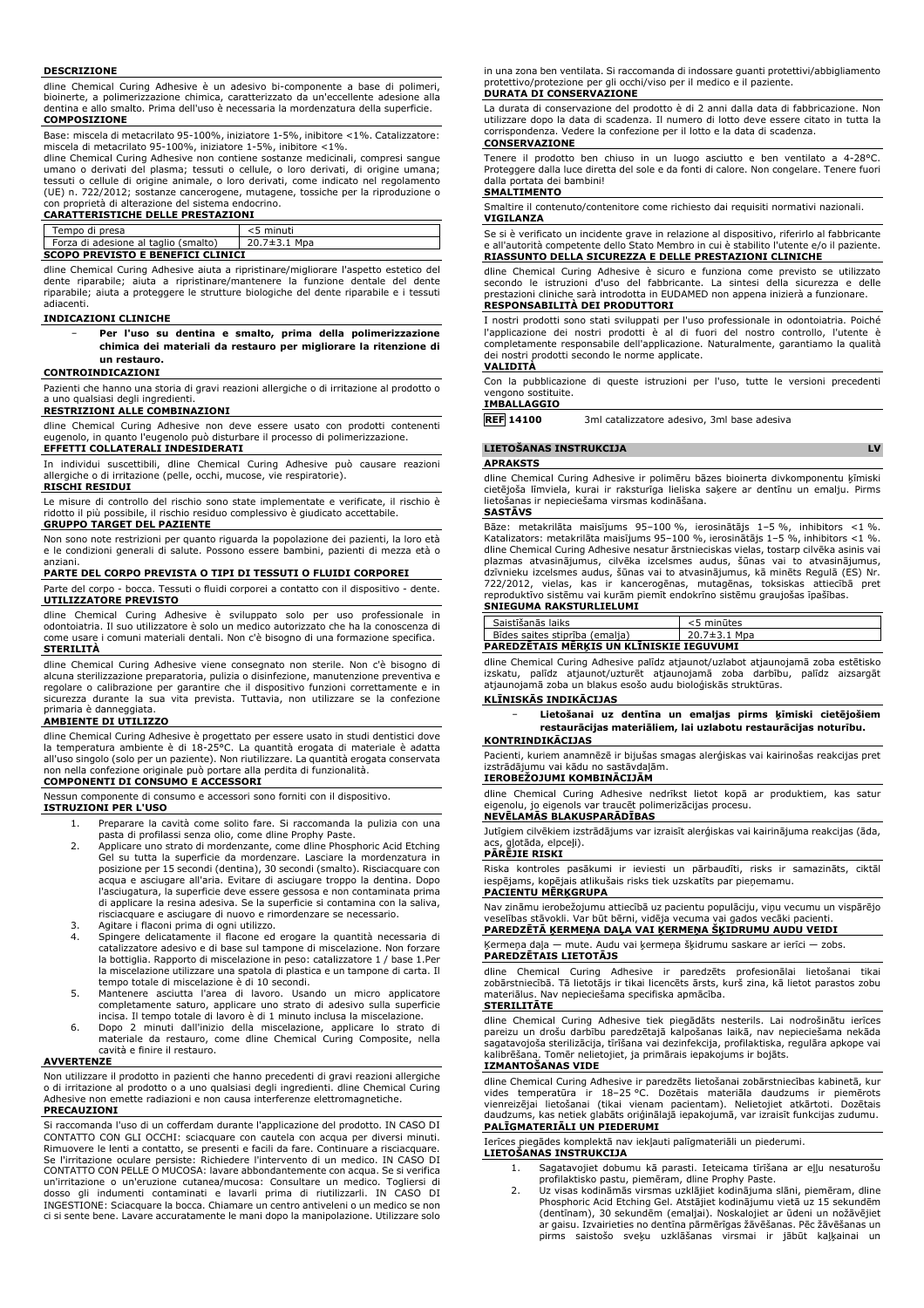nepiesārņotai. Ja virsma ir piesārņota ar siekalām, vēlreiz noskalojiet un nožāvējiet, pēc tam, ja nepieciešams, atkārtojiet kodināšanu.

- 3. Pirms katras lietošanas sakratiet pudelītes.<br>4. Viegļi piespiediet pudelīti, dozējiet nepiec
- Viegli piespiediet pudelīti, dozējiet nepieciešamo līmvielas katalizatora daudzumu un novietojiet uz maisīšanas paliktņa. Nespiediet pudelīti ar spēku. Maisīšanas attiecība pēc svara: katalizators 1 / bāze 1. Maisīšanai izmantojiet plastmasas lāpstiņu un papīra paliktni. Kopējais maisīšanas laiks ir 10 sekundes.
- 5. Darba zona ir jāuztur sausa. Izmantojot pilnībā piesātinātu mikroaplikatoru, uz kodinātās virsmas uzklājiet līmvielas slāni. Kopējais izstrādes laiks ir 1 minūte, iekļaujot maisīšanu.
- 6. Pēc 2 minūtēm kopš maisīšanas sākuma dobumā ieklājiet restaurācijas materiāla slāni, piemēram, dline Chemical Curing Composite, un pabeidziet restaurāciju.

#### **BRĪDINĀJUMI**

Nelietojiet šo izstrādājumu pacientiem, kuriem anamnēzē ir bijušas smagas alerģiskas vai kairinājuma reakcijas pret izstrādājumu vai kādu tā sastāvdaļu. dline Chemical Curing Adhesive neizdala starojumu un nerada elektromagnētiskus traucējumus

#### **PIESARDZĪBAS PASĀKUMI**

Izstrādājuma uzklāšanas laikā ieteicams lietot koferdamu. PĒC SASKARES AR ACĪM: Uzmanīgi skalojiet ar ūdeni vairākas minūtes. Ja ievietotas kontaktlēcas, izņemiet tās (ja tas nav sarežģīti). Turpiniet skalot. Ja acu kairinājums turpinās: konsultējieties ar<br>ārstu / saņemiet medicīnisku palīdzību. PĒC SASKARES AR ĀDU VAI GĻOTĀDU:<br>Mazgāt ar lielu daudzumu ūdens. Ja rodas ādas/gļotāda Konsultēties ar ārstu / saņemt medicīnisku palīdzību. Novilkt piesārņoto apģērbu un<br>pirms atkārtotas lietošanas izmazgāt. NORĪŠANAS GADĪJUMĀ: Izskalot muti. Sliktas<br>pašsajūtas gadījumā nekavējoties sazināties ar Saindēšanā ārstu. Pēc lietošanas rūpīgi nomazgājiet rokas. Lietojiet tikai labi vēdināmā vietā. Ārstam un pacientam ieteicams valkāt aizsargcimdus / aizsargapģērbu / acu aizsargus / sejas aizsargu.

# **GLABĀŠANAS ILGUMS**

Produkta derīguma termiņš ir 2 gadi kopš ražošanas datuma. Nelietojiet pēc derīguma termiņa beigām. Partijas numurs ir jānorāda visā sarakstē. Partiju un derīguma termiņu skatīt uz iepakojuma.

# **GLABĀŠANA**

Glabāt izstrādājumu cieši noslēgtu sausā, labi vēdināmā vietā 4–28 °C temperatūrā. Sargāt no tiešiem saules stariem un siltuma avotiem. Nesasaldēt. Glabāt bērniem nepieejamā vietā!

# **ATBRĪVOŠANĀS NO IZSTRĀDĀJUMA**

Atbrīvojieties no satura/konteinera atbilstoši valsts normatīvajām prasībām.

#### **MODRĪBA**

Par jebkuru nopietnu incidentu, kas noticis saistībā ar ierīci, jāziņo ražotājam un tās dalībvalsts kompetentajai iestādei, kurā ir reģistrēts lietotājs un/vai pacients. **DROŠĪBAS UN KLĪNISKĀ SNIEGUMA KOPSAVILKUMS**

dline Chemical Curing Adhesive ir drošs un darbojas kā paredzēts, ja to lieto saskaņā ar ražotāja lietošanas instrukciju. Drošības un klīniskā snieguma kopsavilkums tiks ievadīts EUDAMED, tiklīdz tas sāks darbu. **RAŽOTĀJA PIENĀKUMI**

Mūsu izstrādājumi ir izstrādāti profesionālai lietošanai zobārstniecībā. Tā kā mūsu izstrādājumu lietošana nav mūsu kontrolē, lietotājs ir pilnībā atbildīgs par izmantošanu. Protams, mēs garantējam savu izstrādājumu kvalitāti saskaņā ar piemērotajiem standartiem.

#### **DERĪGUMS**

Pēc šīs lietošanas instrukcijas publicēšanas visas iepriekšējās versijas tiek aizstātas. **IEPAKOJUMS**

**REF 14100** 3 ml līmvielas katalizatora, 3 ml līmvielas bāzes

#### **BRUKSANVISNING** NO

**BESKRIVELSE**

dline Chemical Curing Adhesive er polymerbasert, bioinert, to-komponent kjemisk herdelim, preget av utmerket vedheft til dentin og emalje. Før bruk er det nødvendig med etsning av overflaten.

#### **SAMMENSETNING**

Base: metakrylatblanding 95-100%, initiativtaker 1-5%, hemmer <1%. Katalysator: metakrylatblanding 95-100%, initiativtaker 1-5%, hemmer <1%.

dline Chemical Curing Adhesive inneholder ikke medisinsk stoff, inkludert blod eller plasmaavledning; vev eller celler, eller deres derivater, av menneskelig opprinnelse;<br>vev eller celler av animalsk opprinnelse, eller deres derivater, som referert til i<br>forordning (EU) nr. stoffer som er kreftfremkallende

# **YTELSESEGENSKAPER**

| Angi klokkeslett                      | <5 minutter  |  |
|---------------------------------------|--------------|--|
| Skjærbindingsstyrke (emalje)          | 20.7±3.1 Mpa |  |
| TILTENKTE FORMÅL OG KLINISKE FORDELER |              |  |

dline Chemical Curing Adhesive bidrar til å gjenopprette / forbedre estetisk utseende av gjenopprettelig tann; bidrar til å gjenopprette / opprettholde tannfunksjonen til gjenopprettelig tann; bidrar til å beskytte biologiske strukturer av gjenopprettelig tann og tilstøtende vev.

## **KLINISKE INDIKASJONER**

− **For bruk på dentin og emalje, før kjemisk herding gjenopprettende materialer for å forbedre oppbevaring av en restaurering.**

# **KONTRAINDIKASJONER**

Pasienter som tidligere har hatt alvorlige allergiske reaksjoner eller irritasjonsreaksjoner på produktet eller noen av innholdsstoffene. **BEGRENSNINGER FOR KOMBINASJONER**

#### dline Chemical Curing Adhesive skal ikke brukes sammen med produkter som inneholder eugenol, da eugenol kan forstyrre polymerisasjonsprosessen.

**UØNSKEDE BIVIRKNINGER**

Hos utsatte personer kan produktet forårsake allergiske reaksjoner eller irritasjonsreaksjoner (hud, øye, slimhinne, luftveier). **RESTRISIKOER**

Risikokontrolltiltak ble implementert og verifisert, risikoen reduseres mest mulig, den samlede restrisikoen anses å være akseptabel.

#### **PASIENTMÅLGRUPPE**

Ingen restriksjoner kjent om pasientpopulasjon, alder og generelle helsetilstander. Det kan være barn, middelaldrende eller eldre pasienter.

# **TILTENKT DEL AV KROPPEN ELLER TYPER VEV AV KROPPSVÆSKER**

En del av kroppen – munn. Vev eller kroppsvæsker kontaktet av enheten - tann. **TILTENKT BRUKER** dline Chemical Curing Adhesive er kun utviklet til profesjonell bruk innen tannpleie.

Brukeren kan kun være lisensiert lege som har kunnskap om hvordan man bruker vanlige materialer. Det er ikke behov for spesifikk utdannelse.

#### **STERILITET**

dline Chemical Curing Adhesive leveres ikke-sterilt. Det er ikke behov for<br>forberedende sterilisering, rengjøring eller desinfeksjon, forebyggende, regelmessig<br>vedlikehold-eller-kalibrering-for-å-sikre-at-enheten-fungererden tiltenkte levetiden. Bruk imidlertid ikke hvis primærpakken er skadet. **BRUK MILJØ**

# dline Chemical Curing Adhesive er designet for å brukes på tannlegekontor der<br>omgivelsestemperaturen er 18-25°C. Dispensert mengde materiale er egnet for<br>engangsbruk (kun-for-én-pasient). Skal ikke-brukes på nytt. Dispense ikke oppbevars i originalpakningen kan føre til tap av funksjon. **FORBRUKSKOMPONENTER OG TILBEHØR**

Ingen forbrukskomponenter og tilbehør følger med enheten.

# **BRUKSANVISNING**

- 1. Forbered hulrommet som alltid. Rengjøring med oljefri profylaksepasta, for eksempel dline Prophy Paste anbefales.
- 2. Påfør etselag, for eksempel dline Phosphoric Acid Etching Gel på alle overflater som skal etset. La etse på plass i 15 sekunder (dentin), 30 sekunder (emalje). Skyll med vann og tørk med luft. Unngå over tørking dentin. Etter tørking må overflaten være kalkaktig og ikke forurenset før bindingsharpiksen påføres. Hvis overflaten blir forurenset med spytt, skyll og tørk igjen og sett den på nytt om nødvendig.
- 3. Rist flasker før hver bruk.<br>4. Delikat trykk på flasken o
- 4. Delikat trykk på flasken og dispenser nødvendig mengde limkatalysator og base på blandeputen. Ikke tving flasken. Blandingsforhold etter vekt: katalysator 1 / base 1. For blanding bruk plastspatel og papirpute. Total blandetid er 10 sekunder.
- 5. Arbeidsområdet må holdes tørt. Ved hjelp av en fullstendig mettet mikroapplikator påfør lag med lim på etset overflate. Total arbeidstid er
- til 1 minutt inkludert blanding. 6. Etter 2 minutter fra starten av blandingen, bruk laget av gjenopprettende materiale, for eksempel dline Chemical Curing Composite i hulrom og fullfør restaurering..

#### **ADVARSLER**

Ikke bruk produktet til pasienter som tidligere har hatt alvorlige allergiske eller irritasjonsreaksjoner på produktet eller noen av innholdsstoffene. dline Chemical Curing Adhesive avgir ikke stråling og forårsaker ingen elektromagnetiske forstyrrelser.

### **FORHOLDSREGLER**

Det anbefales å bruke cofferdam under påføring av produktet. VED KONTAKT MED ØYNE: Skyll forsiktig med vann i flere minutter. Fjern kontaktlinser, hvis de er til stede og enkle å ta ut. Fortsett skyllingen. Hvis øyeirritasjonen vedvarer: Få medisinsk rådgivning/oppmerksomhet. VED HUD ELLER SLIMHINNE KONTAKT: Vask med rikelig med vann. Hvis hud/slimhinneirritasjon eller oppstår: Få medisinsk<br>råd/hjelp. Ta av forurensede klær og vask før gjenbruk. VED SVELGING: Skyll<br>munnen. Ring et giftsenter eller lege/lege hvis du føler deg uvel. **HOLDBARHET**

Holdbarhet for dline Chemical Curing Adhesive er 2 år fra produksjonsdato. Skal ikke brukes etter utløpsdatoen. Partinummeret skal oppgis i all korrespondanse. Se emballasje for batch- og utløpsdato.

#### **OPPBEVARING**

Hold produktet tett lukket på et tørt, godt ventilert sted ved 4-28 °C. Beskyttes mot direkte sollys og varmekilder. Skal ikke fryses. Oppbevars utilgjengelig for barn! **BORTSKAFFELSE**

Kast innhold/beholder slik beskrevet i nasjonale forskriftskrav.

# **ÅRVÅKENHET**

Hvis det har skjedd en alvorlig hendelse i forbindelse med enhetsrapporten til produsenten og den kompetente myndigheten i medlemsstaten der brukeren og/eller pasienten er etablert.

#### **OPPSUMMERING AV SIKKERHET OG KLINISK YTELSE**

dline Chemical Curing Adhesive er trygt og fungerer som det skal hvis det brukes i henhold til produsentens bruksanvisning. Oppsummering av sikkerhet og klinisk ytelse vil bli introdusert i EUDAMED så snart det vil starte arbeidet.

#### **PRODUSENTENS ANSVAR**

Våre produkter er kun utviklet til profesjonell bruk innen tannpleie. Siden bruken av våre produkter er utenfor vår kontroll, er brukeren fullt ut ansvarlig for applikasjonen. Selvfølgelig garanterer vi kvaliteten på våre produkter i samsvar med de anvendte standardene.

#### **GYLDIGHET**

Ved publisering av denne bruksanvisningen er alle tidligere versjoner erstattet. **EMBALLASJE**

**REF 14100** 3 ml selvklebende katalysator, 3 ml klebemiddelbase

#### **INSTRUKCJA UŻYTKOWANIA PL**

#### **OPIS**

dline Chemical Curing Adhesive to oparty na polimerach, biopasywny, dwuskładnikowy klej utwardzany chemicznie, charakteryzujący się doskonałą przyczepnością do zębiny i szkliwa. Przed użyciem wymagane jest wytrawianie powierzchni.

#### **KOMPOZYCJA**

Zasada: mieszanina metakrylanów 95-100%, inicjator 1-5%, inhibitor <1%. Katalizator: mieszanina metakrylanów 95-100%, inicjator 1-5%, inhibitor <1%. dline Chemical Curing Adhesive nie zawiera substancji leczniczych, w tym pochodnych ludzkiej krwi lub osocza; tkanek lub komórek pochodzenia ludzkiego lub ich pochodnych; tkanek lub komórek pochodzenia zwierzęcego lub ich pochodnych, o których mowa w rozporządzeniu (UE) nr 722/2012; substancji rakotwórczych,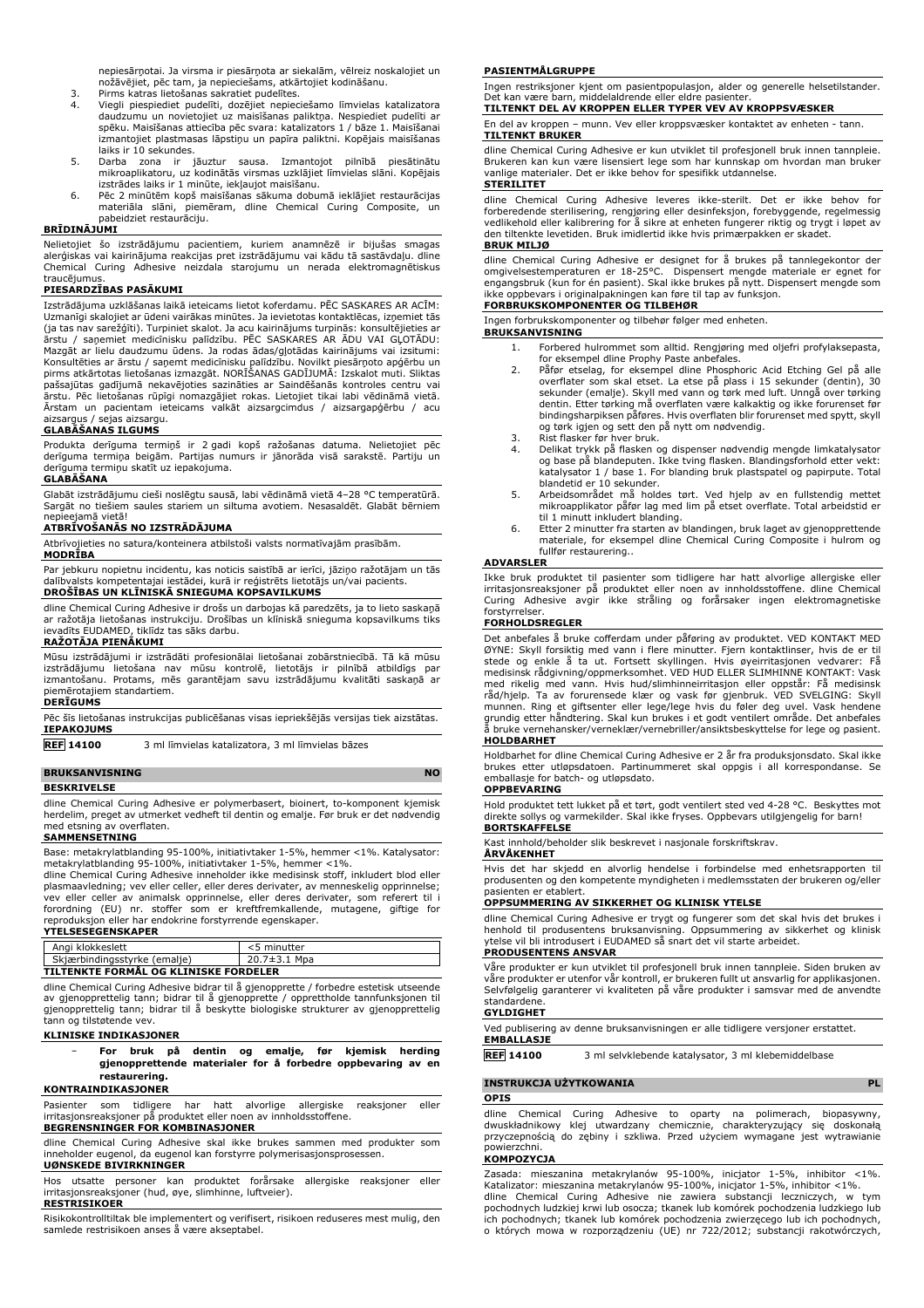mutagenów, działających szkodliwie na rozrodczość lub mających właściwości zaburzające funkcjonowanie układu hormonalnego. **CHARAKTERYSTYKA WYDAJNOŚCI**

| Czas wiazania                             | <5 minuty          |  |
|-------------------------------------------|--------------------|--|
| Wytrzymałość na ścinanie (szkliwo)        | $20.7 \pm 3.1$ Mpa |  |
| <b>PRZEZNACZENIE I KORZYSCI KLINICZNE</b> |                    |  |

dline Chemical Curing Adhesive pomaga przywrócić/poprawić estetyczny wygląd odbudowywanego zęba; pomaga przywrócić/utrzymać funkcje zębowe odbudowywanego zęba; pomaga chronić struktury biologiczne odbudowywanego zęba i sąsiadujących tkanek.

#### **WSKAZANIA KLINICZNE**

− **Do stosowania na zębinie i szkliwie, przed chemicznym utwardzaniem materiałów odtwórczych w celu poprawienia retencji odbudowy.**

### **PRZECIWWSKAZANIA**

Pacjenci, u których w przeszłości występowały ciężkie reakcje alergiczne lub podrażnienia na produkt lub którykolwiek ze składników.

#### **OGRANICZENIA DOTYCZĄCE ŁĄCZENIA**

dline Chemical Curing Adhesive nie należy stosować z produktami zawierającymi eugenol, ponieważ eugenol może zakłócać proces polimeryzacji.

#### **NIEPOŻĄDANE SKUTKI UBOCZNE**

U osób podatnych produkt może wywoływać reakcje alergiczne lub podrażnienia (skóra, oczy, błony śluzowe, drogi oddechowe).

### **RYZYKO RESZTKOWE**

Wdrożono i zweryfikowano środki kontroli ryzyka, ryzyko jest ograniczone w jak największym stopniu, całkowite ryzyko szczątkowe ocenia się jako akceptowalne. **GRUPA DOCELOWA PACJENTÓW**

Brak znanych ograniczeń dotyczących populacji pacjentów, ich wieku i ogólnego stanu zdrowia. Mogą to być dzieci, pacjent w średnim lub podeszłym wieku. **PRZEZNACZONA CZĘŚĆ CIAŁA LUB RODZAJE TKANEK PŁYNÓW**

**USTROJOWYCH** Część ciała - usta. Tkanki lub płyny ustrojowe, z którymi styka się urządzenie - ząb.

**DOCELOWY UŻYTKOWNIK**

dline Chemical Curing Adhesive przeznaczony wyłącznie do użytku profesjonalnego w stomatologii. Licencjonowany tylko dla lekarza, który ma wiedzę, jak używać popularnych materiałów. Nie ma potrzeby specjalnego szkolenia.

#### **STERYLNOŚĆ**

dline Chemical Curing Adhesive dostarczany jest w stanie niesterylnym. Nie ma potrzeby jakiejkolwiek wstępnej sterylizacji, czyszczenia lub dezynfekcji, profilaktycznej, regularnej konserwacji lub kalibracji, aby zapewnić prawidłowe i bezpieczne działanie urządzenia w całym przewidzianym okresie użytkowania. Nie używaj jednak urządzenia, jeśli opakowanie bezpośrednie jest uszkodzone. **MIEJSCE UŻYCIA**

dline Chemical Curing Adhesive przeznaczony do użytku w gabinecie stomatologicznym, w którym panuje temperatura otoczenia 18-25°C. Dozowana ilość materiału nadaje się do jednorazowego użytku (tylko dla jednego pacjenta). Nie używać ponownie. Dozowana ilość przechowywana nie w oryginalnym opakowaniu może prowadzić do utraty funkcjonalności.

## **MATERIAŁY EKSPLOATACYJNE I AKCESORIA**

Z urządzeniem nie są dostarczane żadne materiały eksploatacyjne ani akcesoria. **INSTRUKCJA UŻYTKOWANIA**

- 1. Przygotować ubytek jak zawsze. Zaleca się czyszczenie bezolejową pastą
- profilaktyczną, taką jak dline Prophy Paste. 2. Nałożyć warstwę wytrawiania, np. dline Phosphoric Acid Etching Gel na całą wytrawioną powierzchnię. Pozostaw substancję wytrawiającą na miejscu przez 15 sekund (zębina), 30 sekund (szkliwo). Spłucz wodą i osusz powietrzem. Unikaj przesuszenia zębiny. Po wyschnięciu powierzchnia musi być kredowa i niezanieczyszczona przed nałożeniem żywicy wiążącej. Jeśli powierzchnia zostanie zanieczyszczona śliną, ponownie opłukać i wysuszyć praz wytrawić ponownie, jeśli to konieczne. 3. Przed każdym użyciem wstrząsnąć butelkami.
- 4. Delikatnie nacisnąć butelkę i dozować wymaganą ilość kleju katalizatora i bazy na bloczek do mieszania. Nie wyciskać butelki na siłę. Proporcje mieszania wagowo: katalizator 1/baza 1. Do mieszania użyć plastikowej szpatułki i papierowego bloczka. Całkowity czas mieszania to 10 sekund.
- 5. Miejsce pracy musi być suche. Za pomocą w pełni nasyconego mikroaplikatora nałożyć warstwę kleju na wytrawioną powierzchnię. Całkowity czas pracy łącznie z mieszaniem wynosi do 1 minuty.
- 6. Po 2 minutach od rozpoczęcia mieszania nałożyć warstwę materiału do wypełnień, taką jak dline Chemical Curing Composite, do ubytku i zakończyć odbudowę.

#### **OSTRZEŻENIA**

Nie należy stosować produktu u pacjentów, u których w przeszłości występowały ciężkie reakcje alergiczne lub podrażnienia na produkt lub którykolwiek ze<br>składników. dline Chemical Curing Adhesive nie emituje promieniowania i nie<br>powoduje żadnych zakłóceń-elektromagnetycznych.<br>**ŚRODKI OSTROŻNOŚCI** 

Podczas aplikacji produktu zaleca się stosowanie koferdamu. W PRZYPADKU DOSTANIA SIĘ PRODUKTU DO OCZU: Ostrożnie płukać wodą przez kilka minut. Zdjąć soczewki kontaktowe, jeśli są obecne. Kontynuować płukanie. Jeśli podrażnienie oczu utrzymuje się: Zasięgnąć porady/zgłosić się pod opiekę lekarza. W PRZYPADKU KONTAKTU ZE SKÓRĄ LUB BŁONĄ ŚLUZOWĄ: Umyć dużą ilością wody. Jeśli wystąpi podrażnienie skóry/błon śluzowych lub wysypka: Zasięgnąć porady/zgłosić się pod opiekę lekarza. Zdjąć zanieczyszczoną odzież i wyprać przed ponownym użyciem. W PRZYPADKU POŁKNIĘCIA: wypłukać usta. W przypadku złego samopoczucia skontaktować się z Centrum Zatruć lub lekarzem.

Dokładnie umyć ręce po użyciu. Stosować tylko w dobrze wentylowanych pomieszczeniach. Zaleca się noszenie rękawic ochronnych/odzieży ochronnej/ochrony oczu/ochrony twarzy dla lekarza i pacjenta. **OKRES TRWAŁOŚCI**

Okres trwałości produktu wynosi 2 lata od daty produkcji. Nie używać po upływie terminu ważności. W całej korespondencji należy podawać numer partii. Data serii i data ważności znajduje się na opakowaniu. **PRZECHOWYWANIE**

Przechowywać produkt szczelnie zamknięty w suchym, dobrze wentylowanym<br>miejscu w temperaturze 4-28°C. Chronić przed bezpośrednim działaniem promieni<br>słonecznych i źródeł ciepła. Nie zamrażać. Trzymać z dala od dzieci!

#### **UTYLIZACJA**

Zawartość/pojemnik usuwać do zgodnie z krajowymi wymogami prawnymi.

# **CZUJNOŚĆ**

Jeżeli jakikolwiek poważny incydent, który miał miejsce w związku z urządzeniem, zgłaszany jest producentowi i właściwemu organowi państwa członkowskiego, w<br>którym użytkownik i/lub pacjent ma siedzibę.<br>**PODSUMOWANIE BEZPIECZEŃSTWA I WYNIKÓW KLINICZNYCH** 

dline Chemical Curing Adhesive jest bezpieczny i działa zgodnie z przeznaczeniem, jeśli jest używany zgodnie z instrukcją użytkowania producenta. Podsumowanie bezpieczeństwa i wyników klinicznych zostanie wprowadzone do EUDAMED, gdy tylko zacznie działać.

### **ODPOWIEDZIALNOŚĆ PRODUCENTA**

Nasze produkty zostały stworzone z myślą o profesjonalnym zastosowaniu w stomatologii. Ponieważ zastosowanie naszych produktów jest poza naszą kontrolą, użytkownik jest w pełni odpowiedzialny za aplikację. Oczywiście gwarantujemy jakość naszych produktów zgodną z obowiązującymi normami. **WAŻNOŚĆ**

Wraz z opublikowaniem niniejszej instrukcji użytkowania wszystkie poprzednie wersje tracą ważność.

**OPAKOWANIE**

**REF 14100** 3 ml kleju katalizatora, 3 ml kleju bazy

**INSTRUÇÕES DE USO PT**

# **DESCRIÇÃO**

dline Chemical Curing Adhesive é um adesivo de cura química de dois componentes, à base de polímero, bioinerte, caracterizado pela sua excelente adesão à dentina e ao esmalte. Antes de usar, é necessário o condicionamento da superfície. **COMPOSIÇÃO**

Base: mistura de metacrilato 95-100%, iniciador 1-5%, inibidor <1%. Catalisador:

mistura de metacrilato 95-100%, iniciador 1-5%, inibidor <1%. dline Chemical Curing Adhesive não contém substâncias médicas, incluindo sangue humano ou derivados de plasma; tecidos ou células, ou seus derivados, de origem humana; tecidos ou células de origem animal, ou seus derivados, conforme referido no Regulamento (UE) n.º 722/2012; substâncias cancerígenas, mutagénicas, tóxicas para a reprodução ou com propriedades de desregulação endócrina. **CARACTERÍSTICAS DE PERFORMANCE**

| Definir hora                                 | <5 minutos   |
|----------------------------------------------|--------------|
| Resistência ao cisalhamento<br>(esmalte)     | 20.7±3.1 Mpa |
| FINALISAARE BRETENBIRA E BENEFÍCIOS SLÍNISOS |              |

# **FINALIDADE PRETENDIDA E BENEFÍCIOS CLÍNICOS**

dline Chemical Curing Adhesive ajuda a restaurar/melhorar a aparência estética do dente restaurável; ajuda a restaurar/manter a função dentária do dente restaurável; ajuda a proteger as estruturas biológicas do dente restaurável e dos tecidos adjacentes.

#### **INDICAÇÕES CLÍNICAS**

− **Para uso em dentina e esmalte, antes da cura química de materiais restauradores para melhorar a retenção de uma restauração.**

#### **CONTRA-INDICAÇÕES**

Pacientes com histórico de reações alérgicas graves ou irritação ao produto ou a qualquer um dos ingredientes.

# **RESTRIÇÕES A COMBINAÇÕES** dline Chemical Curing Adhesive não deve ser usado com produtos que contenham eugenol, já que o eugenol pode prejudicar o processo de polimerização. **EFEITOS COLATERAIS INDESEJÁVEIS**

Em indivíduos que sejam suscetíveis, dline Chemical Curing Adhesive pode causar reações alérgicas ou de irritação (pele, olhos, mucosa, trato respiratório).

#### **RISCOS RESIDUAIS**

Foram implementadas e verificadas medidas de controlo de risco, o risco foi reduzido tanto quanto possível, o risco residual geral é considerado aceitável. **GRUPO-ALVO DE PACIENTES**

Não há restrições conhecidas em relação à população de pacientes, a sua idade e condições gerais de saúde. Pode destinar-se a crianças, pacientes de meia-idade ou idosos.

**PARTE PRETENDIDA DO CORPO OU TIPOS DE TECIDOS DE FLUIDOS CORPORAIS**

Parte do corpo - boca. Tecidos ou fluidos corporais em contacto com o dispositivo dente

#### **UTILIZADOR PRETENDIDO**

dline Chemical Curing Adhesive desenvolvido exclusivamente para o uso profissional em odontologia. O seu utilizador deve ser um médico licenciado que tenha conhecimentos sobre como usar materiais odontológicas comuns. Não há necessidade de formação específica.

#### **ESTERILIDADE**

dline Chemical Curing Adhesive é entregue não esterilizado. Não há necessidade de qualquer esterilização preparatória, limpeza ou desinfecção, manutenção preventiva regular ou calibração para garantir que o dispositivo opere de forma adequada e segura durante a sua vida útil prevista. No entanto, não use se a embalagem principal estiver danificada.

#### **AMBIENTE DE USO**

dline Chemical Curing Adhesive foi desenvolvido para ser usado em consultório odontológico onde a temperatura ambiente é de 18-25 ° C. A quantidade dispensada de material é adequada para uso único (apenas para um paciente). Não reutilize. Quantidade dispensada mantida fora da embalagem original pode levar à perda de função.

### **COMPONENTES CONSUMÍVEIS E ACESSÓRIOS**

Não é fornecido nenhum componente consumível e acessório com o dispositivo. **INSTRUÇÕES DE USO**

1. Prepare a cavidade normalmente. Recomenda-se que faça a limpeza com pasta de profilaxia sem óleo, como dline Prophy Paste.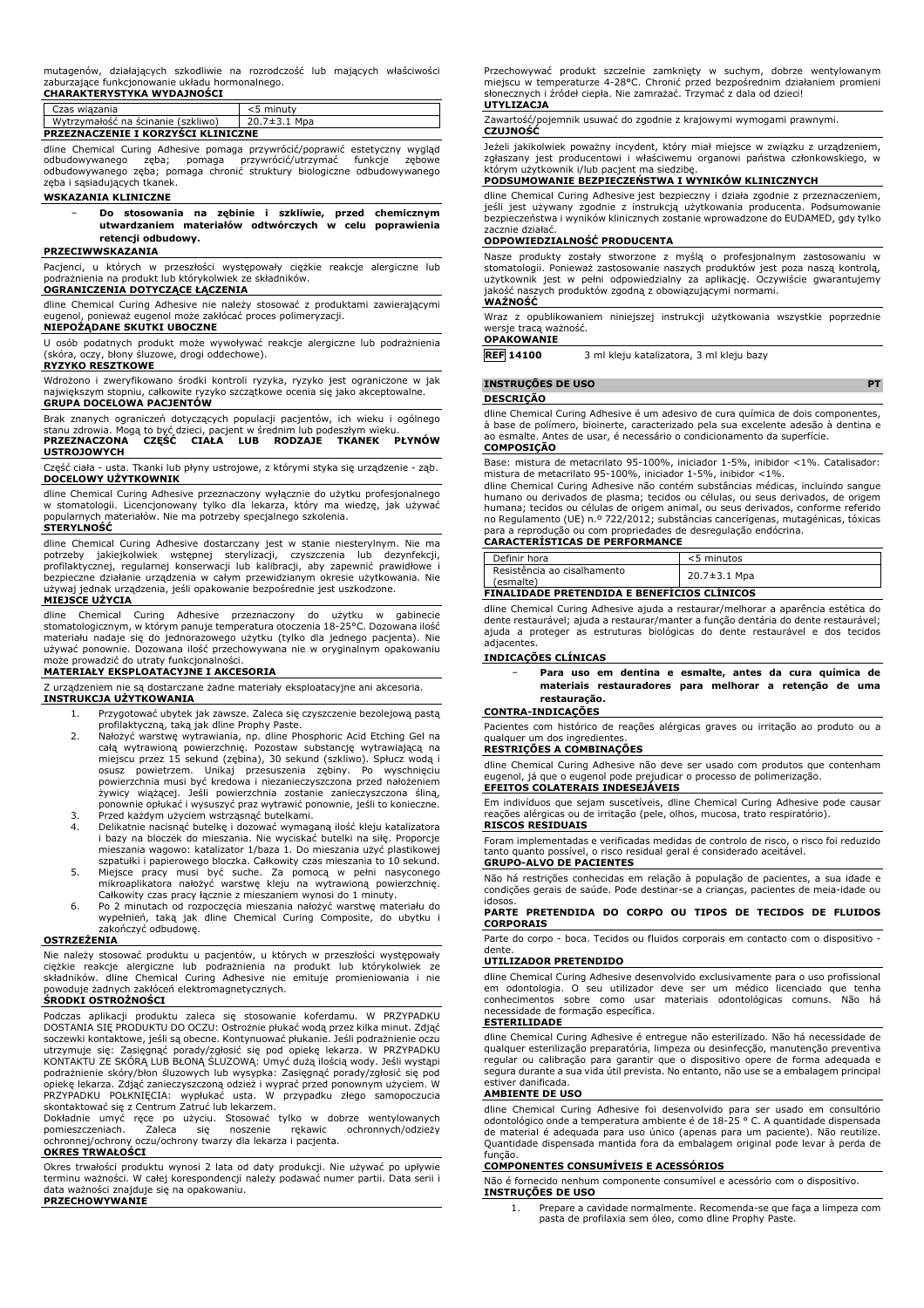- 2. Aplique uma camada de corrosão, como dline Phosphoric Acid Etching Gel em toda a superfície a ser atacada. Deixe o condicionamento ácido durante 15 segundos (dentina), 30 segundos (esmalte). Enxagúe com água e seque com ar. Evite secar demais a dentina. Após a secagem, a superfície deve estar calcária e não contaminada antes da aplicação da resina de colagem. Se a superfície ficar contaminada com saliva, enxagúe e seque novamente e faça o condicionamento ácido se necessário.
- 3. Agite os frascos antes de cada uso.<br>4. Delicadamente, empurre o frasco e
- 4. Delicadamente, empurre o frasco e dispense a quantidade necessária de catalisador adesivo e base na almofada de mistura. Não force a garrafa. Relação de mistura em peso: catalisador 1/base 1. Para misturar use uma espátula de plástico e uma almofada de papel. O tempo total de mistura é de 10 segundos.
- 5. A área de trabalho deve ser mantida seca. Usando um micro aplicador totalmente saturado, aplique uma camada de adesivo na superfície atacada. O tempo total de trabalho é de 1 minuto, incluindo a mistura.
- 6. Após 2 minutos do início da mistura, aplique a camada de material restaurador, como dline Chemical Curing Composite na cavidade e finalize a restauração.

#### **AVISOS**

Não use o produto com pacientes com histórico de reações alérgicas graves ou irritação ao produto ou a qualquer um dos ingredientes. dline Chemical Curing Adhesive não emite radiação e não causa interferências eletromagnéticas.

#### **PRECAUÇÕES**

Recomenda-se o uso de uma ensecadeira durante a aplicação do produto. SE ENTRAR EM CONTACTO COM OS OLHOS: enxague cuidadosamente com água durante vários minutos. Remova as lentes de contacto, se presentes e fáceis de retirar. Continue a enxaguar. Se a irritação nos olhos persistir: Procure orientação/atenção médica. SE ENTRAR EM CONTACTO COM A PELE OU MUCOSA: lavar abundantemente com água. Se ocorrer irritação da pele/mucosa ou erupção: consulte um médico. Tire a roupa contaminada e lave-a antes de a reutilizar. EM CASO DE INGESTÃO: Enxaguar a boca. Ligue para um centro de intoxicação ou médico/médico se não se sentir bem. Lave bem as mãos após manusear. Use apenas numa área bem ventilada. Recomenda-se o uso de luvas de proteção/roupas de proteção/proteção ocular/proteção facial para médico e paciente.

#### **VALIDADE**

O prazo de validade do produto é de 2 anos a partir da data de fabrico. Não use após a data de validade. O número do lote deve ser citado em toda a correspondência. Verifique a embalagem para ver o lote e data de validade. **ARMAZENAMENTO**

Manter o produto bem fechado em local seco e bem ventilado a 4-28 °C. Proteja da luz solar direta e de fontes de calor. Não congele. Mantenha fora do alcance das crianças!

#### **ELIMINAÇÃO**

Descarte o conteúdo/recipiente conforme exigido pelos requisitos regulamentares nacionais.

#### **VIGILÂNCIA**

Se qualquer incidente grave ocorrer em relação ao dispositivo, informe o fabricante e a autoridade competente do Estado-Membro em que o utilizador e/ou paciente está estabelecido.

#### **RESUMO DE SEGURANÇA E DESEMPENHO CLÍNICO**

dline Chemical Curing Adhesive é seguro e tem o desempenho esperado se for usado de acordo com as instruções de uso do fabricante. O resumo de segurança e desempenho clínico será introduzido no EUDAMED assim que começar a funcionar. **RESPONSABILIDADE DO FABRICANTE**

Os nossos produtos foram desenvolvidos para uso profissional em odontologia. Como a aplicação dos nossos produtos está além do nosso controlo, o utilizador é totalmente responsável pela aplicação. Garantimos, naturalmente, a qualidade dos nossos produtos de acordo com as normas aplicadas.

#### **VALIDADE**

Após a publicação destas instruções de uso, todas as versões anteriores são substituídas. **EMBALAGEM**

**REF 14100** 3ml de catalisador adesivo, 3ml de base adesiva

#### **INSTRUCȚIUNI DE UTILIZARE RO**

#### **DESCRIERE**

dline Chemical Curing Adhesive este un adeziv polimerizabil bioinert activat chimic, cu două componente, caracterizat prin adeziunea excelentă la dentină și smalț. Este necesară aplicarea gelului demineralizant înaintea utilizării. **COMPOZIȚIE**

Bază: amestec de metacrilat 95-100%, inițiator 1-5%, inhibitor <1%. Catalizator: amestec de metacrilat 95-100%, inițiator 1-5%, inhibitor <1%.

dline Chemical Curing Adhesive nu conține substanțe medicinale, inclusiv sânge uman sau derivate din plasmă; țesuturi sau celule de origine umană sau derivatele lor; țesuturi sau celule de origine animală sau derivatele lor, conform Reglementării (UE) Nr. 722/2012; substanțe cancerigene, mutagene, toxice pentru reproducere sau cu proprietăți destructive pentru sistemul endocrin.

# **CARACTERISTICI DE PERFORMANȚĂ**

|                                          | Timp de asezare                 | <5 minute          |
|------------------------------------------|---------------------------------|--------------------|
|                                          | Rezistentă la forfecare (smalt) | $20.7 \pm 3.1$ Mpa |
| UTILIZARE DESTINATA SI BENEFICII CLINICE |                                 |                    |

dline Chemical Curing Adhesive ajută la îmbunătățirea aspectului dintelui recuperabil; ajută la restabilirea/menținerii funcției dintelui recuperabil; ajută la protejarea structurilor biologice ale dintelui recuperabil și ale țesuturilor adiacente. **INDICAȚII CLINICE**

#### − **Pentru utilizare pe dentină și smalț, înaintea materialelor chimico-polimerizabile, pentru îmbunătățirea retenției unei restaurări.**

#### **CONTRAINDICAȚII**

Pacienți cu un istoric de alergii severe sau reacții de iritație la produs sau la unul din ingredientele sale.

#### **REACȚII LA COMBINAȚII**

dline Chemical Curing Adhesive nu trebuie folosit cu produse ce conțin eugenol, deoarece eugenolul ar putea afecta procesul de polimerizare. **EFECTE ADVERSE NEPLĂCUTE**

Produsul ar putea cauza reacții alergice sau de iritație (piele, ochi, mucoasă, tract respirator) indivizilor susceptibili.

#### **RISCURI REZIDUALE**

Au fost implementate și verificate măsuri de control al riscului pentru a-l reduce cât mai mult posibil; riscul rezidual general este considerat ca fiind unul acceptabil.

#### **GRUPUL DE PACIENȚI-ȚINTĂ**

Nu există restricții cu privire la populația de pacienți, vârstă și stare de sănătate generală. Aceștia pot fi copii, adulți de vârstă mijlocie sau persoane în vârstă. **PARTEA CORPULUI SAU TIPURI DE ȚESUTURI ȘI FLUIDE CORESPUNZĂTOARE**

Părți ale corpului – cavitatea bucală. Țesuturi sau fluide care intră în contact cu dispozitivul – dinte.

#### **UTILIZATOR DESTINAT**

dline Chemical Curing Adhesive este destinat exclusiv utilizării stomatologice profesionale. Utilizatorii săi pot fi medici care au dobândit cunoștința necesară utilizării materialelor dentare. Nu este nevoie de un instructaj specific.

#### **STERILITATE**

dline Chemical Curing Adhesive is este livrat nesteril. Nu este nevoie de nicio sterilizare preparatoare, curățare sau dezinfecție, mentenanță preventivă, regulată<br>sau calibrare pentru ca acest dispozitiv să fie utilizat în siguranță pe parcursul duratei<br>sale de viață. Cu toate acestea, a nu se utiliz

#### **MEDIU DE UTILIZARE**

dline Chemical Curing Adhesive este destinat folosirii în cabinetele dentare unde<br>temperatura ambientală este cuprinsă între 18 și 25 °C. Cantitatea eliberată de<br>material este suficientă pentru o singură utilizare (la un s refolosi acestea. Cantitatea eliberată păstrată altundeva decât în pachetul original își poate pierde proprietățile de funcționare.

### **COMPONENTE ȘI ACCESORII CONSUMABILE**

Dispozitivul nu este însoțit de consumabile sau accesorii.

**INSTRUCȚIUNI DE UTILIZARE** 1. Pregătiți caria, ca de obicei. Se recomandă curățarea cu o pastă profilactică fără ulei, cum ar fi dline Prophy Paste.

- 2. Aplicați un strat de gel demineralizant, cum ar fi dline Phosphoric Acid Etching Gel pe toată suprafața care urmează a fi gravată. Lăsați gelul să stea timp de 15 secunde (dentină), 30 de secunde (smalț). Clătiți cu apă și uscați cu aer. Evitați uscarea excesivă a dentinei. După uscare, suprafața trebuie să fie albă, necontaminată înainte de aplicarea rășinii. Dacă suprafața este contaminată cu salivă, clătiți și uscați din nou, aplicând un nou strat de gel demineralizant dacă este nevoie.
- 3. Agitați sticluța înainte de fiecare folosire.<br>4. Anăsați foarte usor pe sticlută și sco
- 4. Apăsați foarte ușor pe sticluță și scoateți cantitatea necesară de catalizator adeziv și bază pe plăcuța pentru amestecare. Nu forțați sticluța. Raport de amestecare după greutate: catalizator 1 / bază 1. Pentru amestecare, folosiți o spatulă de plastic și o plăcuță de hârtie.
- Timpul total de amestecare este de 10 secunde. 5. Zona de lucru trebuie menținută uscată. Folosind un micro-aplicator complet saturat, aplicați un strat de adeziv peste suprafața demineralizată. Timpul total de lucru este de 1 minut, incluzând timpul de amestecare.
- 6. După 2 minute de la începerea amestecării, aplicați stratul de material restaurator, cum ar fi dline Chemical Curing Composite în cavitate și Finisați restaurarea.

#### **AVERTISMENTE**

A nu se utiliza la pacienții cu un istoric de alergii severe sau reacții cu iritație la produs sau la orice din ingredientele sale. dline Chemical Curing Adhesive nu emite radiații și nu cauzează interferențe electromagnetice.

#### **PRECAUȚII**

Este recomandată folosirea digii dentare în timpul aplicării produsului. LA CONTACTUL CU OCHII: Clătiți atent cu apă timp de câteva minute. Înlăturați lentilele de contact dacă sunt prezente. Continuați clătirea. Dacă iritația ochilor persistă, consultați medicul. LA CONTACTUL CU PIELEA SAU MUCOASA: Spălați cu multă apă. Dacă apare o iritație sau urticarie a pielii sau mucoasei, consultați medicul. Îndepărtați îmbrăcămintea contaminată și spălați-o înainte de a o refolosi. LA ÎNGHIȚIRE: Clătiți gura. Dacă vă simțiți rău, consultați medicul. Spălați-vă bine mâinile după folosire. Folosiți doar într-o zonă bine aerisită. Este recomandată folosirea echipamentului de protecție pentru mâini, corp, ochi și față, atât pentru medic cât și pentru pacient. **DURATĂ DE VIAȚĂ**

Durata de viață a produsului este de 2 ani de la data fabricării. A nu se folosi după data expirării. Numărul lotului trebuie menționat în orice corespondență. Vedeți pe ambalaj lotul și data expirării.

#### **DEPOZITARE**

Țineți produsul etanș într-un loc uscat, bine aerisit, la 4-28 °C. A se proteja de lumina directă a soarelui și de surse de căldură. A nu se lăsa la îndemâna copiilor!

# **DEBARASARE**

Aruncați conținutul/recipientul conform reglementărilor naționale. **VIGILENȚĂ**

Dacă a avut loc orice incident serios legat de dispozitiv, raportați-l la autoritatea competentă din Statul Membru în care este stabilit utilizatorul și/sau brevetul. **REZUMAT SIGURANȚĂ ȘI PERFORMANȚĂ CLINICĂ**

dline Chemical Curing Adhesive este sigur și se comportă conform utilizării destinate atunci când se folosește conform instrucțiunilor producătorului. Sumarul siguranței și al performanței clinice vor fi introduse în EUDAMED imediat după începerea utilizării. **RESPONSABILITATEA PRODUCĂTORULUI**

Produsele noastre au fost dezvoltate exclusiv în scopul utilizării stomatologice profesionale. Având în vedere că nu putem controla modul de aplicare a produselor noastre, utilizatorul este pe deplin responsabil de acesta. Desigur, garantăm calitatea produselor noastre, raportată la standardele în vigoare.

#### **VALABILITATE**

Odată cu publicarea acestor instrucțiuni de utilizare, toate versiunile anterioare sunt anulate.

#### **AMBALAJ**

**REF 14100** 3ml catalizator adeziv, 3ml bază adezivă

**NÁVOD NA POUŽITIE SK POPIS**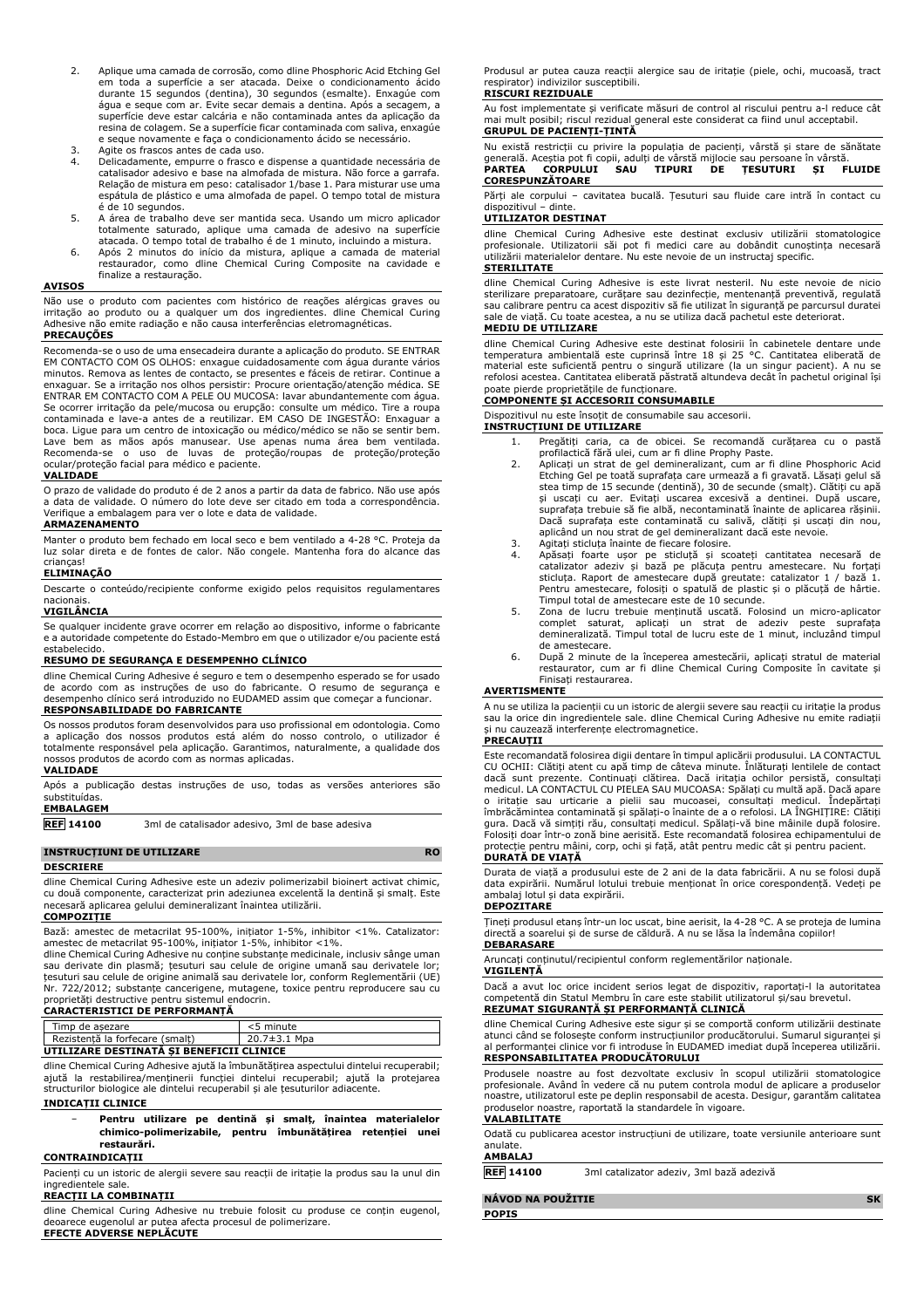dline Chemical Curing Adhesive je bioinertné, dvojzložkové chemicky tuhnúce lepidlo na báze polymérov, ktoré sa vyznačuje vynikajúcou priľnavosťou k dentínu a sklovine. Pred použitím je nutné povrch vyleptať.

#### **ZLOŽENIE**

Báza: metakrylátová zmes 95-100 %, iniciátor 1-5 %, inhibítor < 1 %. Katalyzátor: metakrylátová zmes 95-100 %, iniciátor 1-5 %, inhibítor < 1 %.

dline Chemical Curing Adhesive neobsahuje liečiva, vrátane derivátov ľudskej krvi alebo plazmy; tkanivá alebo bunky alebo ich deriváty ľudského pôvodu; tkanivá alebo bunky živočíšneho pôvodu alebo ich deriváty podľa Nariadenia (EÚ) č. 722/2012; látky, ktoré sú karcinogénne, mutagénne, toxické pre reprodukciu alebo majú

# vlastnosti narušujúce endokrinný systém. **VÝKONOVÉ CHARAKTERISTIKY**

| Nastavenie času                  | <5 minút           |  |
|----------------------------------|--------------------|--|
| Pevnosť v šmyku (sklovina)       | $20.7 \pm 3.1$ Mpa |  |
| ZAMÝŠĽANÝ ÚČEL A KLINICKÉ VÝHODY |                    |  |

dline Chemical Curing Adhesive pomáha obnoviť/zlepšiť estetický vzhľad obnoviteľného zuba; pomáha obnoviť/udržiavať zubnú funkciu obnoviteľného zuba; pomáha chrániť biologické štruktúry obnoviteľného zuba a susedných tkanív.

#### **KLINICKÉ INDIKÁCIE**

#### − **Pre použitie na dentín a sklovinu pred chemickým vytvrdnutím výplňových materiálov k zlepšeniu retencie výplne.**

#### **KONTRAINDIKÁCIE**

Pacienti, ktorí majú v anamnéze závažné alergické alebo podráždené reakcie na produkt alebo na ktorúkoľvek zložku prípravku. **OBMEDZENIE KOMBINÁCIÍ**

dline Chemical Curing Adhesive by nemal byť používaný s produktmi obsahujúcimi eugenol, pretože eugenol môže narušiť proces polymerizácie.

#### **NEŽIADUCE VEDĽAJŠIE ÚČINKY**

U citlivých jedincov môže produkt spôsobiť alergické alebo dráždivé reakcie (koža,<br>oči, sliznice, dýchacie cesty). odince r može pri

#### **ZVYŠKOVÉ RIZIKÁ**

Bola implementovaná a overená opatrení na kontrolu rizík, riziko je čo najviac znížilo,

# celkové zvyškové riziko je považované za prijateľné. **CIEĽOVÁ SKUPINA PACIENTOV**

Nie sú známe žiadne obmedzenia týkajúce sa populácie pacientov, ich veku a celkového zdravotného stavu. Môžu to byť aj deti, pacienti stredného veku alebo

# starší pacienti. **ZAMÝŠĽANÁ ČASŤ TELA ALEBO TYPY TKANÍV TELESNÝCH TEKUTÍN**

Časť tela - ústa. Tkanivá alebo telesné tekutiny v kontakte s prístrojom - zub. **URČENÝ POUŽÍVATEĽ**

dline Chemical Curing Adhesive je vyvinutý len pre profesionálne použitie v stomatológii. Použiť ho môže iba lekár s licenciou, ktorý má znalosti o používaní bežných dentálnych materiálov. Nie je potreba zvláštneho školenia.

#### **STERILITA**

dline Chemical Curing Adhesive je dodávaný nesterilný. Nie je potrebné vykonávať žiadnu prípravnú sterilizáciu, čistenie alebo dezinfekciu, preventívnu, pravidelnú údržbu alebo kalibráciu, aby bolo zaistené, že zariadenie pracuje správne a bezpečne po celú dobu jeho životnosti. Nepoužívajte však, ak je primárny balíček poškodený. **PROSTREDIE POUŽITIA**

dline Chemical Curing Adhesive je určený na použitie v zubnej ordinácii, kde je teplota okolia 18-25 °C. Vydané množstvo materiálu je vhodné pre jednorazové použitie (iba pre jedného pacienta). Nepoužívajte znova. Vydané množstvo, ktoré nie je v pôvodnom obale, môže viesť k strate funkcie. **SPOTREBNÉ SÚČASTI A PRÍSLUŠENSTVO**

So zariadením nie sú dodávané žiadne spotrebné súčasti ani príslušenstvo.

## **NÁVOD NA POUŽITIE**

- 1. Pripravte dutinu ako vždy. Odporúča sa čistenie profylaktickou pastou bez
- oleja, ako je dline Prophy Paste. 2. Naneste leptaciu vrstvu, ako je dline Phosphoric Acid Etching Gel, na všetky leptané plochy. Nechajte leptať na mieste po dobu 15 sekúnd (dentín), 30 sekúnd (sklovina). Opláchnite vodou a osušte vzduchom. Vyvarujte sa prílišnému vysychaniu dentínu. Po zaschnutí musí byť povrch pred aplikáciou spojovacej živice kriedový a nekontaminovaný. Ak je povrch kontaminovaný slinami, opláchnite ho a znovu osušte a v prípade potreby znovu leptajte.
- 
- 3. Pred každým použitím fľaše ju pretrepte.<br>4. Jemne zatlačte na fľaštičku a na miešaciu podložku vydajte požadované<br>2. množstvo lepiaceho katalyzátora a základne. Fľašu nestláčajte.<br>2. miešavací hmotnostný pomer: katalyzá 10 sekúnd.
- 5. Pracovný priestor musí byť udržiavaný v suchu. Pomocou plne nasýteného mikroaplikátoru naneste vrstvu lepidla na vyleptaný povrch. Celková pracovná doba je 1 minúta vrátane miešania.
- 6. Po 2 minútach od začiatku miešania naneste do dutiny vrstvu výplňového materiálu, ako je dline Chemical Curing Composite, a dokončite výplň.

#### **VAROVANIE**

Nepoužívajte prípravok u pacientov, ktorí v minulosti mali závažné alergické alebo podráždené reakcie na produkt alebo na niektorú zo zložiek. dline Chemical Curing Adhesive nevyžaruje žiarenie a nespôsobuje žiadne elektromagnetické rušenie. **OPATRENIE**

Počas aplikácie produktu sa odporúča používať kofferdam. PO ZASIAHNUTÍ OČÍ: Niekoľko minút ich opatrne vyplachujte vodou. Vyberte kontaktné šošovky, ak sú<br>nasadené a ak je to ľahké. Pokračujte vo vyplachovaní. Pokiaľ podráždenie očí<br>pretrváva: Vyhľadajte lekársku pomoc/starostlivosť. PRI STYKU S K SLIZNICOU: Umyte veľkým množstvom vody. Pokiaľ dôjde k podráždeniu kože alebo slizníc alebo vyrážke: Vyhľadajte lekársku pomoc/starostlivosť. Kontaminovaný odev si vyzlečte a pred ďalším použitím vyperte. PRI POŽITÍ: Vypláchnite ústa. Ak sa necítite dobre, volajte toxikologické stredisko alebo lekára. Po manipulácii si dôkladne umyte ruky. Používajte len na dobre vetranom mieste. Pre lekára a pacienta sa odporúča nosiť ochranné rukavice/ochranný odev/ochranu očí/ochranu tváre. **SKLADOVATEĽNOSŤ**

Doba použiteľnosti produktu je 2 roky od dátumu výroby. Nepoužívajte po dátume exspirácie. Vo všetkých korešpondencia by malo byť uvedené číslo šarže. Šarže a dátum spotreby pozri balenia. **SKLADOVANIE**

Uchovávajte produkt tesne uzavretú na suchom, dobre vetranom mieste pri teplote 4-28 °C. Chráňte pred priamym slnečným žiarením a zdrojmi tepla. Chráňte pred mrazom. Udržujte mimo dosahu detí!

#### **LIKVIDÁCIA**

Obsah/obal zlikvidujte v súlade s požiadavkami národných predpisov.

### **BDELOSŤ**

Ak sa stane akýkoľvek závažný incident, ku ktorému došlo v súvislosti so zariadením, hlási sa to výrobcovi a príslušnému orgánu členského štátu, v ktorom sa používateľ

# alebo pacient nachádza. **SÚHRN BEZPEČNOSTI A KLINICKÉHO VÝKONU**

dline Chemical Curing Adhesive je bezpečný a funguje tak, ako bolo zamýšľané, ak je používaný v súlade s pokynmi výrobcu na použitie. Súhrn bezpečnosti a klinického výkonu bude do EUDAMED zavedený, akonáhle začne pracovať.

# **ZODPOVEDNOSŤ VÝROBCOV**

Naše výrobky boli vyvinuté pre profesionálne použitie v stomatológii. Pretože aplikácia našich produktov je mimo našu kontrolu, je za aplikáciu plne zodpovedný užívateľ. Samozrejme garantujeme kvalitu našich produktov v súlade s platnými normami.

#### **DOBA PLATNOSTI**

Po uverejnení tohto návodu na použitie sú nahradené všetky predchádzajúce verzie. **OBAL**

**REF 14100** 3 ml lepiaceho katalyzátora, 3 ml lepiaceho základu

# **NAVODILA ZA UPORABO SL**

### **OPIS**

dline Chemical Curing Adhesive je bionertno dvokomponentno lepilo na osnovi polimera, ki se utrjuje kemijsko. Zanj je značilna odlična adhezija na dentin in sklenino. Pred uporabo je površino potrebno jedkati.

# **SESTAVA**

Osnova: mešanica metakrilata 95-100%, iniciator 1-5%, zaviralec < 1%. Katalizator: mešanica metakrilata 95-100%, iniciator 1-5%, zaviralec < 1%.

dline Chemical Curing Adhesive ne vsebuje zdravilnih snovi, vključno s človeško krvjo<br>ali predelano plazmo; tkiv, celic ali derivatov človeškega izvora; tkiv ali celic<br>živalskega izvora ali njihovih derivatov po rakotvorne, mutagene, strupene za reprodukcijo ali imajo endokrine moteče lastnosti.

# **ZNAČILNOSTI DELOVANJA**

| Cas utrjevanja                                 | <5 minute          |  |
|------------------------------------------------|--------------------|--|
| Trdnost vezi (sklenina)                        | $20.7 \pm 3.1$ Mpa |  |
| <b>PREDVIDENI NAMEN ZDRAVLJENJA IN KORISTI</b> |                    |  |

dline Chemical Curing Adhesive pomaga obnoviti/izboljšati estetski videz obnovljenega zoba; pomaga obnoviti/vzdrževati funkcijo obnovljenega zoba; pomaga zaščititi biološke strukture obnovljenega zoba in sosednjih tkiv.

#### **KLINIČNE INDIKACIJE**

− **Za uporabo na dentinu in sklenini, pred kemijskim utrjevanjem obnovitvenih materialov za izboljšanje kakovosti restavracije zob.**

#### **KONTRAINDIKACIJE**

Bolniki, ki so imeli hude alergične reakcije ali reakcijo draženja na izdelek ali katero koli njegovo sestavino.

# **OMEJITVE ZA KOMBINACIJE**

dline Chemical Curing Adhesive ne smemo uporabljati v kombinaciji z izdelki, ki vsebujejo eugenol, saj eugenol lahko moti postopek polimerizacije. **NEŽELENI STRANSKI UČINKI**

Pri posameznikih, ki so podvrženi alergijam, lahko izdelek povzroči alergijske ali dražilne reakcije (koža, oko, sluznica, dihala). **PREOSTALA TVEGANJA**

Ukrepi za nadzor tveganja so bili izvedeni in preverjeni. Tveganje je bilo minimalizirano, skupno preostalo tveganje je bilo ocenjeno kot sprejemljivo. **CILJNA SKUPINA PACIENTA**

Omejitev glede populacije pacientov, njihove starosti in splošnih zdravstvenih razmer ni. Zdravi se lahko tako otroke kot vse druge starostne skupine, tudi starejše

# paciente. **PREDVIDENI DEL TELESA ALI VRSTE TKIV V TELESNIH TEKOČINAH**

Del telesa - usta. Tkiva ali telesne tekočine, s katerimi pripomoček pride v stik - zob. **PREDVIDENI UPORABNIK**

dline Chemical Curing Adhesive je bil razvit samo za profesionalno uporabo v zobozdravstvu. Uporablja ga lahko samo licenciran zobozdravnik, ki ima znanje o uporabi zobnih materialov. Posebno usposabljanje ni potrebno. **STERILNOST**

Dobavljen izdelek je ne-sterilen. Za zagotovitev pravilnega in varnega delovanja pripomočka v predvidenem življenjskem obdobju sterilizacija, razkuževanje, preventivno ali redno vzdrževanje ali kalibracija ni potrebna. Toda, če je prejmete izdelek v poškodovani embalaži, ga ne uporabljajte.

#### **OKOLJE UPORABE**

dline Chemical Curing Adhesive je namenjen za uporabo v zobozdravstveni ordinaciji, kjer je standardna temperatura prostora med 18 in 25°C. Posamezni odmerek materiala je primeren za enkratno uporabo (samo za enega pacienta). Ni za ponovno uporabo. Odmerek, ki ni več shranjen v originalni embalaži, lahko izgubi svojo funkcijo.

### **POTROŠNI MATERIAL IN DODATKI**

Pripomočku ni priložen potrošni material, drugi sestavni deli in dodatki.

#### **NAVODILA ZA UPORABO**

- 1. Površino pripravite kot običajno. Priporočljivo je čiščenje s preventivno
- pasto, ki ne vsebuje olj, kot je dline Prophy Paste. 2. Na celotno površino za jedkanje nanesite plast jedkalnega materiala kot je na primer dline Phosphoric Acid Etching Gel. Pustite, da jedkalno sredstvo učinkuje 15 sekund (dentin), 30 sekund (sklenina). Sperite z vodo in posušite z zrakom. Izogibajte se presušitvi. Po sušenju, pred nanosom vezivne smole, mora biti površina kot kreda in ne sme biti onesnažena. Če se površina onesnaži s slino, sperite in posušite ter po potrebi ponovno nanesite. 3. Pred vsako uporabo stekleničko pretresite.
-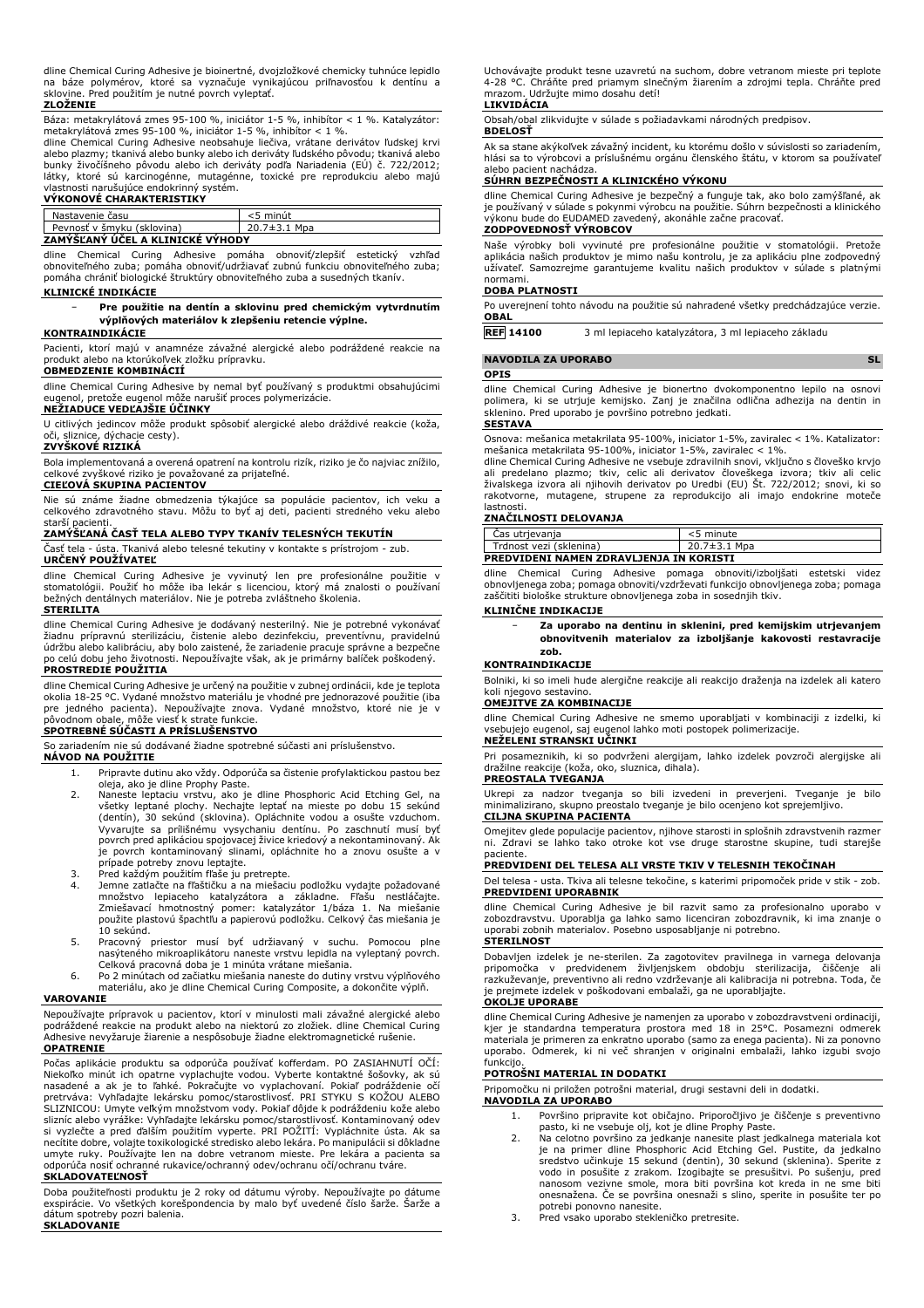- 4. Nežno stisnite stekleničko in na mešalno ploščico nanesite potrebno količino lepilnega katalizatorja in osnove. S stekleničko ne bodite pregrobi. Masno razmerje mešanja: katalizator 1 / osnova 1. Za mešanje uporabite plastično lopatico in papirno podlago. Skupni čas mešanja je 10 sekund.
- 5. Delovna površina mora biti suha. S popolnoma napolnjenim mikro aplikatorjem nanesite plast lepila na površino zoba, ki potrebuje jedkanje.
- Vključno z mešanjem je skupni delovni čas je do 1 minute. 6. 2 minuti od začetka priprave mešanice v zobno luknjo nanesite sloj obnovitvenega materiala, kot je na primer dline Chemical Curing Composite, in zaključite obnovo zoba.

### **OPOZORIL**

Izdelka ne uporabljajte pri pacientih, ki so že kdaj imeli hude alergijske reakcije ali draženje na ta izdelek ali katero koli njegovo sestavino. dline Chemical Curing Adhesive ne oddaja sevanja in ne povzroča elektromagnetnih motenj.

# **PREVIDNOSTNI UKREPI**

Med nanašanjem izdelka je priporočljivo uporabljati cofferdam. ČE PRIDE V OČI: Nekaj minut previdno izpirajte z vodo. Če je možno in enostavno izvedljivo, odstranite kontaktne leče. Nadaljujte z izpiranjem. Če draženje oči ne pojenja, poiščite zdravniško pomoč. ČE PRIDE DO STIKA S KOŽO ALI SLUZNICO: Izperite z veliko vode. Če pride do draženja kože / sluznice ali če se pojavi izpuščaj, poiščite zdravniško pomoč. Kontaminirana oblačila slecite in dobro operite. ČE PRIDE DO ZAUŽITJA: Izperite usta. Če se slabo počutite, pokličite center za zastrupitve ali osebnega zdravnika. Po postopku si temeljito umijte roke. Uporabljajte samo v dobro prezračevanem prostoru. Priporočljivo je, da zobozdravnik in pacient nosita zaščitne rokavice/zaščitno obleko/zaščito za oči/zaščito za obraz.

#### **ROK UPORABE**

Rok uporabe izdelka je 2 leta od datuma izdelave. Ne uporabljajte po pretečenem datumu. V vseh dopisih morate navesti številko serije. Za številko serije in rok uporabe glejte embalažo.

#### **SKLADIŠČENJE**

Izdelek hranite v tesno zaprti embalaži in v suhem ter dobro prezračevanem prostoru pri temperaturi med 4-28°C. Ne izpostavljajte direktni sončni svetlobi in virom toplote. Ne zamrzujte. Hranite izven dosega otrok!

### **ODLAGANJE ODPADKOV**

Vsebino/embalažo zavrzite v skladu z nacionalnimi predpisi.

#### **PAZLJIVOST**

Če pride do kakršnega koli resnega incidenta, ki se v zvezi s pripomočkom zgodi pacientu, to takoj sporočite proizvajalcu in pristojnemu organu države članice, v kateri uporabnik in/ali pacient prebiva.

#### **POVZETEK VARNOSTNIH OPOZORIL IN KLINIČNIH UČINKOVITOSTI**

dline Chemical Curing Adhesive je varen in deluje, kot je predvideno, če se uporablja v skladu s proizvajalčevimi navodili za uporabo. Povzetek varnostnih opozoril in klinične učinkovitosti bo predstavljen v EUDAMED takoj, ko bo predstavljen trgu. **ODGOVORNOST PROIZVAJALCA**

Naši izdelki so bili razviti za profesionalno uporabo v zobozdravstvu. Ker uporaba naših izdelkov ni več pod našim nadzorom, je uporabnik v celoti odgovoren za njihovo aplikacijo. Seveda pa zagotavljamo kakovost naših izdelkov v skladu z veljavnimi standardi.

# **VELJAVNOST**

| Z objavo teh navodil za uporabo vse prejšnje različice postanejo brezpredmetne. |  |
|---------------------------------------------------------------------------------|--|
| <b>PAKIRANJE</b>                                                                |  |

**REF 14100** 3ml lepilni katalizator, 3ml lepilna osnova

#### **INSTRUCCIONES DE USO ES**

**DESCRIPCIÓN**

dline Chemical Curing Adhesive es un adhesivo de curado químico de dos componentes, bio-inerte, a base de polímeros, que se caracteriza por una excelente adhesión a la dentina y al esmalte. Antes de usar, se requiere decapar la superficie. **COMPOSICIÓN**

Base: mezcla de metacrilato de 95-100%, iniciador de 1-5%, inhibidor <1%. Catalizador: mezcla de metacrilato de 95-100%, iniciador de 1-5%, inhibidor <1%. dline Chemical Curing Adhesive no contiene sustancias medicinales, sangre humana o derivados de plasma; tejidos o células, o sus derivados, de origen humano; tejidos o células de origen animal, o sus derivados, según se indica en el Reglamento (UE) No. 722/2012; Sustancias cancerígenas, mutágenos, tóxicas para la reproducción o que tengan propiedades de alteración endocrina. **CARACTERÍSTICAS DE DESEMPEÑO**

| Ajuste de tiempo                                | $<$ 5 minutos |  |
|-------------------------------------------------|---------------|--|
| Elevada adhesión (esmalte)                      | 20.7±3.1 Mpa  |  |
| <b>PROPOSITO PREVISTO Y BENEFICIOS CLÍNICOS</b> |               |  |

dline Chemical Curing Adhesive ayuda a restaurar/mejorar la apariencia estética del diente restaurable; ayuda a restaurar/mantener la función del diente restaurable; ayuda a proteger las estructuras biológicas de los dientes restaurables y los tejidos adyacentes.

#### **INDICACIONES CLÍNICAS**

− **Para usar en dentina y esmalte, antes del curado químico de los materiales de restauración para mejorar la duración de una restauración.**

#### **CONTRAINDICACIONES**

Pacientes con antecedentes de reacciones alérgicas o de irritaciones graves al producto o a cualquiera de los ingredientes.

### **RESTRICCIONES A LAS COMBINACIONES**

dline Chemical Curing Adhesive no debe usarse combinado con productos que contengan eugenol, ya que el eugenol puede alterar el proceso de polimerización. **EFECTOS SECUNDARIOS INDESEABLES**

#### En personas susceptibles, el producto puede causar reacciones alérgicas o irritación (en piel, ojos, mucosas, tracto respiratorio).

**RIESGOS RESIDUALES**

Se han implementado y comprobado medidas de control de riesgos, reduciéndolos en la medida de lo posible, el riesgo residual general se considera aceptable. **GRUPO DE PACIENTES OBJETIVO**

No se conocen restricciones con respecto a la población de pacientes, edad y condiciones generales de salud. Pudiendo haber niños, pacientes de mediana edad o ancianos.

#### **PARTE PREVISTA DEL CUERPO O TIPOS DE TEJIDOS DE FLUIDOS CORPORALES**

Parte del cuerpo - boca. Tejidos o fluidos corporales en contacto con el dispositivo: dientes

#### **USUARIO PREVISTO**

dline Chemical Curing Adhesive está desarrollado únicamente para uso profesional odontológico. Dirigido a médicos con licencia que tengan conocimientos sobre cómo usar materiales dentales comunes. No hay necesidad de tener una formación específica. **ESTERILIDAD**

dline Chemical Curing Adhesive se entrega sin esterilizar. No necesita esterilización, limpieza o desinfección preparatoria, mantenimiento preventivo, regular o calibración para garantizar que el dispositivo funcione de manera adecuada y segura durante su vida útil prevista. Sin embargo, no lo use si el envoltorio principal está dañado. **MEDIO AMBIENTE DE USO**

dline Chemical Curing Adhesive está diseñado para ser usado en consultorios odontológicos donde la temperatura ambiente va de 18 a 25 °C. La cantidad dispensada de material es adecuada para un solo uso (un paciente). No reutilizar. La cantidad dispensada que no se mantenga en el paquete original puede perder su función.

#### **COMPONENTES CONSUMIBLES Y ACCESORIOS**

No se suministran componentes ni consumibles con el dispositivo.

#### **INSTRUCCIONES DE USO**

- 1. Prepare la cavidad como siempre. Es recomendable limpiar con pasta profiláctica sin aceite, como dline Prophy Paste.
- 2. Aplique una capa de decapado, como dline Phosphoric Acid Etching Gel en toda la superficie. Deje el decapado actuar durante 15 segundos (dentina), 30 segundos (esmalte). Enjuague con agua y seque con aire. Evite secar la dentina en exceso. Después del secado, la superficie debe estar gredosa y no contaminada antes de aplicar la resina adhesiva. Si la superficie se contamina con saliva, enjuague y seque nuevamente y vuelva a decapar si es necesario.
- 3. Agite los frascos antes de usar.<br>4. Apriete delicadamente la bote
- Apriete delicadamente la botella y dispense la cantidad requerida de catalizador adhesivo y base en la lámina para mezclar. No fuerce la botella. Proporción de la mezcla: catalizador 1 / base 1. Para mezclar, utilice una espátula de plástico y una placa de papel. El tiempo total de mezcla son 10 segundos.
- 5. El área de trabajo debe mantenerse seca. Con un micro aplicador completamente saturado, aplique una capa de adhesivo sobre la superficie decapada. El tiempo total de trabajo es de 1 minuto, incluida la mezcla.
- 6. Después de 2 minutos desde el inicio de la mezcla, aplique una capa de material de restauración, tal como el dline Chemical Curing Composite, en la cavidad y termine la restauración..

### **ADVERTENCIAS**

No utilice el producto en pacientes que tengan antecedentes de reacciones alérgicas o de irritación graves producidas por el producto o cualquiera de sus componentes. dline Chemical Curing Adhesive no emite radiación y tampoco causa interferencias electromagnéticas.

#### **PRECAUCIONES**

Se recomienda utilizar barrera durante la aplicación del producto. EN CASO DE<br>CONTACTO CON LOS OJOS: Enjuague cuidadosamente con agua durante varios<br>minutos. Quítese las lentes de contacto, si los lleva y es fácil hacerlo. enjuagando. Si la irritación ocular persiste: consulte con su médico. EN CASO DE<br>CONTACTO CON LA PIEL O LAS MUCOSAS: Lave con abundante agua. Si se produce<br>irritación o sarpullido en la piel o mucosas: busque atención médi contaminada y lávela antes de volverla a usar. EN CASO DE INGESTA: Enjuague la boca. Llame a un centro de toxicología o a un médico si no se encuentra bien. Lávese bien las manos después de manipular el producto. Utilice el producto solo en un área bien ventilada. Se recomienda utilizar guantes protectores/ropa protectora/protección ocular/protección facial para médico y paciente.

#### **VIDA ÚTIL**

La vida útil del producto es de 2 años a partir de la fecha de fabricación. No lo use después de la fecha de vencimiento. El número de lote debe indicarse en todo el prospecto. Consulte el empaque para ver el lote y la fecha de vencimiento. **ALMACENAMIENTO**

Mantenga el producto bien cerrado en un lugar seco y bien ventilado de 4 a 28 °C. Protéjase de la luz solar directa y de las fuentes de calor. No congele. ¡Mantenga fuera del alcance de los niños!

# **DISPOSICIÓN**

Elimine el contenido/recipiente según lo requieran los requisitos reglamentarios nacionales.

### **VIGILANCIA**

Si se ha producido algún incidente grave en relación con el dispositivo, informe al fabricante y a la autoridad competente del Estado miembro en el que esté establecido el usuario y/o el paciente.

#### **RESUMEN DE SEGURIDAD Y DESEMPEÑO CLÍNICO**

dline Chemical Curing Adhesive es seguro y funciona según lo previsto si es usado según las instrucciones de uso del fabricante. El resumen de seguridad y desempeño clínico se presentará en EUDAMED tan pronto como comience a funcionar. **RESPONSABILIDAD DE LOS FABRICANTES**

Nuestros productos han sido desarrollados para uso profesional odontológico. Dado que la aplicación de nuestros productos está fuera de nuestro control, el usuario es totalmente responsable de ella. Por supuesto, garantizamos la calidad de nuestros productos de acuerdo con los estándares aplicados. **VALIDEZ**

Tras la publicación de estas instrucciones de uso, quedan reemplazadas todas las versiones previas. **EMBALAJE**

**REF 14100** Catalizador adhesivo de 3ml, base adhesiva de 3ml

# **ANVÄNDARINSTUKTIONER SV**

### **BESKRIVNING**

dline Chemical Curing Adhesive är ett polymerbaserat, bioinert, tvåkomponents kemiskt härdande lim, kännetecknat av utmärkt häftningsförmåga till dentin och emalj. Innan användning krävs etsning av ytan.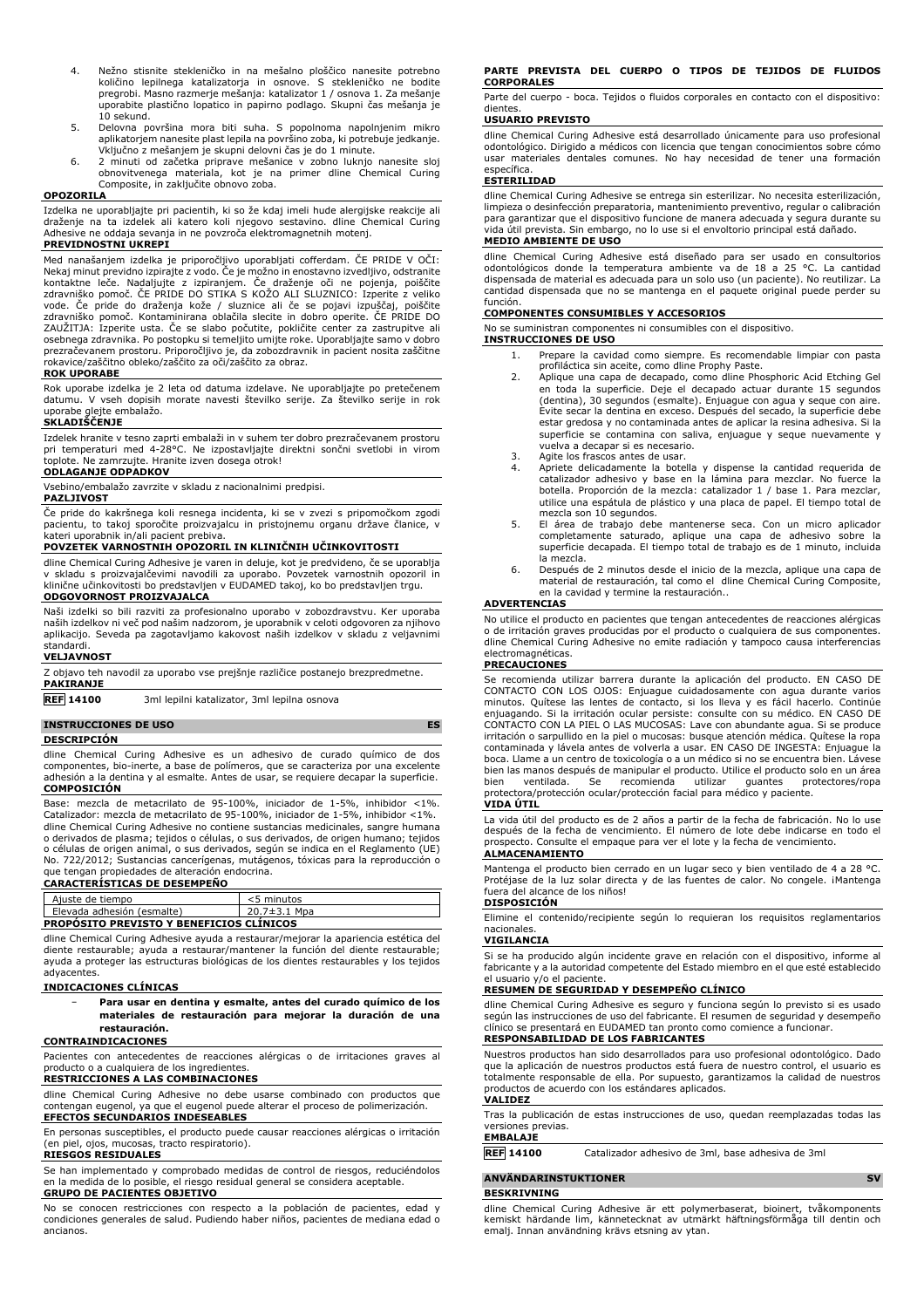#### **SAMMANSÄTTNING**

Bas: metakrylatblandning 95-100%, initiator 1-5%, hämmare <1%. Katalysator:

metakrylatblandning 95-100%, initiator 1-5%, hämmare <1%. dline Chemical Curing Adhesive innehåller inte läkemedelssubstanser, inklusive mänskligt blod eller plasmaderivat; vävnader eller celler, eller deras derivat, av mänskligt ursprung; vävnader eller celler av animaliskt ursprung, eller deras derivat, som avses i förordning (EU) nr 722/2012; ämnen som är cancerframkallande, mutagena, reproduktionsgiftiga eller som har hormonstörande egenskaper. **PRESTANDAEGENSKAPER**

|  | Tidsinställning                        | <5 minuter         |
|--|----------------------------------------|--------------------|
|  | Bindningshållfasthet (emalj)           | $20.7 \pm 3.1$ Mpa |
|  | <br>AVSETT SYFTE OCH KLINISKA FÖRDELAR |                    |

dline Chemical Curing Adhesive hjälper till att återställa/förbättra det estetiska utseendet på en restaurerbar tand; hjälper till att återställa/bibehålla tandfunktionen hos en restaurerbar tand; hjälper till att skydda biologiska strukturer i restaurerbara tänder och intilliggande vävnader.

#### **KLINISKA INDIKATIONER**

− **För användning på dentin och emalj före kemiskt hämmade material för att förbättra kvarhållandet av en restaurering.**

#### **KONTRAINDIKATIONER**

Patienter som tidigare har upplevt allvarliga allergiska reaktioner eller irritationsreaktioner av produkten eller någon av ingredienserna.

### **BEGRÄNSNINGAR AV KOMBINATIONER**

dline Chemical Curing Adhesive bör inte användas i kombination med produkter som innehåller eugenol eftersom eugenol kan störa polymerisationsprocessen. **OÖNSKADE BIVERKNINGAR**

Hos känsliga individer kan produkten orsaka allergiska reaktioner eller irritationsreaktioner (hud, ögon, slemhinna, luftvägar). **ÅTERSTÅENDE RISKER**

Åtgärder för riskkontroll har genomförts och verifierats, risken minskas så långt som möjligt, den totala restrisken bedöms vara acceptabel.

#### **PATIENTENS MÅLGRUPP**

Inga kända restriktioner angăende patientpopulation, älder eller allmänna<br>hälsotillstånd. Det kan finnas barn, medelålders eller äldre eatienter.<br>**AVSEDD DEL AV KROPPEN ELLER TYPER AV VÄVNADER AV KROPPSVÄTSKOR** 

En del av kroppen – munnen. Vävnader eller kroppsvätskor i kontakt med enheten – tand.

#### **AVSEDD ANVÄNDARE**

dline Chemical Curing Adhesive is är utvecklad endast för professionellt bruk inom tandvården. Dess användare är endast licensierad läkare som har kunskap om hur man använder vanliga material. Det finns dock inget behov av specifik utbildning. **STERILITET**

dline Chemical Curing Adhesive levereras icke-steril. Det finns inget behov av förberedande sterilisering, rengöring eller desinfektion, förebyggande eller<br>regelbundet underhåll eller kalibrering, för att säkerställa att enheten fungerar<br>korrekt-och-säkert-under-dess-avsedda-livstid.-Använd-dock-inte är skadad.

#### **ANVÄNDNINGSMILJÖ**

dline Chemical Curing Adhesive är designad för att användas på tandvårdskliniker där omgivningstemperaturen är 18-25°C. Den fördelade mängden material är lämplig för engångsbruk (endast för en patient). Återanvänd inte. Administrerad mängd som inte hålls kvar i originalförpackningen kan leda till funktionsförlust.

# **FÖRBRUKNINGSDELAR OCH TILLBEHÖR**

Inga förbrukningsvaror eller tillbehör levereras med enheten.

- **ANVÄNDARINSTUKTIONER**
	- 1. Förbered hålrummet som vanligt. Rengöring med oljefri profylaxpasta, t.ex. dline Prophy Paste, rekommenderas.
	- 2. Applicera etsskikt, som dline Phosphoric Acid Etching Gel, på alla ytor som ska etsas. Låt etsningen sitta kvar i 15 sekunder (dentin), 30 sekunder (emalj). Skölj med vatten och torka med luft. Undvik övertorkning av dentin. Efter torkning måste ytan vara kritaktig och inte kontaminerad innan limmet appliceras. Om ytan blir förorenad med saliv, skölj och torka igen och etsa om det behövs.
	- 3. Skaka flaskor före varje användning.
	- 4. Tryck varsamt på flaskan och fördela korrekt mängd limkatalysator och bas på blandningsplattan. Tvinga inte flaskan. Blandningsförhållande efter vikt: katalysator 1 / bas 1. För blandning, använd plastspatel och pappersdyna. Total blandningstid är 10 sekunder.
	- 5. Arbetsytan måste hållas torr. Använd en helt mättad mikroapplikator och applicera limskiktet på etsad yta. Total arbetstid är 1 minut inklusive
	- blandning. 6. Efter 2 minuter från blandningens början applicera lagret av restaureringsmaterial, såsom dline Chemical Curing Composite, i håligheten för att avsluta restaureringen.

#### **VARNINGAR**

Använd inte produkten på patienter som tidigare har upplevt allvarliga allergiska reaktioner eller irritationsreaktioner av produkten eller någon av ingredienserna i den. dline Chemical Curing Adhesive avger inte strålning och orsakar inga elektromagnetiska störningar.

#### **FÖRSIKTIGHETSÅTGÄRDER**

Det rekommenderas att använda cofferdam under appliceringen av produkten. VID KONTAKT MED OGONEN: Skölj försiktigt med vatten i flera minuter. Ta bort<br>kontaktlinser om de finns och det är lätt att göra så. Fortsätt skölja. Om irritationen<br>i ögonen kvarstår: Kontakta läkare. VID KONTAKT MED HUD ELLER Tvätta rent med mycket vatten. Om irritation eller utslag på huden/slemhinnor uppstår: Kontakta läkare. Ta av utsatta kläder och tvätta dem innan de återanvänds. VID FORTARING: Skölj munnen. Ring ett giftcenter eller läkare om du mår dåligt.<br>Tvätta händerna noggrant efter hantering. Använd endast i väl ventilerade<br>utrymmen. Det rekommenderas att både läkaren och patienten b skyddshandskar/skyddskläder/ögonskydd/ansiktsskydd.

#### **HÅLLBARHETSTID**

Produktens hållbarhet är 2 år från tillverkningsdatumet. Använd inte efter utgångsdatum. Partinummer bör anges i all korrespondens. Se förpackning för partinummer och utgångsdatum. **FÖRVARING**

Förvara produkten tätt sluten på en torr, väl ventilerad plats vid 4-28°C. Skydda den mot direkt solljus och värmekällor. Frys inte. Förvaras oåtkomlig för barn! **AVLÄGNING**

# Kassera innehållet/behållaren i enlighet med nationella föreskrifter.

**VAKSAMHET**

Om en allvarlig händelse har inträffat i samband med enheten rapporteras detta till tillverkaren och den behöriga myndigheten i den medlemsstat där användaren och/eller patienten är etablerad.

#### **SAMMANFATTNING AV SÄKERHET OCH KLINISK PRESTANDA**

dline Chemical Curing Adhesive är säker och fungerar som avsett om den används i enlighet med tillverkarens bruksanvisningar. Sammanfattning av säkerhet och klinisk prestanda kommer att presenteras i EUDAMED så snart det böjar fungera. **TILLVERKARENS ANSVAR**

Vära produkter har utvecklats för professionellt bruk inom tandvärden. Eftersom<br>tillämpningen av våra produkter ligger utanför vår kontroll är användaren själv fullt<br>ansvarig för applikationen. Naturligtvis garanterar vi k enlighet med rådande standarder.

# **GILTIGHET**

I och med publiceringen av denna bruksanvisning ersätts alla tidigare versioner. **FÖRPACKNING**

**REF 14100** 3 ml självhäftande katalysator, 3 ml självhäftande bas

## **KULLANIM KILAVUZU TR**

#### **AÇIKLAMA**

dline Chemical Curing Adhesive polimer bazlı, biyoetkisiz, iki bileşenli kimyasal kürlenen yapıştırıcıdır, dentin ve mineye mükemmel yapışma özelliğine sahiptir. Kullanmadan önce yüzeyin aşındırılması gerekmektedir. **BILEŞIM**

Baz: metakrilat karışımı %95-100, başlatıcı %1-5, inhibitör <%1. Katalizör: metakrilat karışımı %95-100, başlatıcı %1-5, inhibitör <%1.

Bu ürün insan kanı veya plazma türevi, insan dokuları veya hücreleri veya bunların türevlerini, 722/2012 Sayılı Tüzük (AB)'de bahsedildiği üzere hayvanlara ait dokular<br>veya hücreler veya bunların türevleri; kanserojen, mutajenik, üremeye toksik veya<br>endokrin bozucu özelliklere sahip maddeler dahil tıbbi

# **PERFORMANS ÖZELLIKLERI**

| Zaman avarı                               | <5 dakika    |  |
|-------------------------------------------|--------------|--|
| Kesme bağ gücü (mine)                     | 20.7±3.1 Mpa |  |
| <b>HEDEFLENEN AMAC VE KLINIK FAYDALAR</b> |              |  |

dline Chemical Curing Adhesive restore edilebilir dişin estetik görünümünü geri kazanmasına/daha estetik görünmesine yardımcı olur; restore edilebilir dişin fonksiyonunu geri kazanmasına/korunmasına yardımcı olur; restore edilebilir diş ve bitişik dokuların biyolojik yapılarının korunmasına yardımcı olur.

#### **KLINIK ENDIKASYONLAR**

− **Restorasyonu daha iyi muhafaza edilmesini sağlamak için restoratif materyallerin kimyasal olarak kürlenmesinden önce dentin ve minede kullanım içindir.**

### **KONTRAENDIKASYONLAR**

Ürüne veya bileşenlerden herhangi birine karşı şiddetli alerjik reaksiyon veya tahriş olma geçmişi olan hastalar.

# **KOMBINASYONLARLA ILGILI KISITLAMALAR**

Öjenol polimerizasyon sürecini bozabileceğinden ürün öjenol içeren ürünlerle birlikte kullanılmamalıdır.

#### **İSTENMEYEN YAN ETKILER**

Ürün, hassas kişilerde alerjik veya tahriş reaksiyonlarına (cilt, göz, mukoza, solunum yolu) neden olabilir.

# **REZIDÜEL RISKLER**

Risk kontrol önlemleri uygulandı ve doğrulandı, risk mümkün olduğu kadar azaltıldı, tüm artık riskin kabul edilebilir olduğuna karar verildi. **HASTA HEDEF GRUBU**

Hasta kütle, yaş ve genel sağlık durumuyla ilgili herhangi bilinen bir kısıtlama mevcut değildir. Çocuklar, orta yaşlı veya yaşlı hastalar olabilir. **HEDEFLENEN VÜCUT BÖLÜMÜ VEYA VÜCUT SIVILARININ DOKU TÜRLERI**

Vücudun bir bölümü - ağız. Cihazın temas ettiği doku veya vücut sıvıları - diş.

# **HEDEFLENEN KULLANICI**

Bu ürün yalnızca diş hekimleri tarafından profesyonel kullanım için geliştirilmiştir. Yalnızca basit dental yapıştırıcıların nasıl kullanılacağı bilgisine sahip lisanslı doktorer tarafından kullanılabilir. Özel eğitime gerek yoktur.

#### **STERILITE**

dline Chemical Curing Adhesive sterilize edilmemiş şekilde teslim edilmektedir. Cihazın amaçlanan ömrü boyunca düzgün ve güvenli bir şekilde çalışmasını sağlamak için herhangi bir hazırlama niteliğinde sterilizasyona, temizliğe veya dezenfeksiyona, önleyici, düzenli bakıma veya kalibrasyona gerek yoktur. Ancak birincil ambalaj zarar görmüşse kullanmayın.

#### **KULLANIM ORTAMI**

dline Chemical Curing Adhesive, ortam sıcaklığının 18-25°C olduğu diş muayenehanelerinde kullanılmak üzere geliştirilmiştir. Dağıtılmış yapıştırıcı miktarı tek kullanım için uygundur (sadece bir hasta için). Tek kullanımlıktır Hazırlanan miktarın orijinal ambalajında saklanmaması işlev kaybına neden olabilir. **SARF MALZEMELERI VE YARDIMCI MALZEMELER**

# Cihazla birlikte hiçbir sarf malzemesi bileşeni ve aksesuar verilmemektedir.

**KULLANIM KILAVUZU**

- 1. Kaviteyi her zamanki gibi hazırlayın. dline Prophy Paste gibi yağsız
- profilaksi macunu ile temizlenmesi tavsiye edilir. 2. Aşındırılacak tüm yüzeye dline Phosphoric Acid Etching Gel gibi bir aşındırıcı tabaka uygulayın. Aşındırıcıyı (dentinde) 15 saniye, (minede) 30 saniye bekletin. Su ile durulayın ve havayla kurutun. Dentinin aşırı kurumasından sakının. Kuruduktan sonra, yapıştırma için resin uygulanmadan önce yüzey pürüzlü ve kirlenmemiş olmalıdır. Yüzeyin tükürük ile kirlenmesi durumunda durulayın ve tekrar kurulayın ve gerekirse tekrar aşındırın.
- 
- 3. Her kullanımdan önce şişeyi çalkalayın. 4. Şişeye hafif baskı uygulayarak gereken miktarda yapışkan katalizörü ve bazı karıştırma pedi üzerinde dağıtın. Şişeyi zorlamayın. Ağırlığa göre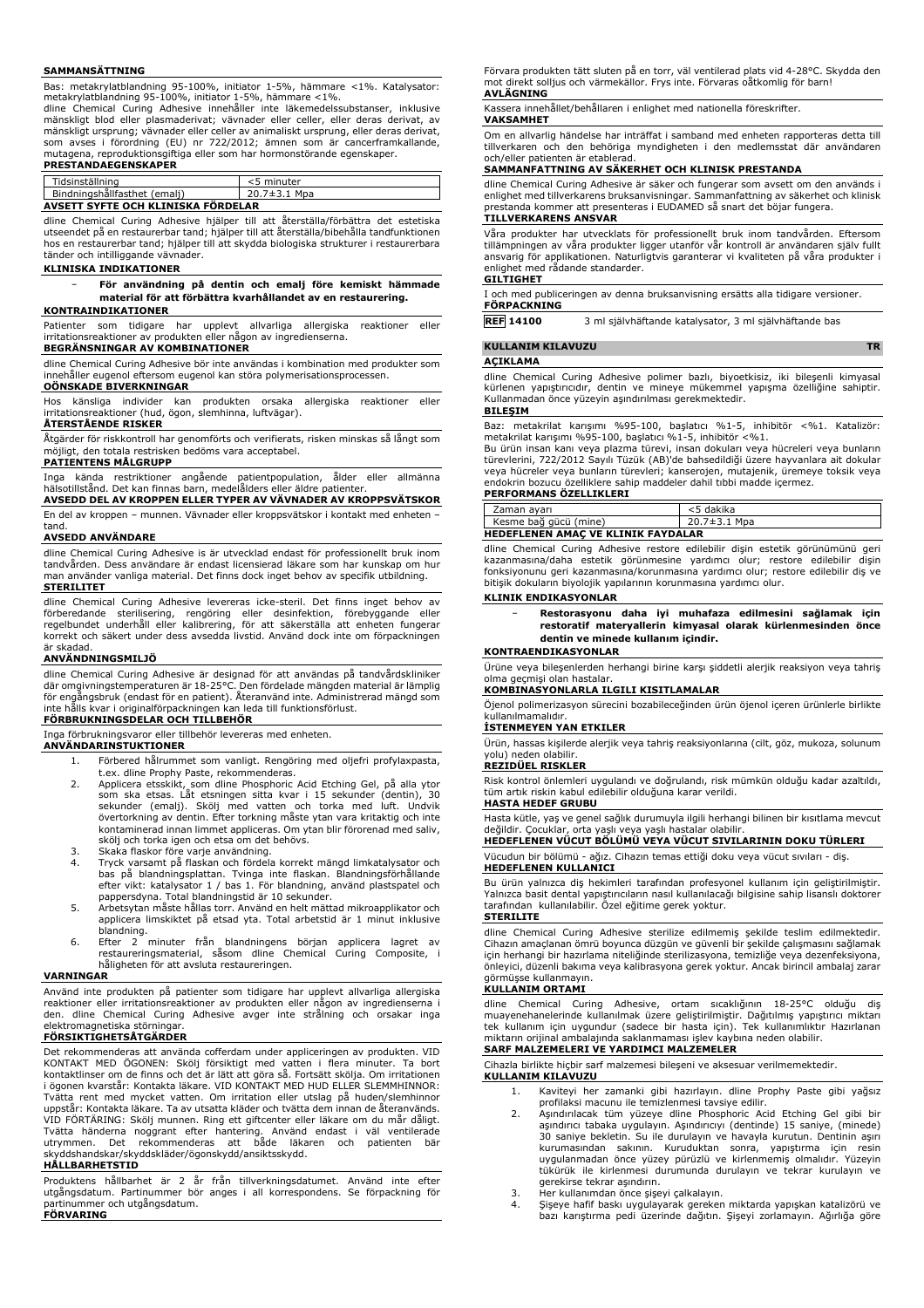karışım oranı: katalizör 1 / baz 1. Karıştırmak için plastik spatula ve kağıt ped kullanın. Toplam karıştırma süresi 10 saniyedir.

- 5. Çalışma alanı kuru tutulmalıdır. Aşındırılmış yüzeye, tamamen doygun mikro aplikatör kullanarak yapışkan katmanı uygulayın. Toplam çalışma
- süresi karıştırma dahil olmak üzere 1 dakikadır. 6. Karıştırmaya başladıktan 2 dakika sonra dline Chemical Curing Composite gibi restoratif materyal katmanını kaviteye uygulayarak restorasyonu tamamlayın.

#### **UYARILAR**

Bu ürünü, ürüne veya bileşenlerden herhangi birine karşı şiddetli alerjik reaksiyon veya tahriş olma geçmişi olan hastalar için kullanmayın. dline Chemical Curing Adhesive radyasyon yaymaz ve herhangi bir elektromanyetik enterferans ortaya

# çıkarmaz. **ÖNLEMLER**

Ürün uygulanırken bent kullanılması tavsiye edilir. GÖZE TEMASI HALİNDE: Birkaç dakika suyla dikkatlice durulayın. Varsa ve çıkarması kolaysa kontakt lenslerinizi çıkarın. Durulamaya devam edin. Göz tahrişi devam ederse: Tıbbi tavsiye/yardım alın. CİLT ÜZERİNDE VEYA MUKOZADA İSE: Bol su ile yıkayın. Ciltte tahriş veya kızarıklık meydana gelirse: Tıbbı tavsiye/yardım alın. Kirlenmiş giysileri çıkartın ve tekrar kullanmadan önce yıkayın. YUTULMASI DURUMUNDA: Ağzınızı çalkalayın. Kendinizi iyi hissetmiyorsanız Zehir Merkezi'ni arayın veya doktora başvurun. Kullandıktan sonra ellerinizi iyice yıkayın. İyi havalandırılmış bir alanda kullanın. Doktor ve hasta için koruyucu eldiven/koruyucu kıyafet/koruyucu gözlük/yüz için koruyucu kullanılması tavsiye edilir.

#### **RAF ÖMRÜ**

Ürünün raf ömrü üretim tarihinden itibaren 2 yıldır. Belirlenen son kullanma tarihinden sonra kullanmayın. Parti numarası tüm bilgilendirmelerde belirtilmelidir. Parti numarası ve son kullanma tarihi için ambalaja bakınız.

#### **DEPOLAMA**

Ürünü 4-28°C'de kuru ve iyi havalandırılan bir yerde sıkıca kapalı halde saklayın. Doğrudan güneş ışığından ve ısı kaynaklarından koruyun. Dondurmayın. Çocukların erişemeyeceği yerlerde muhafaza edin!

#### **BERTARAF ETME**

İçeriği/kabını ulusal yasal gerekliliklere göre bertaraf edin. **VIJILANS**

Cihazla ilgili olarak meydana gelen herhangi bir ciddi kazayı, üreticiye ve kullanıcının ve/veya hastanın kabul edildiği Üye Devletin yetkili otoritesine bildirin.

#### **GÜVENLILIK VE KLINIK PERFORMANS ÖZETI**

dline Chemical Curing Adhesive güvenlidir ve üretici tarafından kullanım talimatlarına uygun olarak kullanılması durumunda amaçlandığı gibi çalışır. Güvenlik ve klinik performans özeti, işe başlar başlamaz EUDAMED'de lanse edilecektir. **ÜRETICININ SORUMLULUĞU**

Ürünlerimiz diş hekimleri tarafından profesyonel kullanım için geliştirilmiştir. Ürünlerimiz kontrolümüz dışında kullanıldığından, uygulamadan tamamen kullanıcı sorumludur. Ürünlerimizin kalitesini uygulanan standartlara uygun olarak garanti ediyoruz.

#### **GEÇERLILIK SÜRESI**

İşbu kullanım talimatının yayınlanması üzerine, önceki tüm versiyonların yerini alacaktır.

#### **AMBALAJ**

**REF 14100** 3ml yapıştırıcı katalizör, 3ml yapıştırıcı baz

#### **ИНСТРУКЦИЯ ПО ПРИМЕНЕНИЮ RU ОПИСАНИЕ**

dline Chemical Curing Adhesive - это биоинертный двухкомпонентный клей химического отверждения на полимерной основе, характеризующийся превосходной адгезией к дентину и эмали. Перед использованием требуется травление поверхности.

#### **СОСТАВ**

Основа: смесь метакрилата 95-100%, инициатор 1-5%, ингибитор <1%. Катализатор: смесь метакрилата 95-100%, инициатор 1-5%, ингибитор <1%. dline Chemical Curing Adhesive не содержит лекарственных веществ, в том числе производных человеческой крови или плазмы; тканей или клеток, или их производных, человеческого происхождения; тканей или клеткок, или их производных, животного происхождения, как указано в Регламенте (ЕС) № 722/2012; веществ, которые являются канцерогенными, мутагенными, токсичными для репродукции или обладают эндокринными разрушающими свойствами.

#### **ФУНКЦИОНАЛЬНЫЕ ХАРАКТЕРИСТИКИ**

| Установка времени                                   | $<$ 5 минут        |
|-----------------------------------------------------|--------------------|
| Прочность сцепления при сдвиге<br>(эмаль)           | $20.7 \pm 3.1$ Mna |
| ПРЕДУСМОТРЕННОЕ ПРИМЕНЕНИЕ И КЛИНИЧЕСКИЕ РЕЗУЛЬТАТЫ |                    |

dline Chemical Curing Adhesive помогает восстановить/улучшить эстетический вид восстанавливаемого зуба; способствует восстановлению/поддержанию зубной функции восстанавливаемого зуба; помогает защитить биологические структуры восстанавливаемого зуба и прилегающих тканей.

#### **КЛИНИЧЕСКИЕ ПОКАЗАНИЯ**

− **Для использования на дентине и эмали перед химическим отверждением реставрационных материалов для улучшения ретенции реставрации.**

# **ПРОТИВОПОКАЗАНИЯ**

Пациенты, у которых в анамнезе были тяжелые аллергические или раздражающие реакции на продукт или любой из ингредиентов. **ОГРАНИЧЕНИЯ НА КОМБИНАЦИИ**

dline Chemical Curing Adhesive не следует использовать с продуктами, содержащими эвгенол, так как эвгенол может нарушить процесс полимеризации. **НЕЖЕЛАТЕЛЬНЫЕ ПОБОЧНЫЕ ЭФФЕКТЫ**

У восприимчивых людей продукт может вызывать аллергические или раздражающие реакции (кожа, глаза, слизистые оболочки, дыхательные пути). **ОСТАТОЧНЫЕ РИСКИ**

Меры по управлению рисками внедрены и проверены, риск снижен, насколько это возможно, общий остаточный риск признан приемлемым. **ЦЕЛЕВАЯ ГРУППА ПАЦИЕНТОВ**

Никаких ограничений относительно категории пациентов, их возраста и общего состояния здоровья не известно. Продукт можно применять на детях, пациентах среднего и пожилого возраста.

#### **ПРЕДПОЛАГАЕМАЯ ЧАСТЬ ТЕЛА ИЛИ ТИПЫ ТКАНЕЙ ЖИДКОСТЕЙ ОРГАНИЗМА**

Часть тела - рот. Ткани или биологические жидкости, контактирующие с изделием - зуб.

# **ПРЕДПОЛАГАЕМЫЙ ПОЛЬЗОВАТЕЛЬ**

dline Chemical Curing Adhesive разработан только для профессионального использования в стоматологии. Пользователь - только лицензированный врач, который знает, как использовать обычные стоматологические материалы. Нет необходимости в специальной подготовке. **СТЕРИЛЬНОСТЬ**

dline Chemical Curing Adhesive поставляется нестерильным. Нет необходимости в какой-либо предварительной стерилизации, очистке или дезинфекции, профилактическом, регулярном обслуживании или калибровке, чтобы гарантировать правильную и безопасную работу изделия в течение его предполагаемого срока службы. Однако не используйте, если первичная упаковка повреждена.

#### **УСЛОВИЯ ПРИМЕНЕНИЯ**

dline Chemical Curing Adhesive предназначено для использования в стоматологическом кабинете с температурой окружающей среды 18-25°C. Распределенное количество материала подходит для одноразового использования (только для одного пациента). Не использовать повторно. Выданное количество, хранящееся не в оригинальной упаковке, может привести к потере функциональности.

# **РАСХОДНЫЕ МАТЕРИАЛЫ И ПРИНАДЛЕЖНОСТИ**

В комплект поставки изделия не входят расходные материалы и принадлежности.

#### **ИНСТРУКЦИЯ ПО ПРИМЕНЕНИЮ**

- 1. Подготовьте полость, как обычно. Рекомендуется очистить
- безмасляной профилактической пастой, такой как dline Prophy Paste. 2. Нанесите слой протравки, например dline Phosphoric Acid Etching Gel, на всю поверхность, которую необходимо протравить. Оставьте протравку на 15 секунд (дентин), 30 секунд (эмаль). Смойте водой и<br>просушите воздухом. Избегайте пересыхания дентина. После<br>высыхания поверхность должна быть меловой и не загрязненной перед нанесением связующей смолы. Если поверхность загрязнена слюной, промойте и просушите еще раз и при необходимости протравите заново.
- 3. Встряхивайте флаконы перед каждым использованием.
- 4. Аккуратно надавите на флакон и нанесите необходимое количество адгезивного катализатора и основы на бумагу для замешивания. Не применяйте силу к флакону. Весовое соотношение при смешивании: катализатор 1/основа 1. Для смешивания используйте пластиковый шпатель и бумажный тампон. Общее время перемешивания 10 секунд.
- 5. Рабочая зона должна быть сухой. С помощью полностью пропитанного микроаппликатора нанесите слой клея на протравленную поверхность. Общее время работы до 1 минуты, включая перемешивание.
- 6. Через 2 минуты после начала перемешивания нанесите слой реставрационного материала, такого как dline Chemical Curing Composite, в полость и завершите реставрацию..

#### **ПРЕДУПРЕЖДЕНИЯ**

Не используйте продукт для пациентов, у которых в анамнезе есть серьезные<br>аллергические или раздражающие реакции на продукт или любой из<br>ингредиентов. dine Chemical Curing Adhesive не генерирует излучение и

#### **МЕРЫ ПРЕДОСТОРОЖНОСТИ**

При применении продукта рекомендуется использовать коффердам. ПРИ ПОПАДАНИИ В ГЛАЗА: осторожно промыть глаза водой в течение нескольких минут. Снимите контактные линзы, если они есть, и это легко сделать. Продолжайте полоскание. Если раздражение глаз не проходит: обратиться к врачу. ПРИ ПОПАДАНИИ НА КОЖУ ИЛИ СЛИЗИСТУЮ ОБОЛОЧКУ: промыть большим количеством воды. В случае раздражения кожи/слизистой оболочки или сыпи: обратиться к врачу. Снимите загрязненную одежду и постирайте перед повторным использованием. ПРИ ПРОГЛАТЫВАНИИ: прополоскать рот. Если вы плохо себя чувствуете, обратитесь в токсикологический центр или к врачу/терапевту. После работы тщательно вымойте руки. Используйте только в хорошо проветриваемом помещении. Врачу и пациенту рекомендуется носить защитные перчатки/защитную одежду/средства защиты глаз/лица.

#### **СРОК ГОДНОСТИ**

Срок годности продукта 2 года со дня изготовления. Не использовать по истечении срока годности. Номер партии должен быт указан во всей корреспонденции. См. упаковку для получения информации о партии и сроке годности.

# **ХРАНЕНИЕ**

Хранить продукт плотно закрытым в сухом, хорошо проветриваемом месте при температуре 4-28°C. Беречь от прямых солнечных лучей и источников тепла. Не замораживать. Хранить в недоступном для детей месте! **УТИЛИЗАЦИЯ**

#### Утилизируйте содержимое/контейнер в соответствии с национальными нормативными требованиями.

#### **АКТИВНЫЙ МОНИТОРИНГ**

Если в отношении изделия произошел какой-либо серьезный инцидент, сообщите производителю и компетентному органу государства-члена, в котором зарегистрирован пользователь и/или пациент.

#### **РЕЗЮМЕ БЕЗОПАСНОСТИ И КЛИНИЧЕСКОЙ ЭФФЕКТИВНОСТИ**

dline Chemical Curing Adhesive безопасен и работает по назначению, если он используется в соответствии с инструкцией по применению производителя. Сводная информация о безопасности и клинической эффективности будет представлена в Европейской базе данных по медицинским изделиям, как только она начнет работать.

#### **ОТВЕТСТВЕННОСТЬ ПРОИЗВОДИТЕЛЯ**

Наши продукты разработаны для профессионального использования в стоматологии. Поскольку применение наших продуктов находится вне нашего контроля, пользователь несет полную ответственность за применение.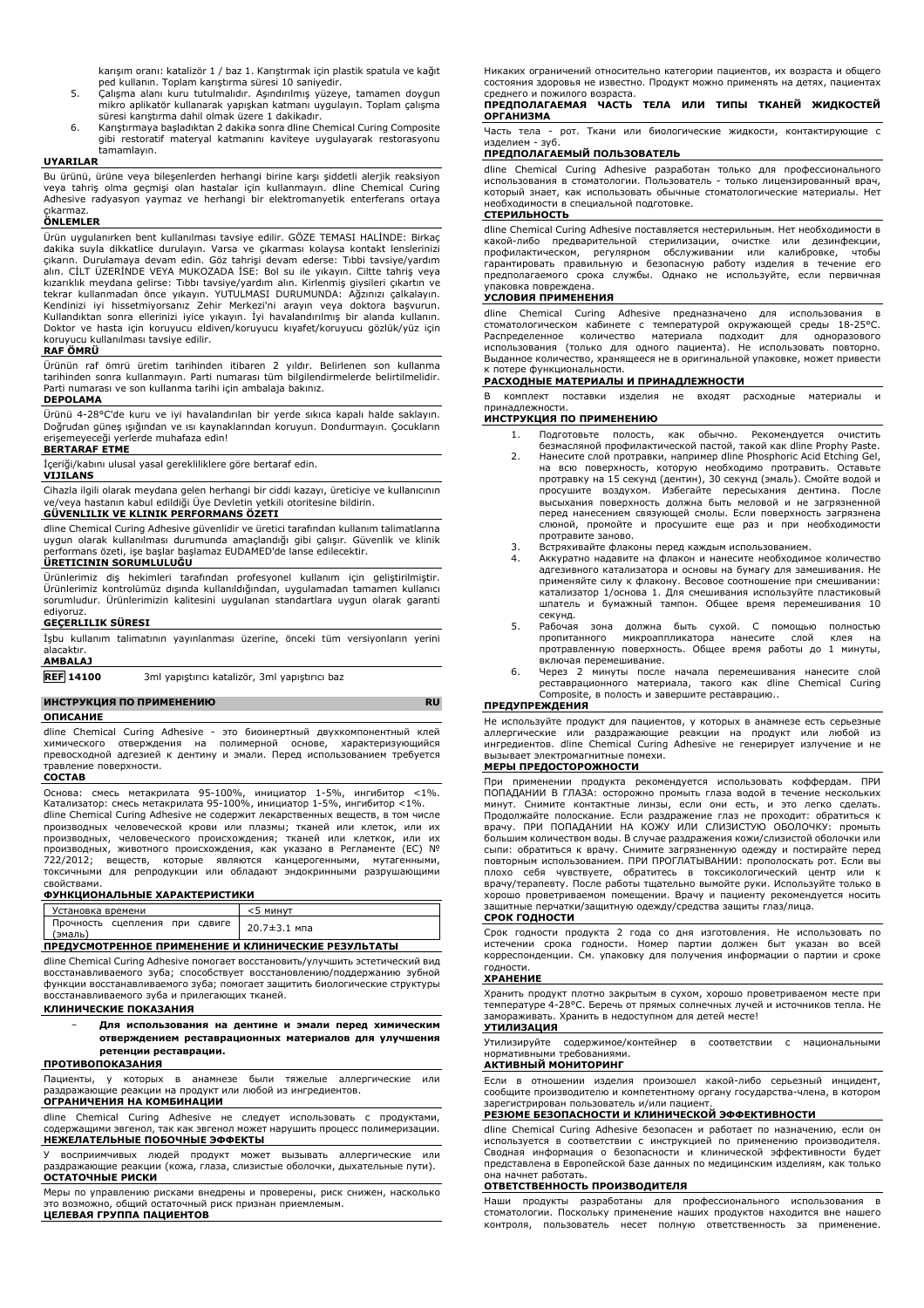|                 |  |  |  |  |  | После публикации данной инструкции по применению все предыдущие версии |  |
|-----------------|--|--|--|--|--|------------------------------------------------------------------------|--|
| отменяются.     |  |  |  |  |  |                                                                        |  |
| <b>УПАКОВКА</b> |  |  |  |  |  |                                                                        |  |
|                 |  |  |  |  |  |                                                                        |  |

# **REF 14100** 3 мл адгезивного катализатора, 3 мл адгезивной основы

#### **ІНСТРУКЦІЯ ІЗ ЗАСТОСУВАННЯ UA ОПИС**

dline Chemical Curing Adhesive – це біоінертний двокомпонентний клей хімічного зазатвердіння на полімерній основі, що характеризується відмінною адгезією до дентину та емалі. Перед використанням потрібно травлення поверхні. **СКЛАД**

Основа: суміш метакрилату 95-100%, ініціатор 1-5%, інгібітор <1%. Каталізатор: суміш метакрилату 95-100%, ініціатор 1-5%, інгібітор <1%.

dline Chemical Curing Adhesive не містить лікарських речовин, зокрема похідних людської крові або плазми; тканин або клітин, або їх похідних, людського походження; тканин або клітин, або їх похідних, тваринного походження, як<br>зазначено в Регламенті (ЄС) № 722/2012; речовин, які є канцерогенними,<br>мутагенними, токсичними для репродукції або мають ендокринні руйнівні властивості.

#### **ФУНКЦІОНАЛЬНІ ХАРАКТЕРИСТИКИ**

| Установлення часу                       | $5$ хвилин         |
|-----------------------------------------|--------------------|
| Міцність зчеплення при зсуві<br>(емаль) | $20.7 \pm 3.1$ мпа |

# **ПЕРЕДБАЧУВАНЕ ПРИЗНАЧЕННЯ ТА КЛІНІЧНІ ПЕРЕВАГИ**

dline Chemical Curing Adhesive допомагає відновити/поліпшити естетичний вигляд<br>відновлюваного зуба; сприяє відновленню/підтримці зубної функції виба; сприяє відновленню/підтримці відновлюваного зуба; допомагає захистити біологічні структури відновлюваного зуба та прилеглих тканин.

#### **КЛІНІЧНІ ПОКАЗАННЯ**

− **Для використання на дентині та емалі перед хімічним зазатвердінням реставраційних матеріалів для поліпшення ретенції реставрації.**

#### **ПРОТИПОКАЗАННЯ**

Пацієнти, у яких в анамнезі були важкі алергічні або подразливі реакції на продукт або будь-який з інгредієнтів.

#### **ОБМЕЖЕННЯ НА КОМБІНАЦІЇ**

dline Chemical Curing Adhesive не треба використовувати з продуктами, що містять евгенол, оскільки евгенол може порушити процес полімеризації. **НЕБАЖАНІ ПОБІЧНІ ЕФЕКТИ**

У сприйнятливих людей dline Chemical Curing Adhesive може викликати алергічні або подразливі реакції (шкіра, очі, слизові оболонки, дихальні шляхи). **ЗАЛИШКОВІ РИЗИКИ**

Заходи з управління ризиками впроваджені та перевірені, ризик знижений, наскільки це можливо, загальний залишковий ризик визнаний прийнятним. **ЦІЛЬОВА ГРУПА ПАЦІЄНТІВ**

Ніяких обмежень щодо категорії пацієнтів, їх віку та загального стану здоров'я невідомо. Продукт можна застосовувати на дітях, пацієнтах середнього або похилого віку.

### **ПЕРЕДБАЧУВАНА ЧАСТИНА ТІЛА АБО ТИПИ ТКАНИН РІДИН ОРГАНІЗМУ**

Частина тіла – рот. Тканини або біологічні рідини, що контактують з виробом – зуб.

#### **ПЕРЕДБАЧУВАНИЙ КОРИСТУВАЧ**

dline Chemical Curing Adhesive розроблений тільки для професійного використання в стоматології. Користувач – тільки ліцензований лікар, який знає, як використовувати звичайні стоматологічні матеріали. Немає потреби в спеціальній підготовці.

#### **СТЕРИЛЬНІСТЬ**

dline Chemical Curing Adhesive постачається нестерильним. Немає потреби в будьякій попередній стерилізації, очищенні або дезінфекції, профілактичному, регулярному обслуговуванні або калібруванні, щоб гарантувати правильну та безпечну роботу виробу протягом його передбачуваного терміну служби. Однак не використовуйте, якщо первинна упаковка пошкоджена.

#### **УМОВИ ЗАСТОСУВАННЯ**

dline Chemical Curing Adhesive призначений для використання в стоматологічному кабінеті з температурою навколишнього середовища 18-25°C. Розподілену кількість матеріалу підходить для одноразового використання (тільки для одного пацієнта). Не застосовувати повторно. Видана кількість, що зберігається не в оригінальній упаковці, може призвести до втрати функціональності. **ВИТРАТНІ МАТЕРІАЛИ ТА ПРИНАЛЕЖНОСТІ**

#### До комплекту поставки виробу не входять витратні матеріали та приналежності. **ІНСТРУКЦІЯ ІЗ ЗАСТОСУВАННЯ**

- 1. Підготуйте порожнину, як зазвичай. Рекомендується очистити
- безоливною профілактичною пастою, такий як dline Prophy Paste. 2. Нанесіть шар протравлення, наприклад dline Phosphoric Acid Etching Gel, на всю протравлену поверхню. Залиште протравлення на 15 секунд (дентин), 30 секунд (емаль). Змийте водою та просушіть повітрям. Уникайте пересихання дентину. Після висихання поверхня має бути крейдяною та не забрудненою перед нанесенням сполучної смоли. Якщо поверхня забруднена слиною, промийте і просушіть ще раз і у разі потреби протравіть заново.
- 
- 3. Струшуйте флакони перед кожним використанням. 4. Акуратно натисніть на флакон і нанесіть необхідну кількість адгезивного каталізатора та основи на папір для замішування. Не застосовуйте силу до флакону. Вагове співвідношення при змішуванні: каталізатор 1/основа 1. Для змішування використовуйте пластиковий шпатель і паперовий тампон. Загальний час перемішування 10 секунд.
- 5. Робоча зона має бути сухою. За допомогою повністю просоченого мікроаплікатора нанесіть шар клею на протравлену поверхню. Загальний час роботи до 1 хвилини, включно з перемішуванням.
- 6. Через 2 хвилини після початку змішування нанесіть шар реставраційного матеріалу, такого як dline Chemical Curing Composite, в порожнину і завершіть реставрацію..

#### **ПОПЕРЕДЖЕННЯ**

Не використовуйте продукт для пацієнтів, у яких в анамнезі є серйозні алергічні або подразливі реакції на продукт або будь-який з інгредієнтів. dline Chemical Curing Adhesive не генерує випромінювання і не викликає електромагнітних завад.

### **ЗАПОБІЖНІ ЗАХОДИ**

При застосуванні продукту рекомендується використовувати кофердам. ПРИ ПОТРАПЛЯННІ В ОЧІ: обережно промити очі водою протягом декількох хвилин. Зніміть контактні лінзи, якщо вони є, і це легко зробити. Продовжуйте<br>полоскання. Якщо подразнення очей не проходить: звернутися до лікаря. ПРИ<br>ПОТРАПЛЯННІ на шкіру або слизові: промити великою кількістю води. У разі подразнення шкіри/слизових оболонок або висипу: звернутися до лікаря. Зніміть одяг і виперіть перед повторним використанням. При ПРОКОВТУВАННі: прополоскати рот. Якщо ви погано почуваєтеся, зверніться в токсикологічний центр або до лікаря/терапевта. Після роботи ретельно вимийте руки. Використовуйте тільки в добре провітрюваному приміщенні. Лікарю та пацієнту рекомендується носити захисні рукавички/захисний одяг/засоби захисту очей/обличчя.

#### **ТЕРМІН ПРИДАТНОСТІ**

Термін придатності dline Chemical Curing Adhesive 2 роки з дня виготовлення. Не застосовувати після закінчення терміну придатності. Номер партії має бути зазначений у всій кореспонденції. Див. упаковку для отримання інформації про партію та термін придатності.

#### **ЗБЕРІГАННЯ**

Зберігати продукт щільно закритим у сухому, добре провітрюваному місці за температури 4-28°C. Берегти від прямих сонячних променів і джерел тепла. Не заморожувати. Зберігати в недоступному для дітей місці!

# **УТИЛІЗАЦІЯ**

Утилізуйте вміст/контейнер відповідно до національних нормативних вимог. **АКТИВНИЙ МОНІТОРИНГ**

Якщо щодо виробу стався якийсь серйозний інцидент, повідомте виробнику та компетентному органу держави-члена, в якій зареєстрований користувач і/або пацієнт.

#### **РЕЗЮМЕ БЕЗПЕКИ І КЛІНІЧНОЇ ЕФЕКТИВНОСТІ**

dline Chemical Curing Adhesive безпечний і працює за призначенням, якщо він використовується відповідно до інструкцій виробника щодо застосування.<br>Зведена інформація про безпеку та клінічну ефективність буде представлена в<br>Європейськійбазі даних з медичних виробів, як тільки вона почне працювати. **ВІДПОВІДАЛЬНІСТЬ ВИРОБНИКА**

Наші продукти розроблені для професійного використання в стоматології. Оскільки застосування наших продуктів знаходиться поза нашим контролем, користувач несе повну відповідальність за застосування. Звісно, ми гарантуємо якість нашої продукції відповідно до застосовних стандартів.

#### **ТЕРМІН ДІЇ**

| Після публікації цієї інструкції із застосування всі попередні версії скасовуються. |  |
|-------------------------------------------------------------------------------------|--|
| <b>УПАКОВКА</b>                                                                     |  |

**REF 14100** 3 мл адгезивного каталізатора, 3 мл адгезивної основи

**SIGNS EXPLANATION/ŽENKLŲ PAAIŠKINIMAS /SCHILDER ERKLÄRUNG /ЗНАЧЕНИЕ НА СИМВОЛИТЕ /VYSVĚTLENÍ ZNAČEK /FORKLARING AF TEGN** /MARKIDE SELGITUS /EXPLICATION DES SIGNES /ΕΞΉΓΗΣΗ ΣΉΜΑΝΣΗΣ /<br>JELZÉSEK MAGYARÁZATA /SPIEGAZIONE DEI SEGNI /ZĪMJU SKAIDROJUMS /FORKLARING AV TEGN /OBJASNIENIE ZNAKOW /EXPLICAÇAO DOS<br>SÍMBOLOS /EXPLICAȚII SEMNE /VYSVETLENIE ZNAČIEK /RAZLAGA<br>ZNAKOV /EXPLICACIÓN DE SIGNOS /TECKENFÖRKLARING /İŞARETLERIN<br>AÇIKLAMASI / ОБЪЯСНЕНИЕ СИМВОЛОВ /ПОЯСНЕННЯ СИМ

| Caution /Atsargiai /Vorsicht /Внимание /Pozor /Forsigtighed<br>/Hoiatus /Mise en garde /Προσοχή /Figyelmeztetés /Attenzione<br>/Piesardzību! /Forsiktighet /Uwagi /Cuidado /Atenție /Pozor<br>/Previdnost /Precaución /Varning /Dikkat / Осторожно /Обережно                                                                                                                                                                                                                                                                                                                                                                                                                                                                                                                                                                   |
|--------------------------------------------------------------------------------------------------------------------------------------------------------------------------------------------------------------------------------------------------------------------------------------------------------------------------------------------------------------------------------------------------------------------------------------------------------------------------------------------------------------------------------------------------------------------------------------------------------------------------------------------------------------------------------------------------------------------------------------------------------------------------------------------------------------------------------|
| Temperature limit /Temperatūros riba /Temperatur-Grenzwert<br>лимит /Teplotní limit /Temperaturgrænse<br>/Температурен<br>/Temperatuuri limiit /Limite de température/Όριο θερμοκρασίας<br>/Hőmérsékleti határérték /Limite di temperatura /Temperatūras<br>robežvērtība /Temperaturgrense /Limit temperatury /Limite de<br>temperatura / Limita de temperatură / Teplotný limit / Temperaturna<br>omejitev / Límite de temperatura / Temperaturgräns / Sıcaklık Sınırı<br>/ Предел температуры /Межа температури                                                                                                                                                                                                                                                                                                              |
| naudojimo instrukcija<br>Consult instructions for use / Ziūrėti<br>/Gebrauchsanweisung<br>beachten<br>/Консултирайте<br>ce<br>c<br>návod<br>použití<br>употреба /Viz<br>k<br>/Se<br>инструкцията<br>за<br>/Vaadake kasutusjuhendit /Consulter<br>les<br>brugsanvisningen<br>instructions d'utilisation /Συμβουλευτείτε τις οδηγίες χρήσης<br>/Konzultáljon a használati utasítással /Consultare le istruzioni per<br>l'uso /Skatīt lietošanas pamācību /Se bruksanvisningen /Zapoznaj<br>sie z instrukcją użytkowania /Consulte as instruções de uso<br>/Consultati instructiunile de utilizare / Vid' návod na použitie /Pred<br>uporabo si poglejte navodila / Consultar las instrucciones de uso / Se<br>bruksanvisningen /Kullanım talimatlarına bakınız /См. инструкцию<br>по применению /Див. інструкцію із застосування |
| Keep away from sunlight /Laikyti atokiau nuo saulės spindulių /Von<br>Sonnenlicht fernhalten /Да се пази от слънчева светлина /Chraňte<br>před slunečním zářením /Holdes væk fra sollys /Hoida eemal<br>päikesevalgusest /Tenir à l'écart de la lumière du soleil /Kparnore<br>μακριά από τον ήλιο /Napfénytől távol tartandó /Tenere lontano<br>dalla luce del sole /Sargāt no saules gaismas /Holdes unna sollys<br>/Chronić przed światłem słonecznym /Proteger da luz solar /A se<br>păstra într-un loc ferit de soare /Chráňte pred slnečným žiarením<br>/Ne shranjujte izpostavljeno sončni svetlobi /Mantener alejado de<br>la luz del sol /Förvaras bort från solljus /Günes ışığından uzak tutun<br>/ Беречь от попадания солнечных лучей /Берегти від сонячних<br>променів                                           |
| Do not re-use /Nenaudoti pakartotinai /Nicht wiederverwenden /He<br>използвайте повторно /Nepoužívejte znovu /Må ikke genbruges<br>Ärge taaskasutage /Ne pas réutiliser /Μην χρησιμοποιείτε ξανά /Ne<br>használja fel újra /Non riutilizzare /Nelietot atkārtoti /Ikke bruk på<br>nytt /Nie używać ponownie /Não reutilizar /A nu se refolosi<br>/Nepoužívajte znova /Ni za ponovno uporabo /No reutilizar                                                                                                                                                                                                                                                                                                                                                                                                                     |